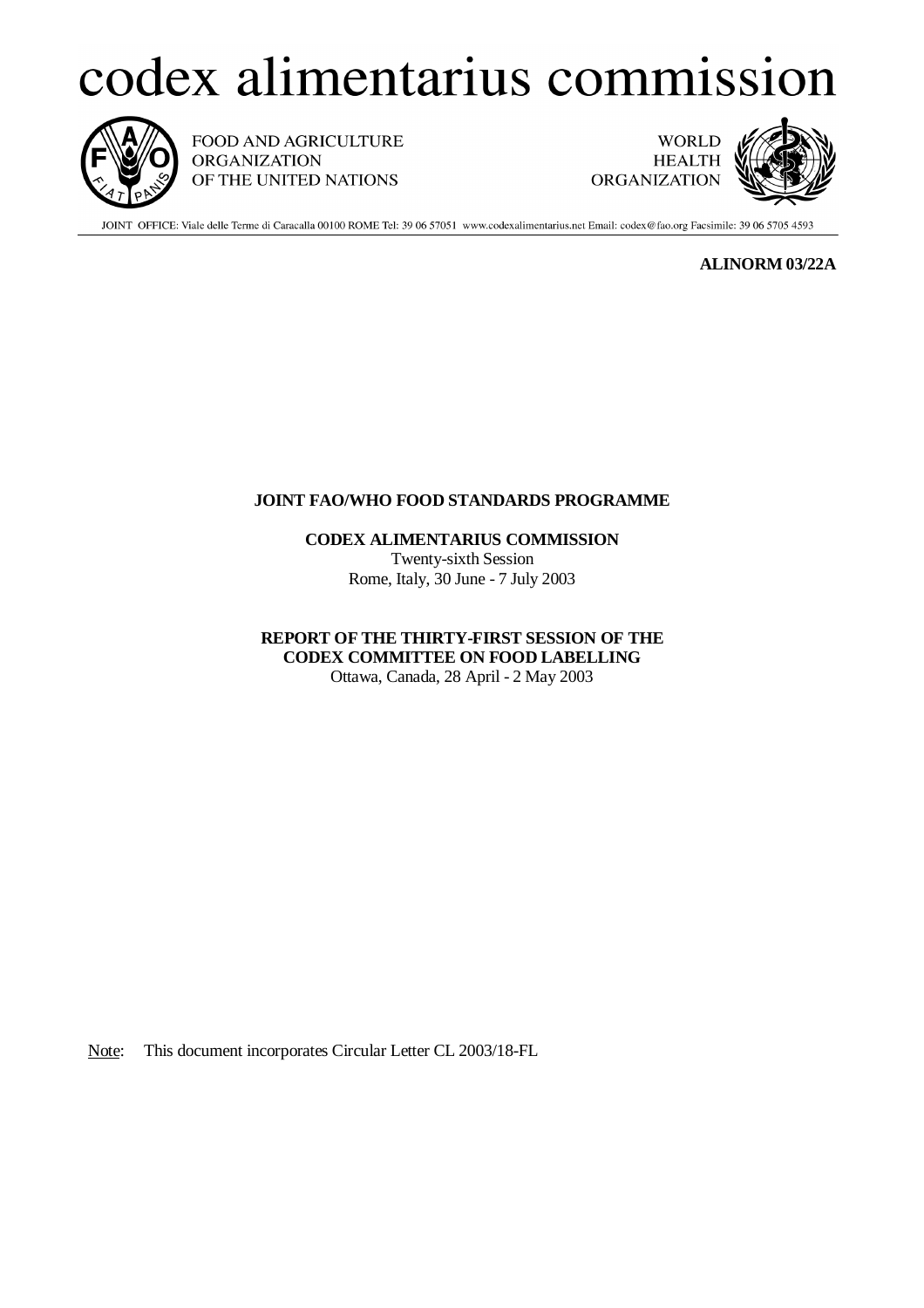# codex alimentarius commission

### - - - - - - - - - - - - - - -<br>ORGANIZATION example the contract of the contract of the contract of the contract of the contract of the contract of the contract of the contract of the contract of the contract of the contract of the contract of the contract of the co OF THE LINITED NATIONS

- 

 -  $\sigma$  of the wave forms of Calacana 00100 KONE Tel. 57051 Telex. 025625-025655 PAO I Email. conex@n0.01g Tacsmine.5500.5705.4555

## TO:  $-$  Codex Contact Points - Interested International Organizations

**FROM:** - Secretary, Codex Alimentarius Commission, Joint FAO/WHO Food Standards Programme, FAO, 00100 Rome, Italy

## **SUBJECT: Distribution of the Report of the 31st Session of the Codex Committee on Food Labelling (ALINORM 03/22 A)**

## **A. MATTERS FOR ADOPTION BY THE 26th SESSION OF THE CODEX ALIMENTARIUS COMMISSION**

## **Draft Standards at Step 8 of the Procedure**

1. Draft Amendment to the General Standard for the Labelling of Prepackaged Foods (class names) (para. 24, Appendix II)

## **Draft Guidelines at Step 8 of the Procedure**

- 2. Draft Amendment to the Guidelines on Nutrition Labelling (para. 41, Appendix III)
- 3. Draft Guidelines for Use of Nutrition and Health Claims (para. 66, Appendix IV)
- 4. Draft Amendment to the Guidelines for the Production, Processing, Labelling and Marketing of Organically Produced Foods: Proposed Draft Revised Section 5 - Criteria (para. 80, Appendix V)

Governments wishing to propose amendments or comments on the above documents should do so in writing in conformity with the Guide to the Consideration of Standards at Step 8 (see Procedural Manual of the Codex Alimentarius Commission) to the Secretary, Codex Alimentarius Commission, Joint FAO/WHO Food Standards Programme, FAO, Viale delle Terme di Caracalla, 00100 Rome, Italy **before 10 June 2003**.

## **Proposed Draft Guidelines at Step 5 of the Procedure**

5. Proposed Draft Amendment to the Guidelines for the Production, Processing, Labelling and Marketing of Organically Produced Foods: Proposed Draft Revised Annex 2 - Permitted Substances (para. 98, Appendix VI)

Governments wishing to submit comments on the implications which the Proposed Draft Amendment may have for their economic interests should do so in writing in conformity with the Procedure for the Elaboration of World-wide Standards at Step 5 to the Secretary, Codex Alimentarius Commission, Joint FAO/WHO Food Standards Programme, FAO, Viale delle Terme di Caracalla, 00100 Rome, Italy **before 10 June 2003**.

## **B. REQUEST FOR COMMENTS AND INFORMATION**

## **Proposed Draft Standard at Step 3 of the Procedure**

5. Proposed Draft Amendment to the General Standard for the Labelling of Prepackaged Foods: Quantitative Declaration of Ingredients (para. 113, Appendix VII)

**CX 5/15 CL 2003/18-FL May 2003**

WORLD HEALTH<br>ORGANIZATION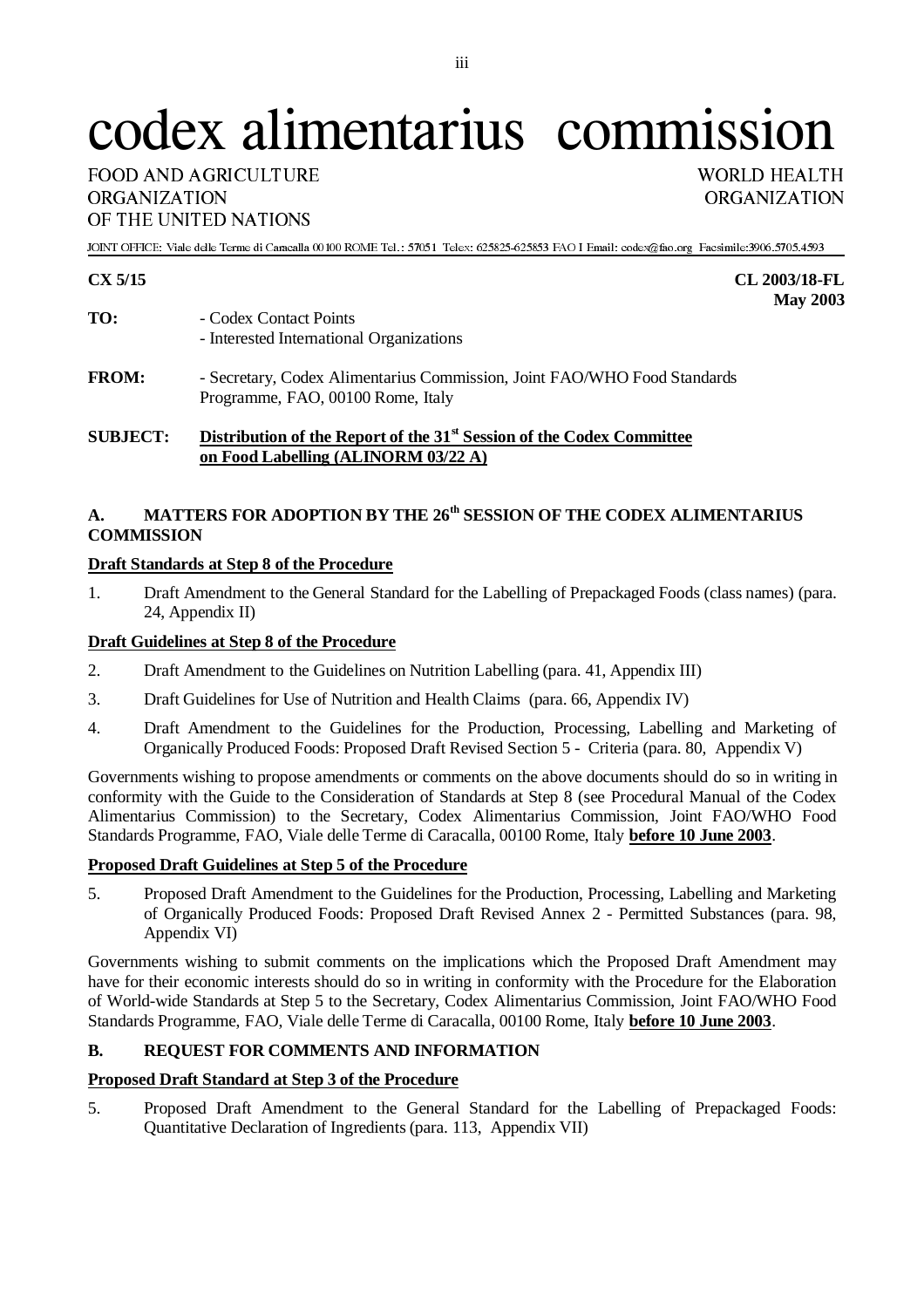Governments and international organizations wishing to submit comments on point 5. above should do so in writing to the Secretary, Codex Alimentarius Commission, Joint FAO/WHO Food Standards Programme, FAO, Viale delle Terme di Caracalla, 00100 Rome, Italy, with a copy to Mr. Ron B. Burke, Director, Bureau of Food Regulatory International and Interagency Affairs, Health Products and Food Branch, Health Canada, Bldg No. 7, Room 2395, Tunney's Pasture, Ottawa K1A 0L2, Canada, Fax No. 613.941.3537, E-mail: codex\_canada@hc-sc.gc.ca, **before 15 November 2003 .**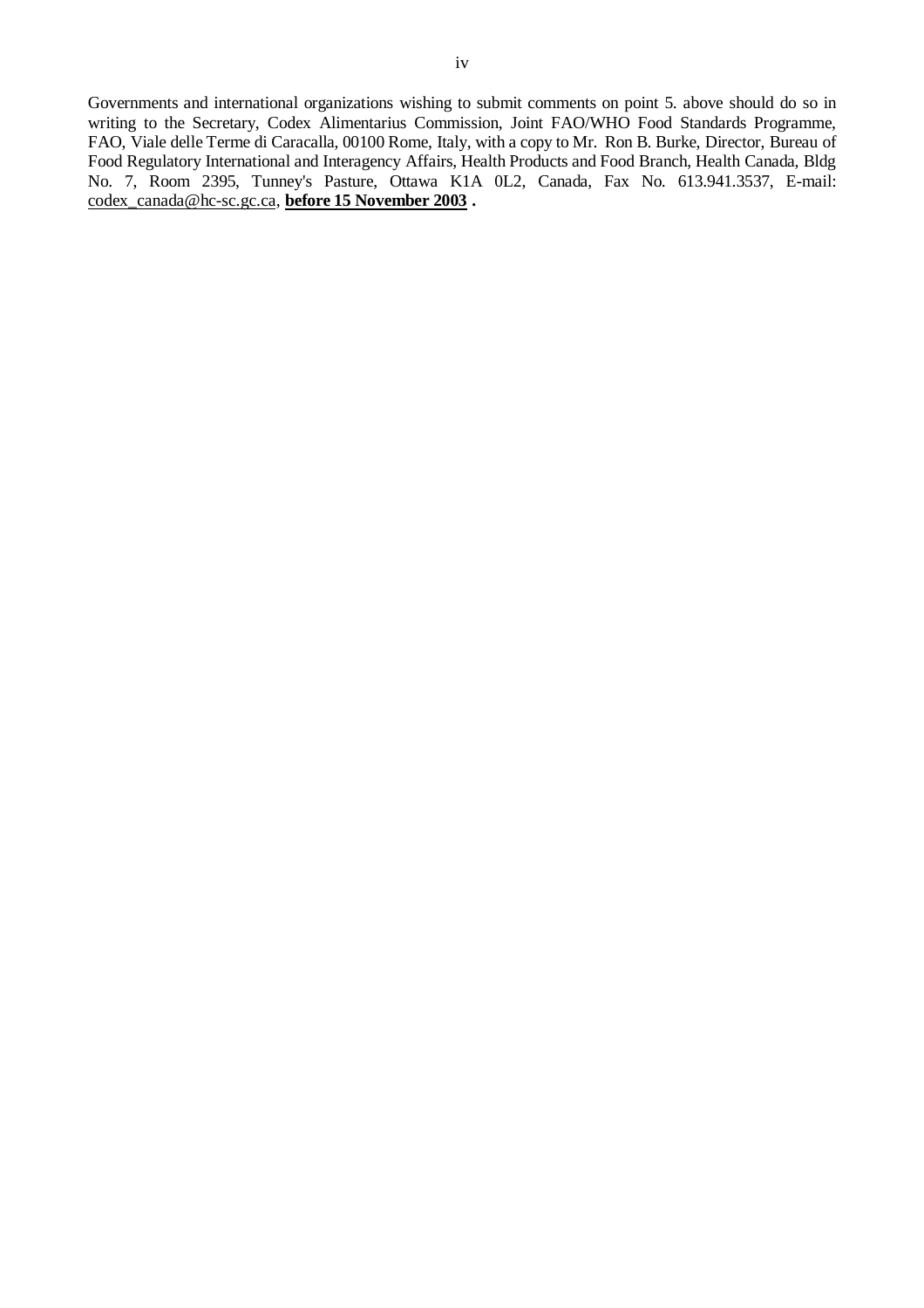The summary and conclusions of the  $31<sup>st</sup>$  Session of the Codex Committee on Food Labelling are as follows:

## Matters for adoption by the 26<sup>th</sup> Session of the Codex Alimentarius Commission:

The Committee:

- agreed to advance to Step 8 the Proposed Draft Amendment to the *General Standard for the Labelling of Prepackaged Foods* (class names) (para. 24, Appendix II);
- agreed to advance to Step 8 the Proposed Draft Amendment to the *Guidelines on Nutrition Labelling* (para. 41, Appendix III);
- agreed to advance to Step 8 the Draft Guidelines for Use of Nutrition and Health Claims (para. 66, Appendix IV);
- agreed to advance to Step 8 the Draft Amendment to the *Guidelines for the Production, Processing, Labelling and Marketing of Organically Produced Foods*: Draft Revised Section 5 - Criteria (para. 80, Appendix V);
- agreed to advance to Step 5 the Proposed Draft Amendment to the *Guidelines for the Production, Processing, Labelling and Marketing of Organically Produced Foods* Proposed Draft Revised Annex 2 (Permitted Substances) (para. 98, Appendix VI).

#### **Other Matters of Interest to the Commission**

The Committee:

- endorsed the labelling provisions in the Draft Standards submitted for consideration (paras. 8-21);
- agreed to retain at Step 7 the Draft Amendment to the *General Standard for the Labelling of Prepackaged Foods* (Draft Recommendations for the Labelling of Foods Obtained through Certain Techniques of Genetic Modification/Genetic Engineering): Definitions and at Step 4 the Proposed Draft Guidelines for the Labelling of Food and Food Ingredients Obtained through Certain Techniques of Genetic Modification/Genetic Engineering: Labelling Provisions (para. 74);
- agreed to return to Step 3 the Proposed Draft Amendment to the *General Standard for the Labelling of Prepackaged Foods* (Quantitative Declaration of Ingredients) (para. 113, Appendix VII);
- agreed not to work on the amendment of the *General Standard for the Labelling of Prepackaged Foods* concerning country of origin labelling as there was no consensus and to inform the Commission of its discussions (paras. 114-119);
- agreed to discuss the need for new work on traceability/product tracing (para. 125) and misleading claims (para. 129) at its next session.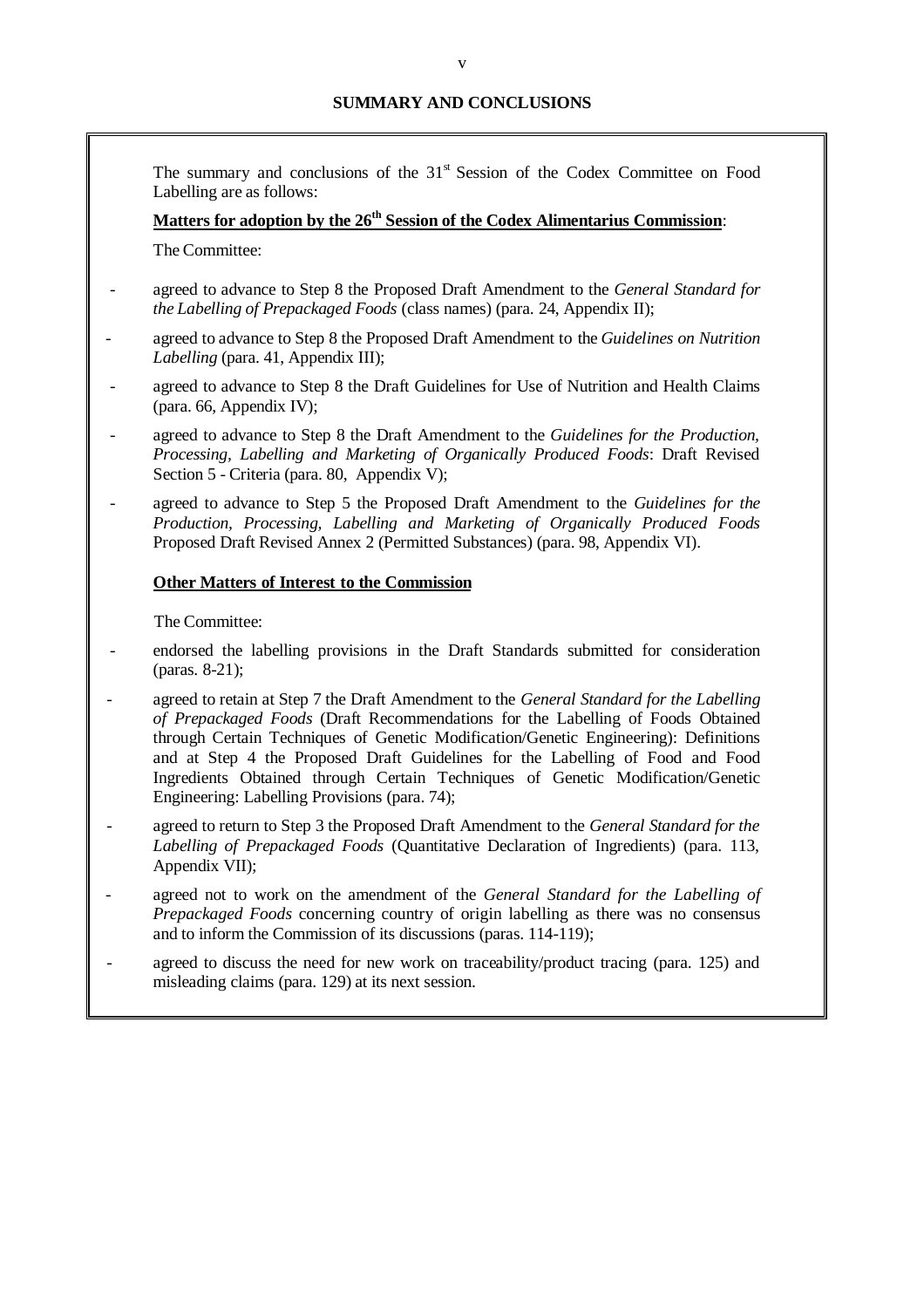## **TABLE OF CONTENTS**

| MATTERS ARISING FROM THE CODEX ALIMENTARIUS COMMISSION                                                                                                                                                                                      |
|---------------------------------------------------------------------------------------------------------------------------------------------------------------------------------------------------------------------------------------------|
|                                                                                                                                                                                                                                             |
| DRAFT AMENDMENT TO THE GENERAL STANDARD FOR THE LABELLING OF                                                                                                                                                                                |
|                                                                                                                                                                                                                                             |
|                                                                                                                                                                                                                                             |
| DRAFT RECOMMENDATIONS FOR THE LABELLING OF FOODS OBTAINED THROUGH CERTAIN TECHNIQUES OF<br>GENETIC MODIFICATION/GENETIC ENGINEERING (DRAFT AMENDMENT TO THE GENERAL STANDARD FOR THE<br>LABELLING OF PREPACKAGED FOODS): DEFINITIONS<br>and |
| PROPOSED DRAFT GUIDELINES FOR THE LABELLING OF FOODS OBTAINED THROUGH<br>CERTAIN TECHNIQUES OF GENETIC MODIFICATION/GENETIC ENGINEERING: LABELLING PROVISIONS 69-74                                                                         |
| GUIDELINES FOR THE PRODUCTION, PROCESSING, LABELLING<br>AND MARKETING OF ORGANICALLY PRODUCED FOODS                                                                                                                                         |
| GUIDELINES FOR THE PRODUCTION, PROCESSING, LABELLING<br>AND MARKETING OF ORGANICALLY PRODUCED FOODS                                                                                                                                         |
| PROPOSED DRAFT AMENDMENT TO THE GENERAL STANDARD FOR THE LABELLING                                                                                                                                                                          |
|                                                                                                                                                                                                                                             |
|                                                                                                                                                                                                                                             |
|                                                                                                                                                                                                                                             |
|                                                                                                                                                                                                                                             |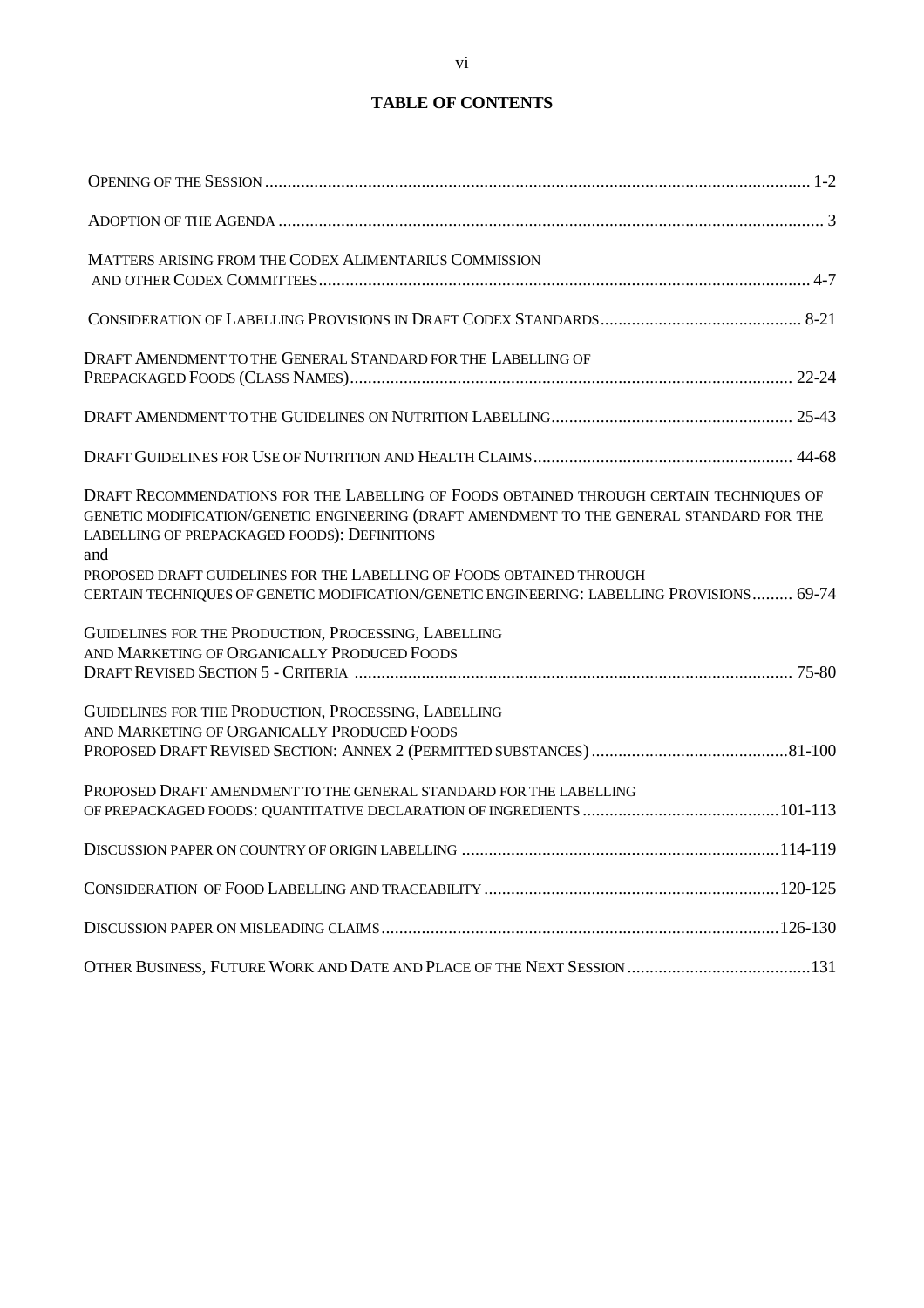## **LIST OF APPENDICES**

## **Pages**

| <b>Appendix I</b>   | List of Participants                                                                                                                                                                                 | 18 |
|---------------------|------------------------------------------------------------------------------------------------------------------------------------------------------------------------------------------------------|----|
| <b>Appendix II</b>  | Draft Amendment to the General Standard for the Labelling of Prepackaged<br>Foods (class names)                                                                                                      | 36 |
| <b>Appendix III</b> | Draft Amendment to the Guidelines on Nutrition Labelling                                                                                                                                             | 37 |
| <b>Appendix IV</b>  | Draft Guidelines for Use of Nutrition and Health Claims                                                                                                                                              | 39 |
| <b>Appendix V</b>   | Draft Amendment to the Guidelines for the Production, Processing, Labelling and<br>Marketing of Organically Produced Foods: Draft Revised Section 5 - Criteria                                       | 44 |
| <b>Appendix VI</b>  | Proposed Draft Amendment to the Guidelines for the Production, Processing,<br>Labelling and Marketing of Organically Produced Foods: Proposed Draft Revised<br><b>Annex 2 - Permitted Substances</b> | 46 |
| <b>Appendix VII</b> | Proposed Draft Amendment to the General Standard for the Labelling of<br>Prepackaged Foods: Quantitative Declaration of Ingredients                                                                  | 57 |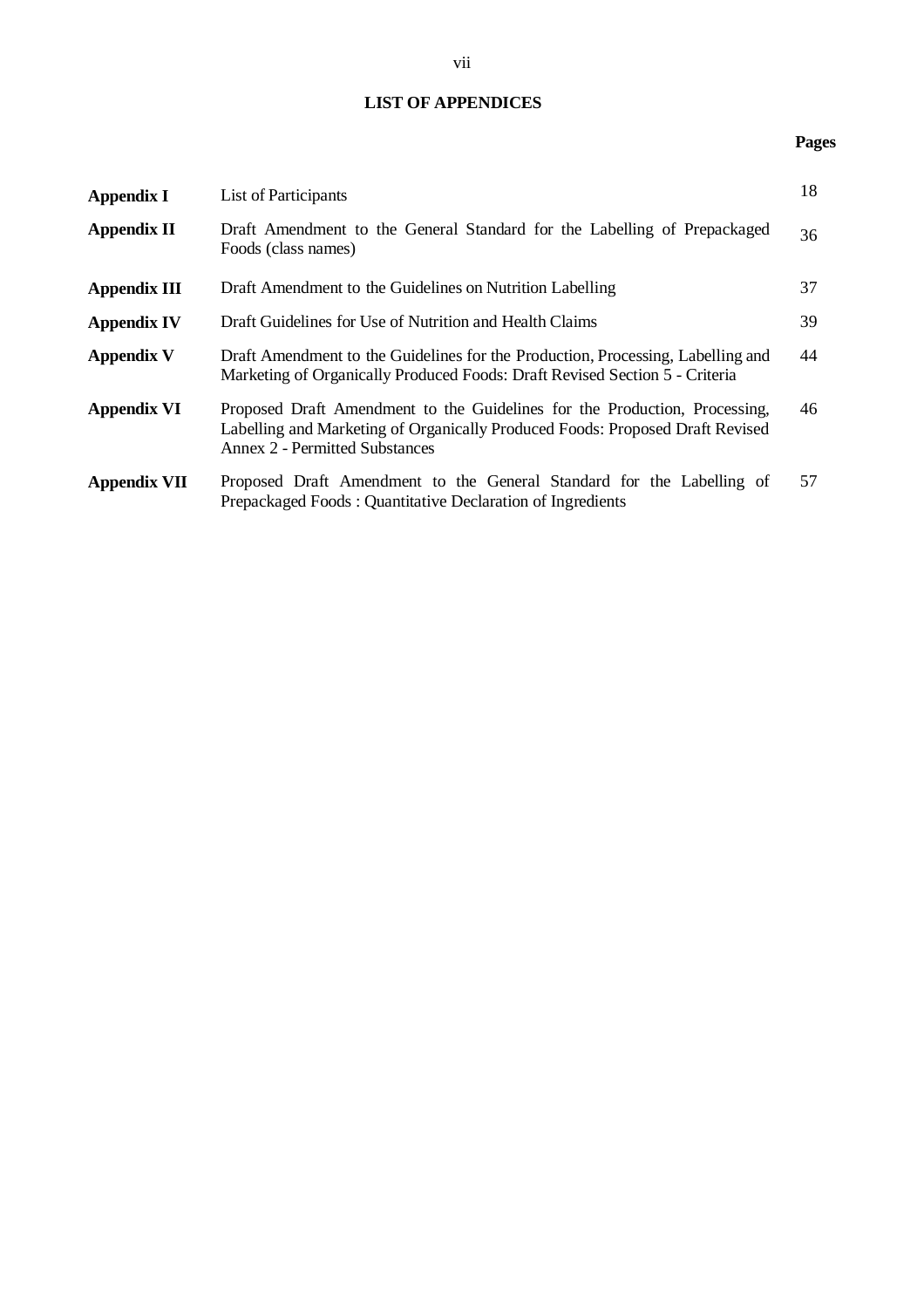## **INTRODUCTION**

1) The Codex Committee on Food Labelling held its Thirty First Session in Ottawa, Canada from 28 April to 2 May 2003, at the kind invitation of the Government of Canada. Dr. Anne MacKenzie, Associate Vice-President, Science Evaluation, Canadian Food Inspection Agency, chaired the meeting. The meeting was attended by 205 delegates and observers representing 38 Member Countries and 30 International Organizations. The full List of Participants is attached to this report as Appendix I.

## **OPENING OF THE SESSION**

2) The Session was opened by Dr. André Gravel, Executive Vice-President, Canadian Food Inspection Agency who welcomed participants to the Thirty First Session of the Committee on behalf of the Government of Canada. Dr. Gravel noted that the recommendations of the Report of the *Joint FAO/WHO Evaluation of the Codex Alimentarius and Other FAO and WHO Work on Food Standards*, which was the outcome of the first comprehensive evaluation in Codex's forty-year history, would have a great importance for the future work of Codex. Canada would welcome the changes in order to improve the efficiency of the Codex process, while maintaining and strengthening the scientific basis of the risk analysis framework. Dr. Gravel also stressed that food labelling standards when they have an impact on consumer health and safety would fall within the first priority of Codex. Dr. Gravel also recalled that the Committee had been proactive in utilizing electronic communication to enlarge participation and stressed the need to facilitate the participation of developing countries in Codex. Finally Dr. Gravel wished a successful and productive session and encouraged all the participants to continue to seek creative and innovative solutions to the challenges put forward by complex labelling issues.

## **ADOPTION OF THE AGENDA (Agenda Item 1)<sup>1</sup>**

3) The Committee adopted the Provisional Agenda as its Agenda for the Session without amendment.

## **MATTERS REFERRED BY THE CODEX ALIMENTARIUS COMMISSION AND OTHER CODEX COMMITTEES (Agenda Item 2)**<sup>2</sup>

4) The Committee noted that most matters referred in the working documents would be considered specifically under the relevant Agenda items.

## **Committee on Nutrition and Foods for Special Dietary Uses**

5) The Committee noted that in reply to its request to develop criteria for the scientific basis of health claims, in conjunction with the Draft Guidelines for Use of Health and Nutrition Claims, the Committee on Nutrition and Foods for Special Dietary Uses had agreed to initiate new work on the elaboration of Proposed Draft Recommendations on the Scientific Basis of Health Claims, with the understanding that further consideration would be given to the title and status of the document as a separate text or as a section of the Draft Guidelines.

## **Regional Coordinating Committee for Asia**

6) The Committee noted that the  $13<sup>th</sup>$  Session of the Regional Coordinating Committee for Asia had discussed a paper from the Coordinator for Asia concerning the need to commence work in the area of novel foods and functional foods. As proposed by many delegations, the Coordinating Committee had recommended that FAO and WHO organize an Expert Consultation on functional foods and noted that there was an urgent need to initiate work on functional foods in the near future (ALINORM 03/15, paras. 86-93).

7) The Committee noted that FAO and WHO were currently considering how to address this request and that the next session of the Commission would consider the requests for scientific advice put forward by Codex Committees in their respective areas of work.

 $\frac{1}{1}$ CX/FL 03/1

 $\overline{2}$ CX/FL 03/2, CX/FL 03/2-Add.1, CX/FL 03/2-Add.2 (comments of IBFAN)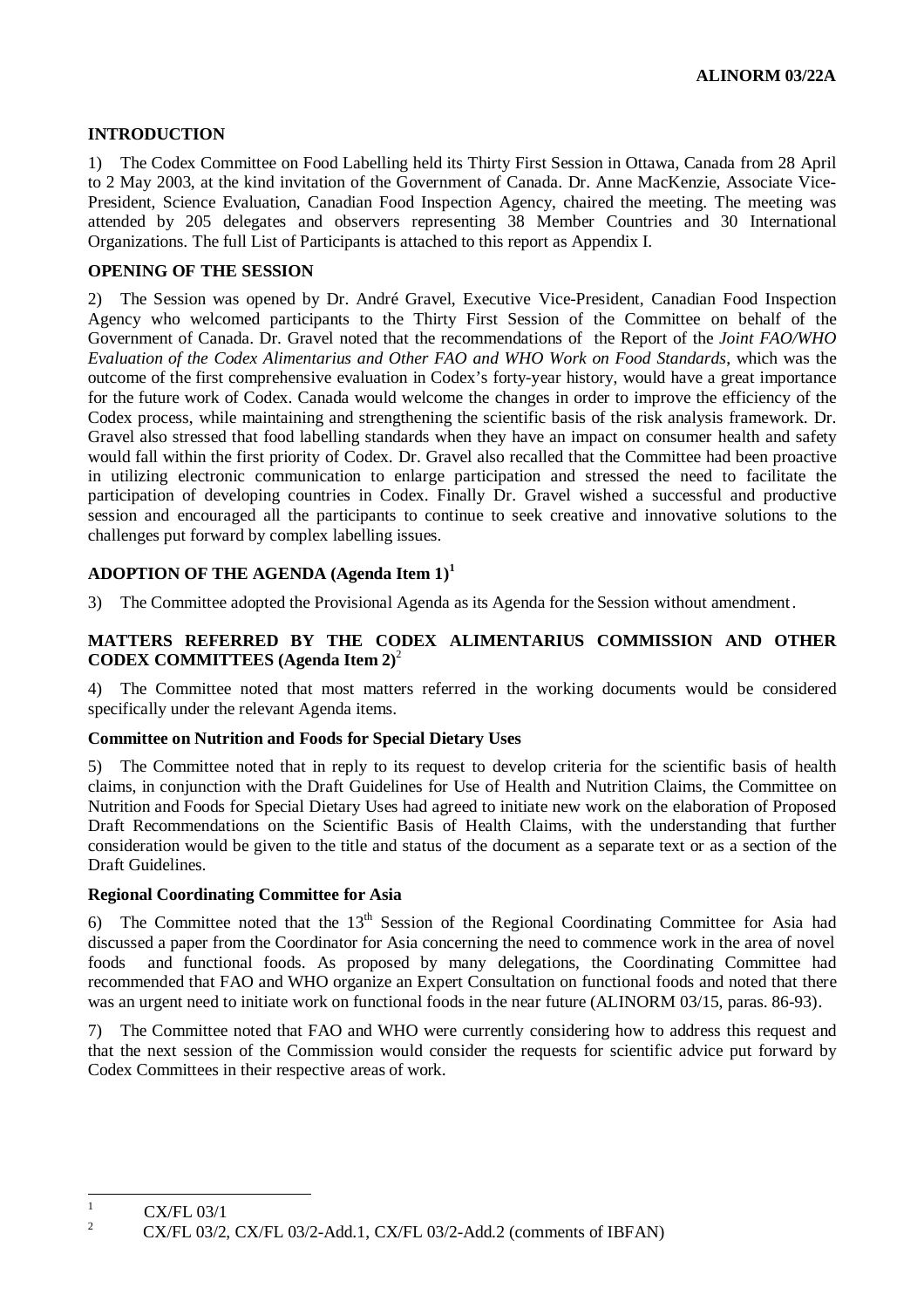## **CONSIDERATION OF LABELLING PROVISIONS IN DRAFT CODEX STANDARDS (Agenda Item 3)**<sup>3</sup>

## **COMMITTEE ON FRESH FRUITS AND VEGETABLES**

8) The Committee endorsed the labelling provisions in the following Draft Standards: Sweet Cassava; Pitahaya; Oranges; and Revised Provisions for Commercial Identification in the Standards for Limes, Pummelos and Grapefruits.

## **COMMITTEE ON PROCESSED FRUITS AND VEGETABLES**

9) The Committee endorsed the labelling provisions in the Draft Guidelines for Packing Media for Canned Fruits and in the following Draft Standards: Canned Bamboo Shoots; Canned Stone Fruits; and Aqueous Coconut Products – Coconut Cream and Coconut Milk.

## **COMMITTEE ON FATS AND OILS**

## **Draft Standard for Olive Oils and Olive-Pomace Oils**

10) The Delegations of Australia and New Zealand objected to the labelling section as it referred to Section 3 and the description of the products in that Section would not allow the marketing of their national production. The Committee however recalled that it was not competent to discuss technical aspects of the Draft Standard such as the description of the product, and that member countries had the possibility to submit comments at Step 8 in this respect. The Committee endorsed the labelling provisions in the Draft Standard for Olive Oils and Olive-Pomace Oils as proposed.

## **COMMITTEE ON FISH AND FISHERY PRODUCTS**

## **Draft Standard for Dried Boiled Salted Anchovies**

11) The Committee endorsed the labelling provisions with an amendment to Section 6.1 Name of the Food so that it would refer to the "national legislation" of the country in which the product is sold, instead of the "law and custom", in order to ensure consistency with other labelling provisions.

## **COMMITTEE ON MILK AND MILK PRODUCTS**

## **Draft Standard for Cream and Prepared Creams**

12) The Committee endorsed the labelling provisions and amended sections 7.1.2 and 7.2 to read "The milk fat content shall be declared *in accordance with national legislation*…" for clarification purposes.

## **Draft Standard for Whey Powders**

13) The Committee endorsed the labelling provisions as proposed.

## **Draft Standard for Fermented Milks**

14) The Committee discussed the provisions in section 7.1.2 concerning the use of the term "Heat Treated Fermented Milk" and noted the written comments provided by India in CRD 20 which stated that the words used are confusing and misleading for consumers. The Delegation of Spain proposed to amend the last sentence to allow the use of the term "heat-treated yoghurt" in addition to "heat treated fermented milk" in order to provide a clear description of the product. The Delegation of Mexico expressed the view that the document required further study.

15) The Delegation of Bolivia, supported by the Delegation of Indonesia, expressed the view that heat treatment was necessary when refrigeration could not be applied, especially in developing countries, and that the term "heat treated yoghurt" should therefore be allowed. The Delegation also pointed out that many developing countries had not been able to participate in the discussions of the CCMMP and that such concerns should be taken into account.

<sup>2</sup><br>3

CX/FL 03/3, CX/FL 03/3-Add.1, CX/FL 03/3-Add.2, CRD 11 (comments of Germany and the Philippines), CRD 20 (comments of India), CRD 23 (IFAP)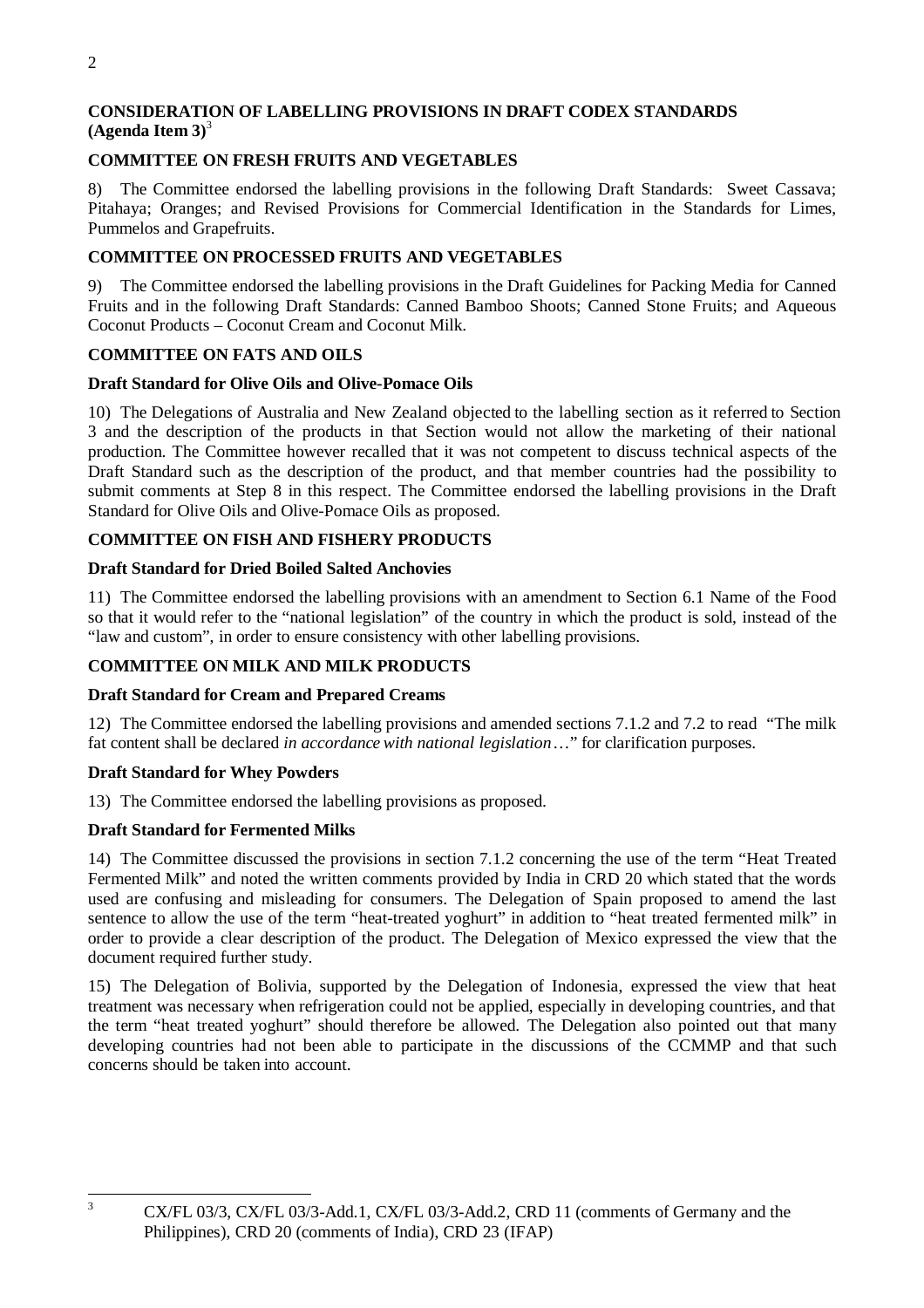16) The Observer from IFAP expressed the view that the current provisions did not describe the true nature of the product since "fermented milk" was too generic and that "heat treated" should therefore be followed by the specific name of the type of fermented milk, as described in section 2.1 of the Draft Standard and as stated in section 4.1.1 of the General Standard for the Labelling of Prepackaged Foods. The Observer also expressed the view that the wording in section 7.2.1 could create technical barriers to trade for developing countries.

17) Several delegations supported the current text as it reflected a compromise reached at the last session of the CCMMP following extensive discussions in earlier sessions, and as no new element had been put forward since that session. It was also pointed out that the labelling provisions were consistent with the General Standard for the Labelling of Prepackaged Foods and that the "name of the food" reflected the title of the Draft Standard, while allowing for the application of national legislation in the country of retail sale.

18) The Delegation of Ghana expressed the view that as there was no consensus, the Draft Standard should be referred back to the Committee on Milk and Milk Products.

19) The Committee endorsed the labelling provisions as proposed in the current Draft Standard for Fermented Milks. The Delegation of Bolivia expressed its objection to this decision.

## **COMMITTEE ON ADDITIVES AND CONTAMINANTS**

## **Draft Revised General Standard for Irradiated Foods**

20) The Committee noted the written comments of the Philippines concerning section *6.1.4 Post Irradiation Verification* to the effect that the Committee on Methods of Analysis and Sampling was the more appropriate Committee to address the issue of methods of analysis and sampling. The Secretariat indicated that the CCMAS was currently addressing this issue and had already developed methods for the detection of irradiated foods<sup>4</sup>. The Committee agreed that Section 6.1.4 should not be included under *Labelling* and noted that it could be included possibly under *Methods of Analysis and Sampling* or as a separate section.

21) The Committee endorsed the other labelling provisions as proposed (sections 6.1 to 6.3).

## **DRAFT AMENDMENT TO THE GENERAL STANDARD FOR THE LABELLING OF PREPACKAGED FOODS : CLASS NAMES (Agenda item 4)**<sup>5</sup>

22) The Committee recalled that the Draft Amendment had been returned to Step 6 to consider the appropriate percentage (30/35/50%) of the level of milk protein with the understanding that one class name "milk protein" would be retained.

23) The Chairperson proposed to apply a minimum level of 50% milk protein in dry matter as this had been proposed in many written comments and no objection to the use of this level had been expressed. The Committee agreed to use a single class name "milk protein" containing a minimum level of 50% milk protein in dry matter.

## **Status of the Draft Amendment to the** *General Standard for the Labelling of Prepackaged Foods* **: Class Names**

24) The Committee agreed to forward the Draft Amendment to the *General Standard for the Labelling of Prepackaged Foods*: Class Names to the Commission for final adoption at Step 8 (see Appendix II).

## **DRAFT AMENDMENT TO THE GUIDELINES ON NUTRITION LABELLING (Section 3.2 Listing of Nutrients) (Agenda Item 5)**<sup>6</sup>

25) The Committee recalled that the Draft Guidelines had been adopted at Step 5 by the 50<sup>th</sup> Session of the Executive Committee and circulated at Step 6 by CL 2002/37-FL. The Committee considered the text section by section and made the following amendments and comments.

 $\frac{1}{4}$ CODEX STAN 231-2001

<sup>5</sup> ALINORM 03/22, Appendix V, CX/FL 03/4 (comments of Brazil, Spain, South Africa, European Community), CX/FL 03/4-Add.1 (Canada), CRD 3 (Indonesia), CRD 12 (Philippines), CRD 20 (India)

<sup>6</sup> ALINORM 03/22, Appendix VI; CL 2002/37-FL; CX/FL 03/5 (comments of Australia, Brazil, Colombia, New Zealand, ICGMA, ISDC, WSRO); CX/FL 03/5-Add.1 (EC), CX/FL 03/5-Add.2 (Canada); CRD 2 (IDF); CRD 13 (Malaysia, Philippines), CRD 20 (India)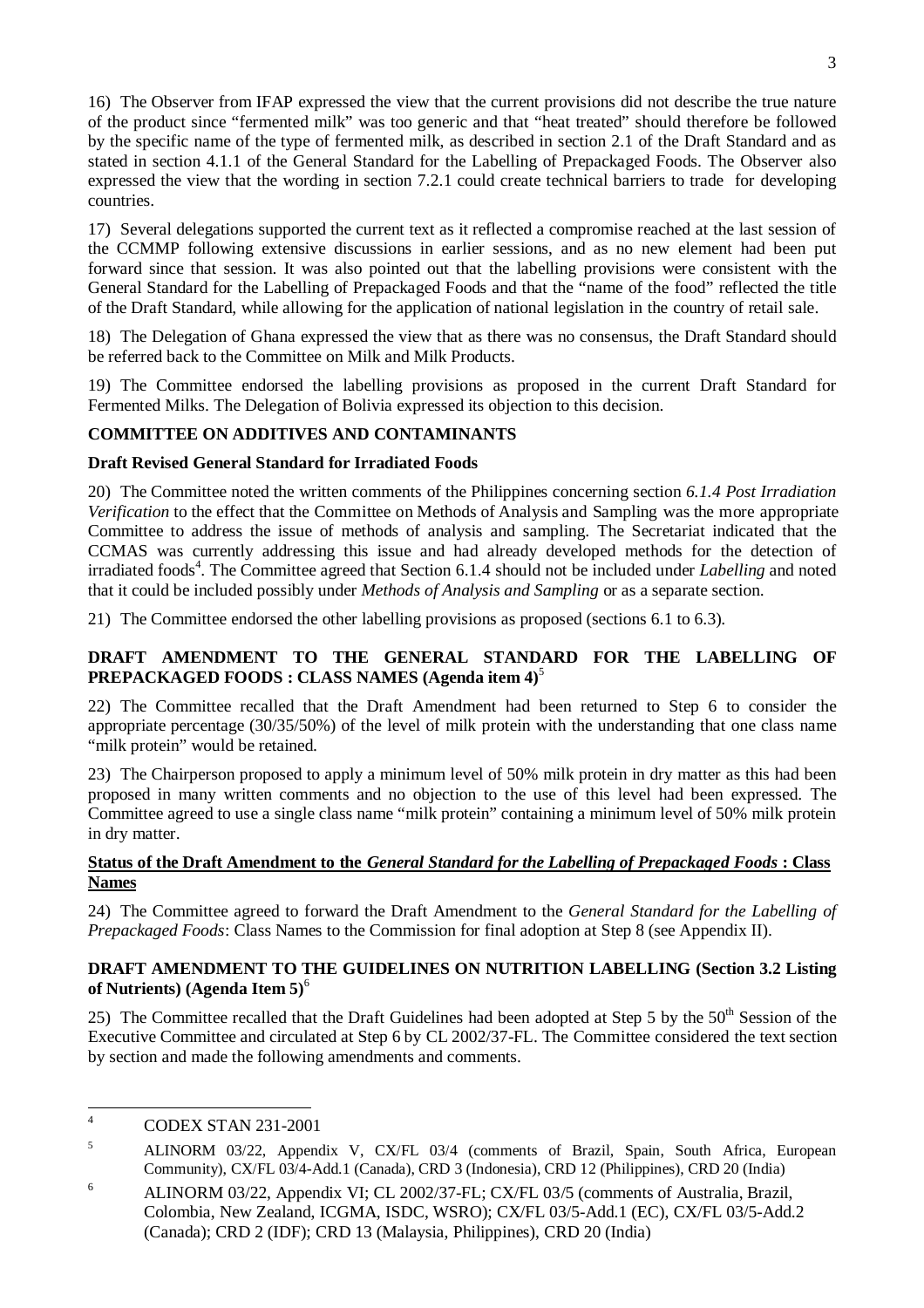## **Section 3.2.1.4**

26) The Committee agreed to add a reference to national dietary guidelines, in addition to national legislation, as proposed by the Delegation of Australia.

## **Section 3.2.2**

27) The Delegation of Malaysia, supported by the Delegation of Mexico, proposed to delete the entire section listing additional nutrients for the following reasons: developing countries were still in the process of implementing the current nutrition labelling provisions, scientific data were insufficient to support the declaration of additional nutrients, and nutrition issues and consumer understanding of these issues differed widely among countries. The Delegation of Japan pointed out that the nutritional status of the population differed significantly from one country to another, and therefore the need for nutrient declaration should be left to national authorities. The Delegation of New Zealand expressed the view that this section was not necessary as additional nutrient declaration was covered in section 3.2.1.4.

28) The Delegation of the Netherlands, speaking on behalf of the Member States of the European Union present at the session, supported the additional declaration of the nutrients listed in section 3.2.2 as it would provide essential information for consumers. This position was supported by other delegations. The Observer from IACFO supported the extension of nutrition labelling irrespective of whether or not a marketing claim was made, especially for those nutrients that were relevant from the point of view of public health, as mentioned in the report of the Joint FAO/WHO Expert Consultation on *Diet, Nutrition and the Prevention of Chronic Diseases*. The Observer noted that in recent years, several countries have established such mandatory programmes.

29) The Observers from ISDC and ICGMA expressed the view that products with a fat content of zero should not have to declare the different types of fatty acids as zero because this did not provide meaningful information for consumers and would create practical difficulties for the industry due to the limited label space available. The Observer from WSRO expressed the view that the declaration of sugars should not be required as this was not supported by scientific evidence and contradicted the first *Statement of Principle*.

30) Following further discussion the Committee considered a revised text proposed by a small drafting group led by the Delegation of Canada. The revised section 3.2.2 addressed voluntary declaration of a specific nutrient, in addition to those listed in section 3.2.1, and section 3.2.3 covered nutrient declaration when a health or nutrition claim was made. These two sections replaced the current sections 3.2.2 to 3.2.2.3 and did not refer to specific nutrients.

31) The Committee noted a proposal to merge sections 3.2.2 and 3.2.3 in order to simplify the text but agreed that they addressed different aspects of nutrient declaration and should be retained as proposed. The Delegation of the United States questioned the need for section 3.2.2 as it appeared to duplicate the provisions of section 3.2.1.4. The Delegation of Canada indicated that section 3.2.1.4 concerned the declaration of an additional nutrient (in addition to the core nutrients), while section 3.2.2 specified how national legislation could trigger the declaration of relevant nutrients when a voluntary declaration was made.

32) The Committee agreed on the revised sections 3.2.2 and 3.2.3 with some amendments for clarification purposes and the following sections were renumbered accordingly.

## **Section 3.2.3 (now 3.2.4)**

33) The Committee agreed to retain the current text of the Guidelines concerning the declaration of carbohydrates. The reference to dietary fibre was reintroduced in the text as it was no longer covered by other sections.

## **Section 3.2.4 (now 3.2.5)**

34) Several delegations expressed their concerns with the proposal to replace the declaration of polyunsaturated fatty acids with a declaration of n-6 and n-3 polyunsaturated fatty acids and the Committee agreed to delete this sentence. The Committee agreed that the declaration of monounsaturated fatty acids, polyunsaturated fatty acids and cholesterol should be included and reordered the section to simplify the text.

35) The Committee had an extensive discussion on the declaration of trans-fatty acids. Several delegations proposed to delete the declaration of trans-fatty acids because the scientific basis for the declaration of transfatty acids was insufficient, a distinction should be established between different types of trans-fatty acids and their declaration was not meaningful for consumers. Other delegations and the Observers from the EC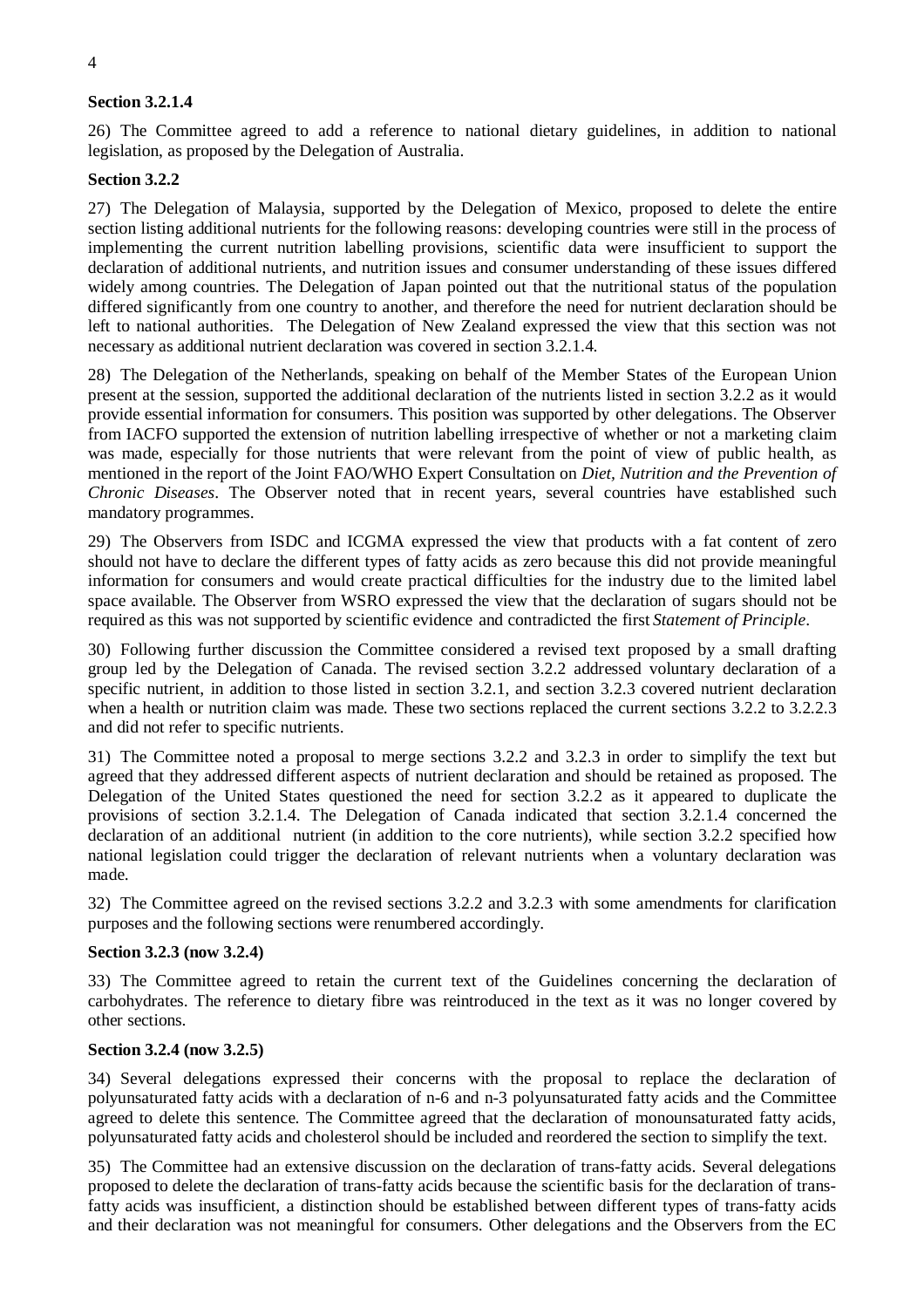and Consumers International pointed out that the declaration of trans-fatty acids was relevant for consumers and that substantial scientific evidence demonstrated their relationship with cardio-vascular diseases. Some delegations proposed to include a definition of trans fatty acids for the purposes of nutrient declaration and the Delegation of Canada proposed to include a footnote referring to "non-conjugated fatty acids". As it was not possible to reach a final conclusion at this stage, the Committee agreed that the declaration of trans-fatty acids should be left to national legislation and amended the text accordingly. The Committee also asked the Committee on Nutrition and Foods for Special Dietary Uses to provide a definition of trans-fatty acids for the purposes of the Guidelines and agreed to consider this question further when such advice became available.

## **Section 3.2.6 (now 3.2.7)**

36) The Delegation of the Netherlands, speaking on behalf of the Member States of the European Union present at the session, proposed to set a minimum of 15% of the Nutrient Reference Value (NRV) for the declaration of vitamins and minerals as this would be consistent with the value for "source" in the *Guidelines for Use of Nutrition Claims*.

37) The Delegation of Brazil, supported by other delegations, pointed out that the section did not refer to claims but to a minimum level that would allow the declaration of vitamins and minerals on the label, and therefore the current value of 5% was appropriate. As a compromise, some delegations proposed to retain the value of 5% for liquids, but to increase the level to 10% for solids.

38) The Delegation of New Zealand, supported by some delegations, proposed to delete the reference to 100g or 100 ml and to retain only the reference to serving. The Committee noted that the current text reflected the differences in the references used at the national level by member countries.

39) The Committee could not come to a conclusion on these proposals and agreed to retain the current text of section 3.2.6 of the working document under consideration<sup>7</sup> at this stage. It also agreed to ask the Committee on Nutrition and Foods for Special Dietary Uses to clarify what is meant by "a significant amount" from the nutritional point of view and in particular what percentage of the NRV for vitamins and minerals should be required to allow nutrient declaration of vitamins and minerals. The CCNFSDU was also asked to consider whether the declaration should be made per serving or per 100g or 100 ml or both.

## **Section 3.4.7**

40) The Committee agreed that the format for the declaration of fat should refer to "Total fat"; to correct the listing of nutrients; and to add "cholesterol", in conformity with the decisions made in section 3.2 concerning fat declaration.

## **Status of the Draft Amendment to the Guidelines on Nutrition Labelling (Section 3.2 Listing of Nutrients)**

41) The Committee agreed to advance the Draft Amendment to Step 8 for adoption by the 26<sup>th</sup> Session of the Codex Alimentarius Commission (see Appendix III).

42) The Representative of WHO informed the Committee of the official launching of the Report of the Joint WHO/FAO Expert Consultation on *Diet, Nutrition and the Prevention of Chronic Diseases*<sup>8</sup>. The ranges of population nutrient intake goals (expressed in % of total energy) that are recommended by the Expert Consultation include: 15 - 30 % from fat while limiting saturated fatty acids to less than 10 %; 55 - 75 % from total carbohydrates, but free sugars should remain less than  $10\%$ ; and  $10 - 15\%$  from protein; salt, which should be iodised, should be restricted to less than 5  $g$ /day, while the intake of fruit and vegetables should be at least 400 g/day.

43) The WHO Representative further noted that this Report serves as part of the scientific base for developing the Global Strategy on Diet, Physical Activity and Health, which will be finalized and submitted to the WHO Executive Board in January 2004, for addressing the global public health problems of chronic diseases. The strategic recommendations articulated in the Report would play a major role in placing diets and nutrition at the forefront of public health programmes and policies. Therefore, the work of CCFL in strengthening the guidelines on nutrition labelling, as well as the guidelines on nutrition and health claims, would be important instruments for implementing these global recommendations.

 $\overline{7}$  $\frac{7}{8}$  ALINORM 03/22, Appendix VI

<sup>8</sup> (http://www.who.int/nut/documents/trs\_916.pdf or http://www.who.int/hpr/nutrition/ExpertConsultationGE.htm)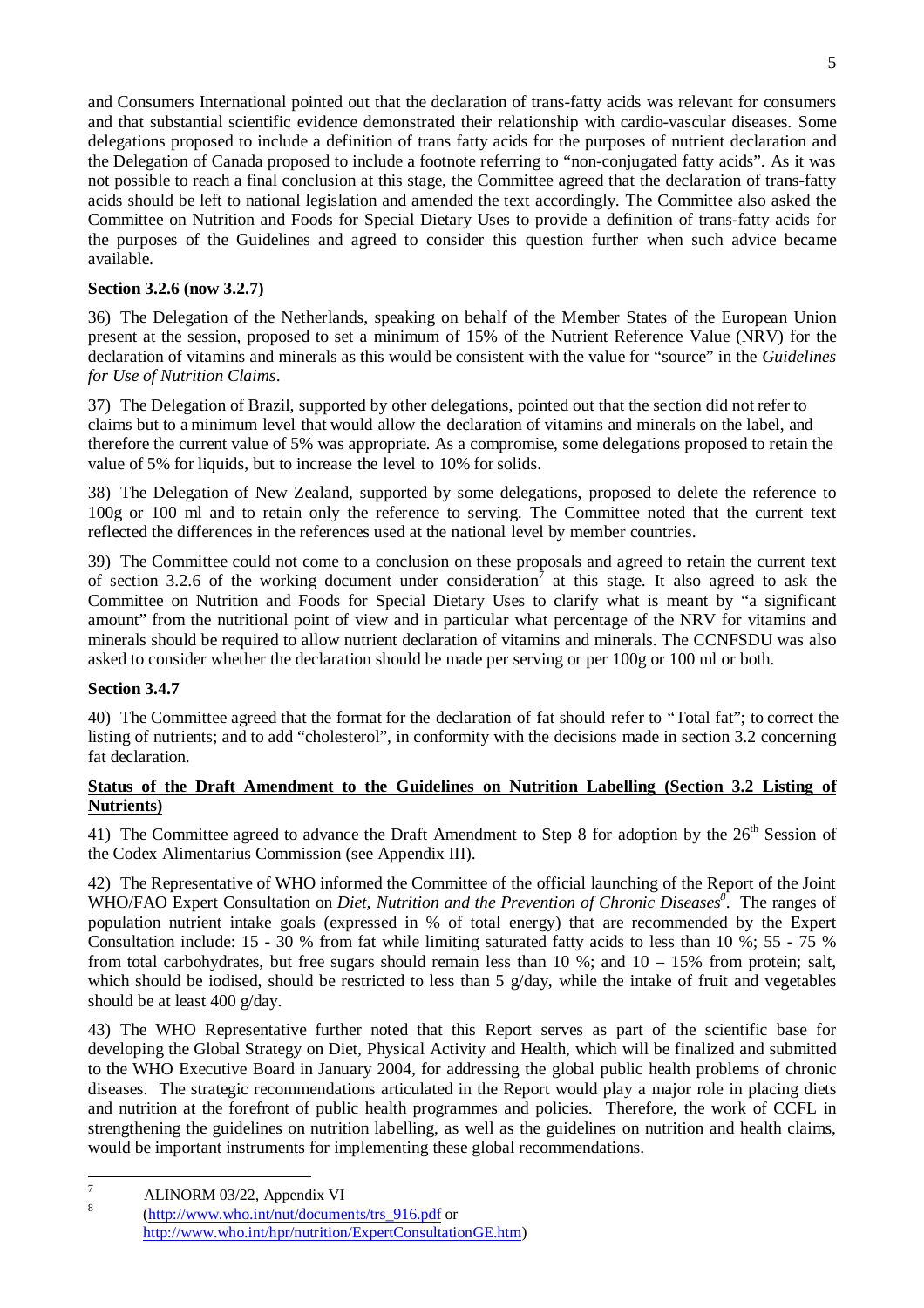### 6

## **DRAFT GUIDELINES FOR USE OF NUTRITION AND HEALTH CLAIMS (Agenda Item 6)<sup>9</sup>**

44) The Committee recalled that the Draft Guidelines had been adopted at Step 5 by the 50<sup>th</sup> Session of the Executive Committee and circulated at Step 6 in CL 2002/37-FL.

45) The Chair of the Working group that had met prior to the Session, Mrs Christina Zehaluk (Canada) presented the redrafted text and the main changes introduced following detailed discussion in the Working Group. It was noted that the Working Group had considered all written comments submitted, including those of the delegations that were not present at the session. The Committee considered the text section by section and made the following amendments and comments.

## **PREAMBLE**

46) As proposed by the Working Group, the Committee agreed to delete the square brackets around the text in the second boxed preamble on health claims. It was also agreed that the impact of health claims on consumers' eating behaviours and dietary patterns should be monitored "in general, by competent authorities".

## **SCOPE**

47) Many delegations supported the addition of the reference to advertising at the end of paragraph 1.1, as it was complementary to labelling and was important to protect consumers against misleading claims. These delegations considered this addition appropriate in view of the fact that the terms of reference of the Committee include a reference to advertisement and the term " labelling" only include advertisement at the point of sale of the food. Some delegations also pointed out that in some cases consumer deception was more likely to originate from advertising than from labelling itself. In view of the large support for this proposal, the Committee agreed to include a reference to advertising at the end of paragraph 1.1.

48) The Delegation of the United States objected to this decision as it fundamentally changed and significantly broadened the Scope of the Codex text on nutrition claims, whereas the mandate given to the Committee was only to incorporate provisions on health claims into the current text. This position was supported by the Delegation of Japan and the Observers from ICGMA and CropLife International. The Observer from ICGMA pointed out that the Terms of Reference of the Committee were limited to "study problems associated with the advertisement of food".

49) In paragraph 1.4, the Committee had an extensive discussion on the exclusion of health and nutrition claims for foods for infants and young children and noted that the text proposed by the Working Group was as follows: "*1.4 Nutrition and health claims are not shall only be permitted for foods for infants and young children unless where specifically provided for in relevant Codex standards*." The Delegation of Japan, supported by several delegations, proposed to amend the text to reflect that nutrition and health claims may be allowed by national legislation.

50) The Observer from IBFAN, supported by other observers, pointed out that WHA Resolution 54.2 on Infant and Young Child Nutrition urges Member States to "encourage the Codex Alimentarius Commission to take the International Code and relevant subsequent Health Assembly resolutions into consideration in developing its standards and guidelines" and that the current Guidelines should be consistent with the Resolution. For this purpose, according to IBFAN, nutrition and health claims should be generally prohibited in foods for infants and young children.

51) The Observer from IACFO sought clarification on whether there was consistency in this respect between the current standard and other Codex standards or the WHO Code of Marketing of Breast-Milk Substitutes. The Secretariat indicated that the Committee on Nutrition and Foods for Special Dietary Uses (CCNFSDU) was currently in the process of revising two standards for foods for infants and children and was considering how to take into account the WHA Resolutions in the process, in view of the proposals of member countries in this respect. No provisions for nutrition or health claims were included in the Codex Standards for foods for infants and young children and no proposal had been made to include specific health or nutrition claims for individual nutrients.

 $\overline{9}$ 

<sup>9</sup> ALINORM 03/22, Appendix VII, CX/FL 03/6 (comments of Australia, Brazil, Columbia, Denmark, New Zealand, United Kingdom, CIAA, ICGMA, IDACE, ILSI, ISDC, ISDI); CX/FL 03/6-Add.1 (Canada, Norway, IBFAN); CRD 6 (South Africa, EFLA); CRD 14 (Malaysia, Philippines); CRD 20 (India); CRD 22 (Report of the Working Group).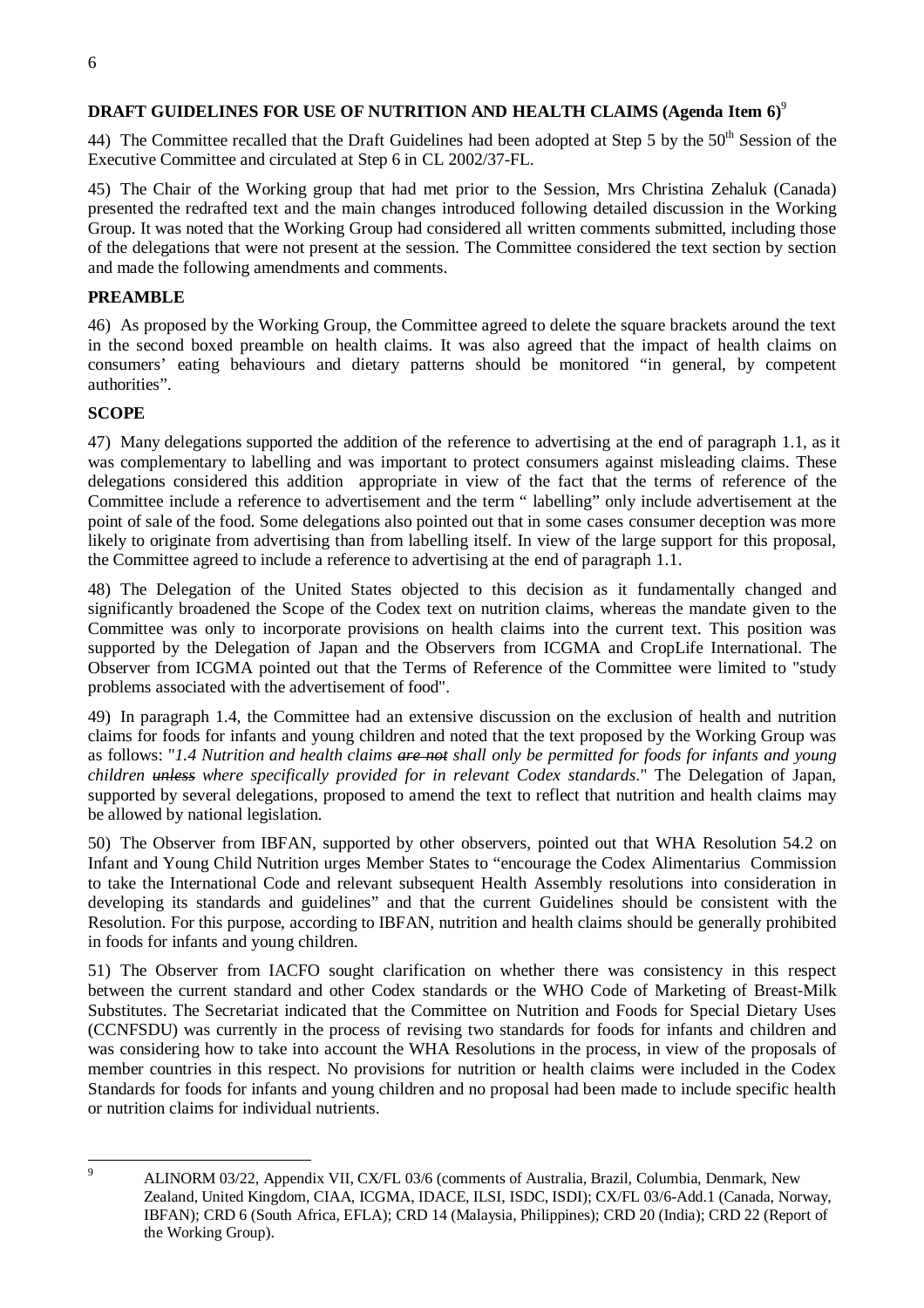52) The Delegation of Switzerland proposed that the CCNFSDU should revise the *Standard for Canned Baby Foods* and the *Standard for Follow-up Formula* in order to include provisions for either nutrition or health claims.

53) After some discussion, the Committee agreed to reword the text as follows: "Nutrition and health claims shall not be permitted for foods for infants and young children except where specifically provided for in relevant Codex standards or national legislation".

54) The Observer from the EC supported the proposal made by the delegation of Sweden in the Working Group to include a new section that would prohibit health claims for beverages with more that 1.2% alcohol by volume. However, it was considered that the principle was sufficiently addressed in section 7.2.

## **DEFINITIONS**

55) The Committee agreed that section 2.1.2 should refer to "Nutrient comparative claim" for clarification purposes, as proposed by the Delegation of Japan.

56) In the examples under 2.2.1 Nutrient Function Claim, "a good/excellent source" was replaced with "a source of/ high in" as this was consistent with the terms used in the Table of Condition for Nutrient Contents.

57) In section 2.2 Health Claims, the Committee agreed to retain only the first sentence as a definition. As the second part of the section, as proposed by the Working Group and revised by the Committee, described how the health claim should be presented, it was transferred to section 7.1.1 under 7. Health Claims, as proposed by the Delegation of Australia.

58) The Committee had an extensive debate on section 2.2.2 Other Function Claims. Some delegations proposed to delete this section as the reference to constituents other than nutrients created confusion, and may be interpreted as allowing medicinal claims. Other delegations pointed out that the current text would exclude claims for nutrients relating to enhanced functions. After some further discussion, the Committee agreed on a revised text proposed by the Delegation of Canada in cooperation with other delegations and observers, referring to "..beneficial effects of food or their constituents, in the context of the total diet, on normal functions or biological activities of the body".

59) In the Examples under section 2.2.3 Reduction of Disease Risk Claims, it was agreed to refer to "nutrient or substance" in all examples.

## **SECTION 7. HEALTH CLAIMS**

60) In section 7.1.2, the Observer from IACFO proposed to include a specific prohibition of productspecific claim to reflect the consensus of the Working Group that section 7.1.2 already permits governments to prohibit such claims. The Observer from IADSA proposed to delete the entire section as it was redundant with the Preamble. The Committee however retained the current text.

61) The Committee agreed that section 7.1.4 should apply to constituents for which a Nutrient Reference Value (NRV) is established and amended the text accordingly, as proposed by the Delegation of Denmark. An editorial amendment was also made to ensure consistency throughout the text.

62) The Observer from IACFO also proposed to include the concept of pre-market approval of health claims. Several delegations however pointed out that this was not necessary because the section clearly specified that health claims "must be accepted by or be acceptable to the competent authorities".

63) The Committee made some editorial amendments to sections 7.4.2, 7.4.3 and 7.4.6 in order to avoid repetition.

64) In section 7.4.3, the Committee agreed to retain the reference to "other dietary sources" proposed by the Working Group without square brackets as this was an important nutritional information. The Observers from ISDI and ICGMA requested that this provision be deleted as it would create practical difficulties for manufacturers without providing useful information to consumers.

65) The Delegation of New Zealand noted that the terminology of the document should reflect the fact that these are Guidelines and therefore "must" should be replaced by "should" throughout the text.

## **Status of the Draft Guidelines for Use of Nutrition and Health Claims**

66) The Committee agreed to advance the Draft Guidelines, as amended at the current session, to Step 8 for adoption by the  $26<sup>th</sup>$  Session of the Codex Alimentarius Commission (see Appendix IV).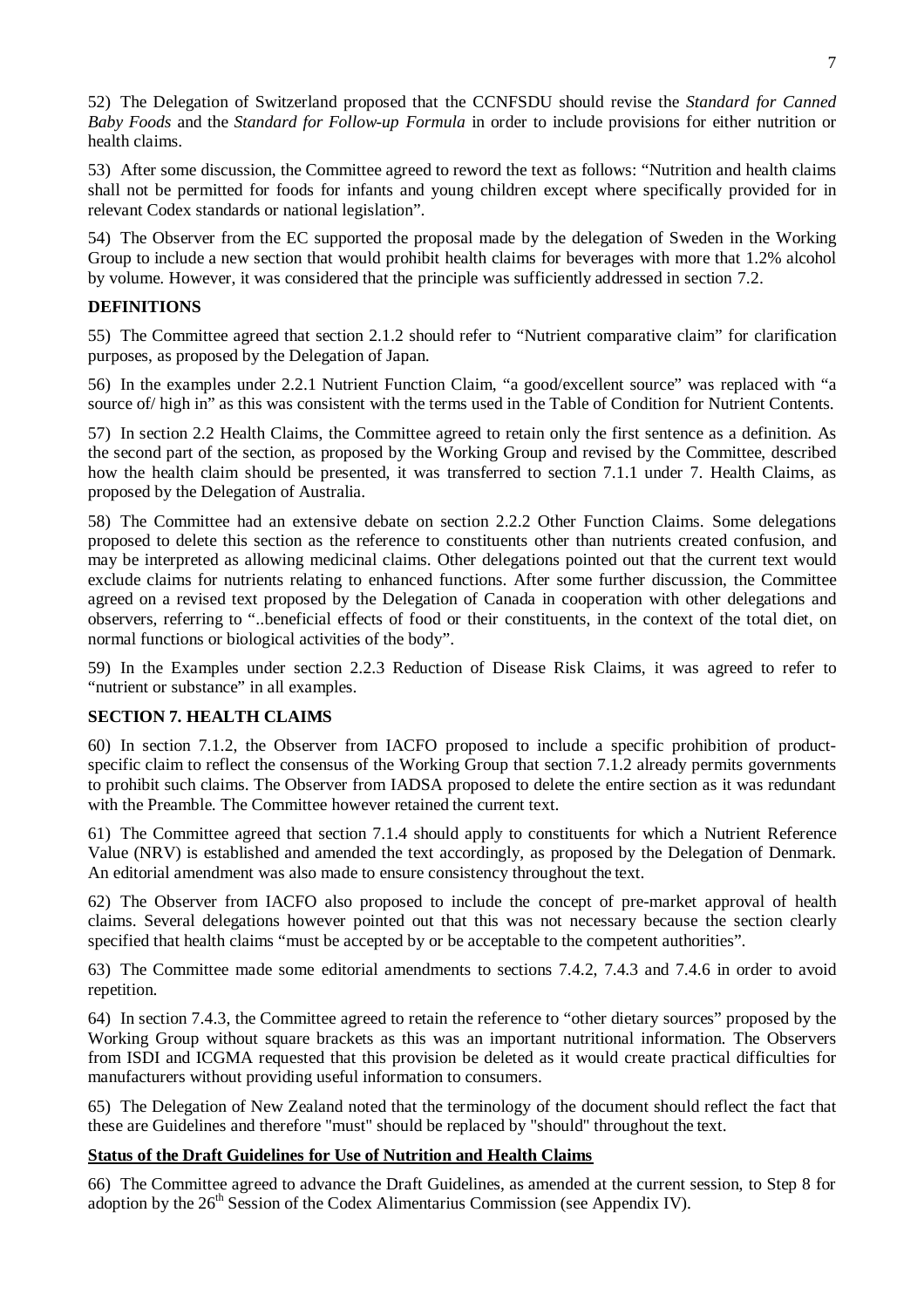67) The Committee expressed its appreciation to Mrs Zehaluk and to the Working Group for their excellent work in addressing complex issues, that had allowed the Committee to finalize the revision of the Guidelines.

68) While discussing the current amendments, the delegations of South Africa and Mexico made some proposals to amend the adopted sections on nutrition claims. However, the Committee noted that its mandate was limited to the consideration of provisions on health claims and consequential amendments throughout the text. It was noted that any proposal for amendment of the current Guidelines (other than health claims) could be brought forward for consideration as new work by the next session of the Committee.

#### **DRAFT RECOMMENDATIONS FOR THE LABELLING OF FOODS OBTAINED THROUGH CERTAIN TECHNIQUES OF GENETIC MODIFICATION/GENETIC ENGINEERING (DRAFT AMENDMENT TO THE GENERAL STANDARD FOR THE LABELLING OF PREPACKAGED FOODS): DEFINITIONS (Agenda Item 7a)<sup>10</sup>**

## **PROPOSED DRAFT GUIDELINES FOR THE LABELLING OF FOODS AND FOOD INGREDIENTS OBTAINED THROUGH CERTAIN TECHNIQUES OF GENETIC MODIFICATION/GENETIC ENGINEERING: LABELLING PROVISIONS (Agenda Item 7b)**<sup>11</sup>

69) The Committee recalled that the  $30<sup>th</sup>$  Session of the Committee had extensive discussions on this agenda item, however, the Committee had returned the Draft Definitions to Step 6 and the Proposed Draft Guidelines to Step 3 for further comments and discussion in this session due to lack of consensus.

70) The Chair, recalling the history of the discussions on this agenda by the Committee for a long time, proposed to establish a Group of "Friends of the Chair" as an intersessional mechanism to break through the difficulty the Committee had been facing, in order to develop options to manage the issue for consideration by all Committee members at the next session. The Chair expressed the view that the Group would better function with a smaller number of participants than the full Committee. The Chair also referred to the importance of the transparency and participation in a balanced geographical representation, and between developed and developing countries.

71) The Committee supported this proposal and many delegations expressed their willingness to participate in this Group. These delegations and observers pointed out that transparency in the process, appropriate composition as regards participants, clear mandate for this Group and attention to the interests of developing countries were very important elements to take into account and also essential factors for a successful conclusion of this Group. Some delegations requested to distribute to all members of the Committee the summary of the discussion of the Group in order to ensure transparency. Regarding the inclusiveness, the Committee recognized that differing views were voiced such as that participation should be open to all members or that the Group should be limited to a smaller number of participants.

 $10$ 10 ALINORM 03/22, Appendix III, CX/FL 03/7 (comments of Brazil, CI), CX/FL 03/7-Add.1(IBFAN), CRD 15 (Philippines)<br>11 ALINORM 03/22, Appendix IV, CX/FL 03/8 (comments of Brazil, South Africa, CI), CX/FL 03/8-Add.1

<sup>(</sup>discussion paper by Canada), CX/FL 03/8-Add.2 (IBFAN), CRD1 (EUROPABIO), CRD4 (Indonesia), CRD 9 (South Africa, CI), CRD16 (Philippines), CRD 20 (India)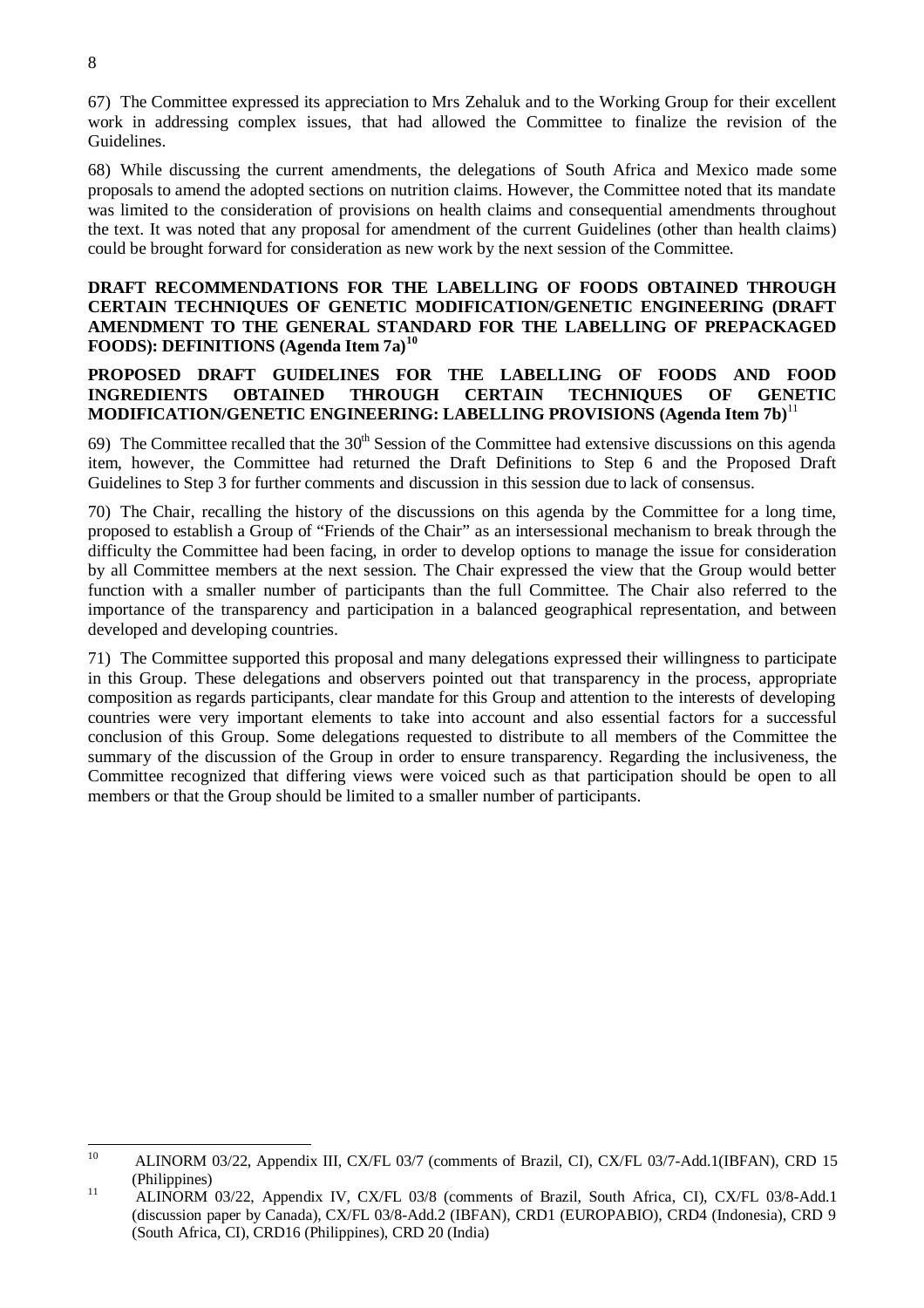72) In this context, the delegation of Norway recalled that the mandate given to the Committee by the Codex Alimentarius Commission in 1991 "to provide guidance on how the fact that a food derived from "modern biotechnologies" could be made known to the consumers" still holds (Paragraph 90 ALINORM 91/41) and expressed its expectation that the Committee and the Group under discussion would pay attention to this aspect in their future work. The Delegation also made a comment on CX/FL 03/8-Add.1 presented by Canada in relation to the Extraordinary Session of the Commission held in February 2003 on the priority for Codex that was mentioned in the Recommendations from the Codex Evaluation. The Delegation indicated that although the Commission emphasized the priority of the development of standards having an impact on consumer health and safety, this did not imply that Codex should not take fair practices into account when establishing standards.

73) The Committee agreed to establish a Working Group composed of the following member countries based on their interest to participate; Argentina, Australia, Barbados, Bolivia, Brazil, Canada, China, Egypt, France, India, Indonesia, Japan, Kenya, Korea, Mexico, Netherlands, New Zealand, Norway, Sweden, Switzerland, South Africa, United States, European Community. The Committee also agreed that the mandate of this Group would be to develop options for management of this agenda item and that the summary of the discussions by the Group as well as the proposals submitted to this Group would be circulated to all Codex members. The Chair invited interested countries to submit proposals to the Canadian Secretariat and indicated that the Group could meet between the sessions as required, the exact arrangement to be determined by the host country.

## **Status of the Draft Recommendations for the Labelling of Foods Obtained through Certain Techniques of Genetic Modification/Genetic Engineering (Draft Amendment to the General Standard for the Labelling of Prepackaged Foods): Definitions and the Proposed Draft Guidelines for the Labelling of Foods Obtained Through Certain Techniques of Genetic Modification/Genetic Engineering: Labelling Provisions**

74) The Committee, bearing in mind the above decision, agreed to retain the Draft Definitions and the Proposed Draft Guidelines at Step 7 and 4 respectively for further discussions in the next session of the Committee.

## **GUIDELINES FOR THE PRODUCTION, PROCESSING, LABELLING AND MARKETING OF ORGANICALLY PRODUCED FOODS: A) DRAFT REVISED SECTION 5 - CRITERIA (Agenda Item 8a)**<sup>12</sup>

75) The Committee recalled that the 50<sup>th</sup> Session of the Executive Committee had adopted at Step 5 the Draft Revised Criteria, that were subsequently circulated for comments at Step 6 in CL 2002/37-FL.

76) The Chair of the Working Group held prior to the session, Ms Ruth Lovisolo (Canada) presented the outcome of the discussions on Section 5 and Annex 2 (see also Agenda Item 8b). As regards Section 5, the Working Group had considered the written comments and had focused on the sections that remained in square brackets for further discussion.

77) The Working Group considered a proposal for the competent authority to compile a list of related regulations and make them available to all interested parties and stakeholders. It was noted that such transparency requirements had already been accommodated in the Codex texts on food import and export inspection and certification<sup>13</sup>. It was agreed to add a clause at the end of 5.1 first paragraph to read "and" make them available to other countries upon request".

78) Following the discussions of the last session, the Working Group considered how to clarify the reference to "exceptional circumstances" to allow chemical extraction processes. It was agreed that recourse to chemical processes should occur only when substances from other processes had been exhausted and only for the extraction of carriers and binders and the text was amended accordingly. It was also noted, in this context, that there was a need to address the non-active portion of fertilizers and that, although the proposed revised text went some way in offering a solution, a similar issue would arise when considering specific substances for inclusion in Table 1 of Annex 2 of the Guidelines. It was agreed that this should be an interim measure and subject to future review and, hence, a footnote was added to this effect.

 $12$ 12 ALINORM 03/22, Appendix II, CL 2002/37-FL; CX/FL 03/9 (comments of New Zealand, European Community); CX/FL 03/9-Add.1 (Canada, IACFO), CRD 17 (Philippines), CRD 21 (India), CRD 24 (Report of the Working Group)<br>13 CAC/GL 20-1995, para 14.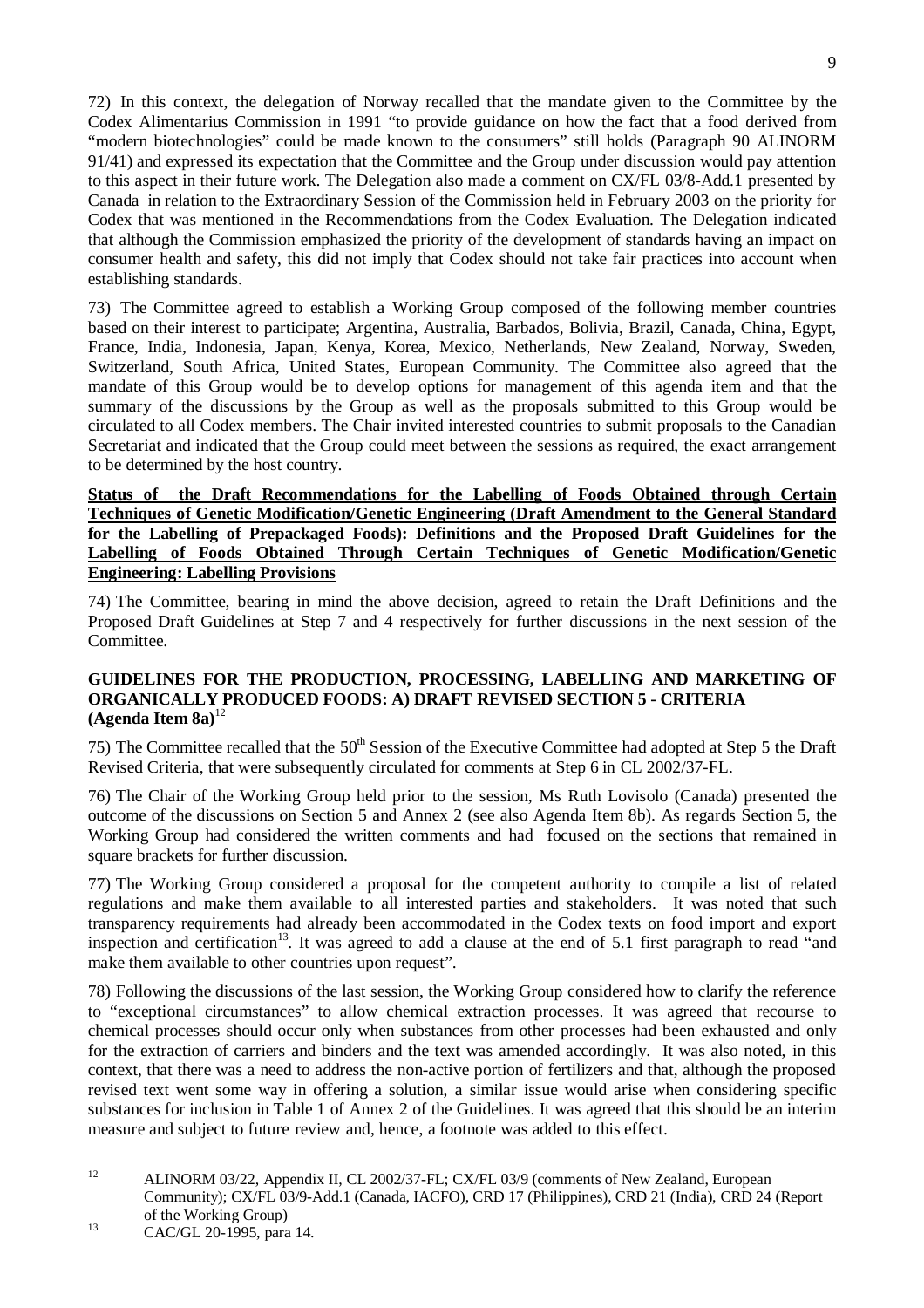79) The Committee concurred with the above recommendations and recognized the essential importance of the revised criteria in order to evaluate substances in the Codex lists and for countries to develop their national lists, and generally to ensure the authenticity of organically produced foods.

## **Status of the Draft Revised Section 5 – Criteria in the** *Guidelines for the Production, Processing, Labelling and Marketing of Organically Produced Foods*

80) The Committee agreed to advance the Draft Revised Section 5 – Criteria to Step 8 for adoption by the  $26<sup>th</sup>$  Session of the Codex Alimentarius Commission (see Appendix V).

## **GUIDELINES FOR THE PRODUCTION, PROCESSING, LABELLING AND MARKETING OF ORGANICALLY PRODUCED FOODS: B) PROPOSED DRAFT REVISED SECTION: ANNEX 2 – PERMITTED SUBSTANCES (Agenda Item 8b)<sup>14</sup>**

81) The Committee recalled that its last session had considered the Proposed Draft Revised Annex 2 and agreed to re-circulate it at Step 3 inviting submissions for amendments together with justification against the current criteria and taking into account the intent of the draft revised criteria. It had been agreed that an electronic drafting group would consider the comments and proposals submitted and propose a revised version of Annex 2.

82) The Chair of the Working Group held prior to the session, Ms Ruth Lovisolo (Canada), presented the outcome of the discussions on the revised Annex 2 as presented in CL 2003/9-FL.

## **General Issues**

83) As regards the nature of the lists, the Working Group had recalled that countries should develop their own lists according to their national requirements taking into account the Codex criteria. It was stressed that the criteria had primacy over the indicative lists whilst recognising the value of the lists in providing guidance to member countries, especially developing countries. It was further noted that it had not been the intention for the Working Group to become a technical assessment committee, hence, the amendments proposed to the lists had to be justified against the criteria.

84) The Delegation of the United States recalled earlier discussions concerning the need for the lists and recognized that the development of indicative lists was important for several countries. However, the Delegation pointed out that it was not the role of the Committee or the Working Group to carry out technical assessment or review of the submissions put forward for new substances.

85) The Observer from IFOAM expressed its appreciation of the considerable work accomplished by the Working Group in the elaboration of the criteria and stressed that the lists should remain restricted in order not to deceive consumers of organic foods. In particular, traditional and innovative alternatives to the generalized use of additives should be considered. The Observer recommended that the future review process be developed with the assistance of the private sector, in view of its experience with the technical assessment of such substances, and proposed to discuss the management of the review process in the Working Group at the next session. The Observer from CI supported retaining indicative lists but noted that they should not be too extensive in order to ensure the authenticity of the "organic" claim.

86) It was recalled that a matrix had been developed in the electronic working group in order to allow the presentation of technical justification for new substances in a consistent manner and the Committee noted that this was only provided for information purposes and to facilitate the decision process but that the matrix was not intended to become a part of the Guidelines.

87) The Working Group had agreed that proposals for inclusion of new substances in the lists should not be addressed if they had not been accompanied with justification against the Criteria. The substances proposed were considered in detail and the following amendments were proposed.

 $14$ 14 ALINORM 03/22, Appendix VIII, CL 2002/15-FL; CL 2002/50-FL; CL 2003/9-FL; CX/FL 03/10 (comments of Australia, Canada, Denmark, New Zealand, Poland, European Community, IFOAM); CX/FL 03/10-Add.1 (Switzerland), CRD 5 (Indonesia), CRD 21 (India); CRD 24 (Report of the Working Group)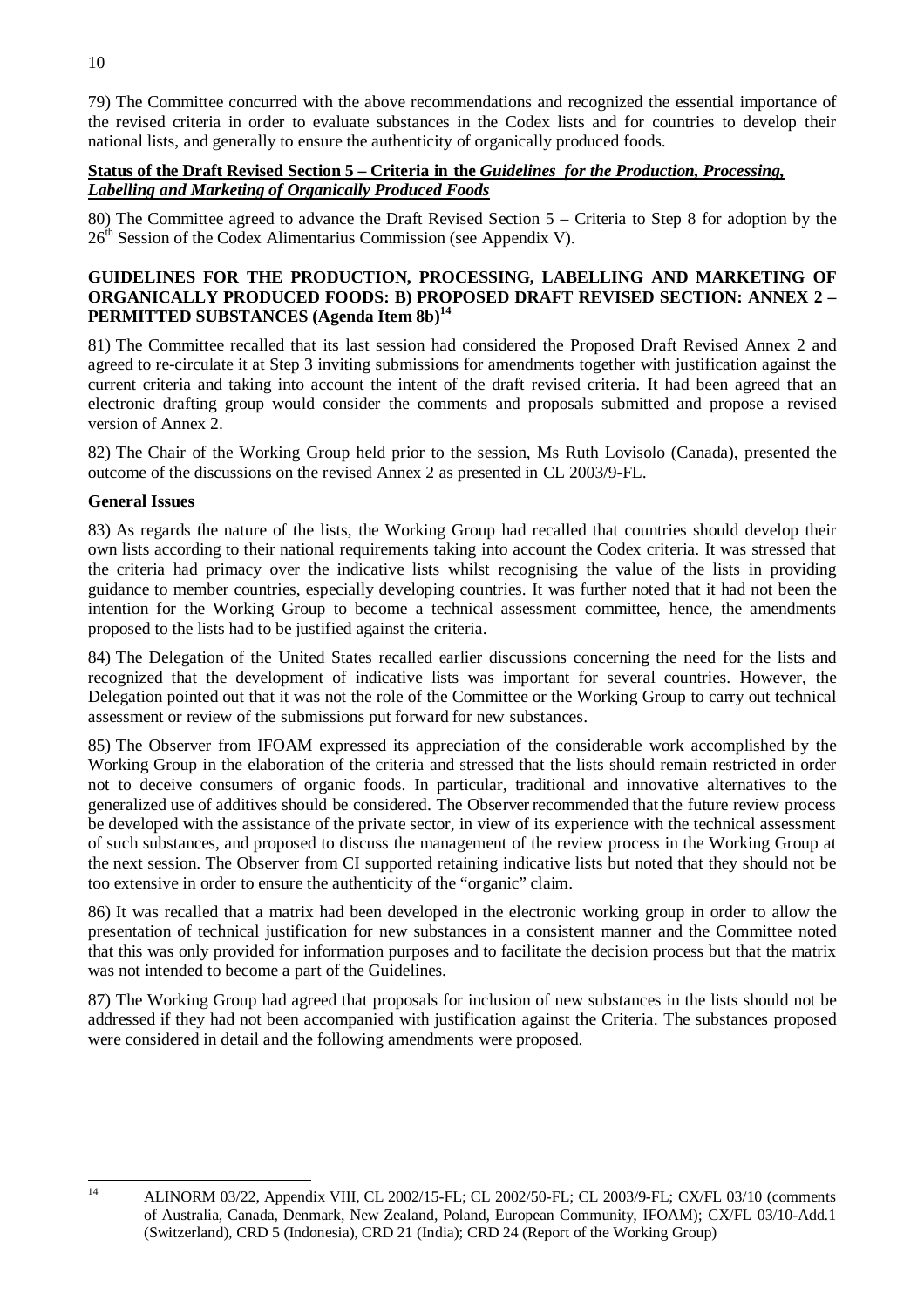#### *Table 1: Substances for Use in Soil Fertilizing and Conditioning*

88) It was agreed that eight additions and/or clarifications should be retained in the proposed revised draft. It was noted that some proposals, such as plant extracts and biodynamic preparations, were already covered in other parts of the Guidelines. It was noted that the proposal of Chile to include sodium nitrate had not been supported by justification against the Criteria, and it was agreed that Chile would present such justification for consideration at the next session of the Committee on Food Labelling.

89) It was also agreed that, as a general rule, time limits or maximum permitted levels should not be set for any of the substances or their components as it was considered to not be sufficiently specific for all situations and/or too detailed for indicative lists.

#### *Table 2: Substances for Plant Pest and Disease Control*

90) The Working Group had considered 16 proposals against Table 2 which resulted in the incorporation of a number of new entries, clarifications to the conditions for use, and proposed deletions from the list. Some proposals such as 'repellants of plant and animal origins' were not included in the Table 2 as they were too general in nature and already addressed in other parts of the Guidelines.

91) As regards 'inorganic compounds', it was recognized that copper accumulation in the soil had become a world-wide concern and it was therefore required that accumulation from copper-based substances and other heavy metals in the soil should be minimized.

## *Table 3: Ingredients of Non-agricultural Origin referred to in Section 3 of the Guidelines*

92) It had been difficult to reach consensus in the Working Group on the proposals put forward for additives due to variations in national regulations and traditional practices. Some delegations and the Observer from IFOAM were strongly opposed to the use of all phosphates in processed organic products. In addition, all of the nitrates (250 Sodium nitrite, 252 Potassium nitrate, etc) were placed in square brackets together with a proposed condition restricting their use to instances where no alternative technology exists to ensure the safety of livestock products. Since the use of nitrates is tied to the use of ascorbates, it was agreed that the ascorbates 301, 302, and 303 would be also placed in square brackets pending a decision on the role of nitrates in certain organically produced foods.

93) It was further agreed that the substance list for livestock products should be appended to the main table, as this was the intent of the original drafting of the second part of the Table.

94) The Delegation of Sweden expressed the view that the additives should be submitted to the Committee on Food Additives and Contaminants (CCFAC) for endorsement. The Committee however noted that this was not required as all the additives under consideration and in the current Guidelines had been evaluated by JECFA and levels of use had been established or endorsed by the CCFAC in a number of foods. The responsibility of the Committee on Food labelling was to decide whether these additives were acceptable in the framework of an organic system.

## *Table 4: Processing Aids which may be used for the Preparation of Products of Agricultural Origin Referred to in Section 3 of the* Guidelines

95) Following extensive discussions on the substances that were listed as processing aids but also had functions as additives, the current listings were retained although, technically speaking, some substances could be listed in both Tables. Following the earlier decision in respect of Table 3, the processing aids for livestock and bee products were appended to the body of the main Table.

## *Status of the Tables*

96) The Committee noted that there had been consensus in the Working Group to advance Tables 1 and 2 to Step 5, while a number of substances in Tables 3 and 4 still required further consideration. The Committee discussed whether all Tables should be advanced to Step 5, with a view to their finalization at the next session.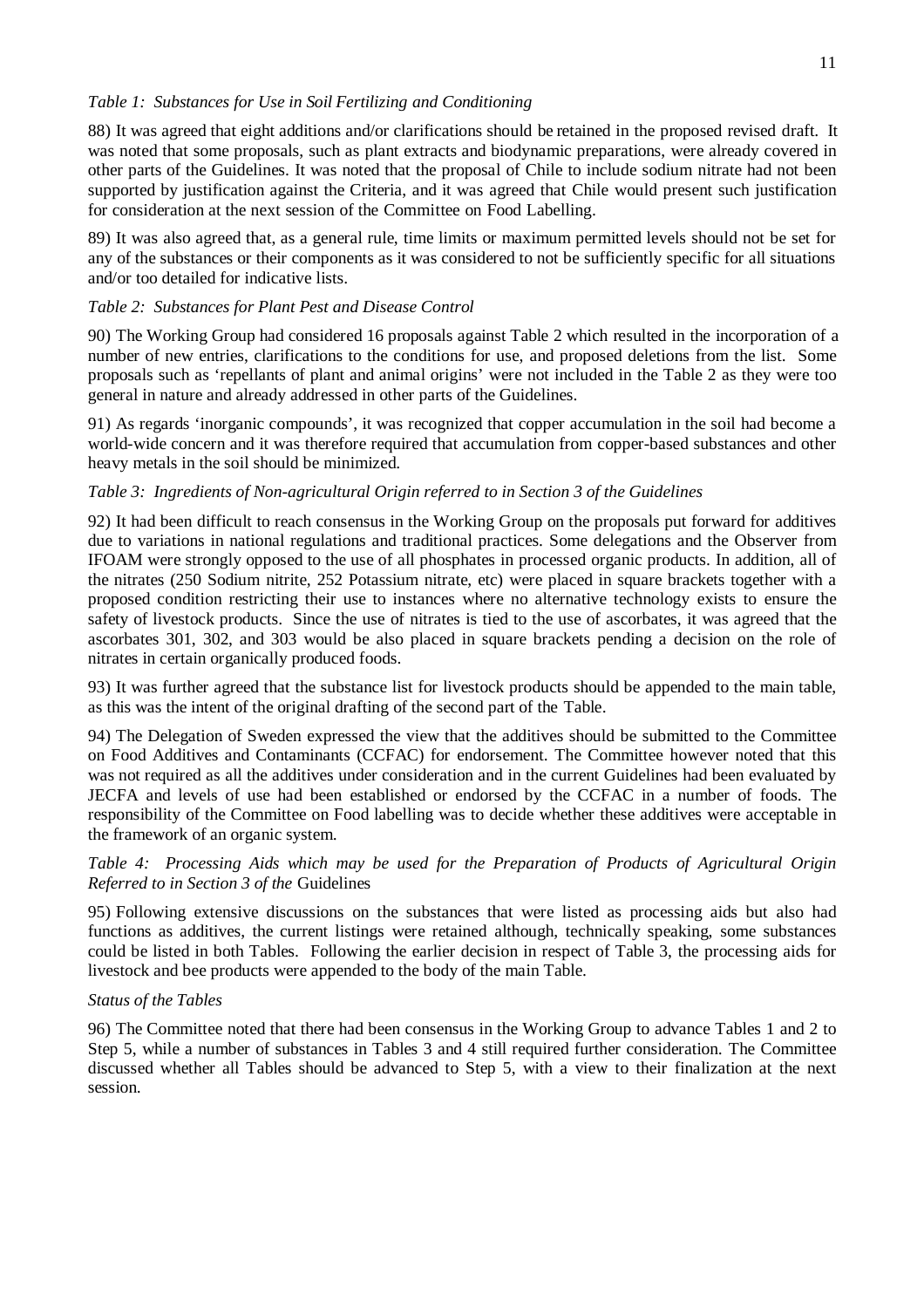97) The Delegation of France recalled that there had been no time to discuss the substances in Tables 3 and 4 in detail in the Working Group and that they were initially intended to be retained at Step 3, since detailed discussion was still required on several substances, especially additives. The Delegation was not opposed the advancement of Tables 3 and 4 to Step 5, provided member countries had the opportunity to comment on all substances and not only on those in square brackets. The Committee noted that following the adoption of the Proposed Draft Amendment at Step 5, the entire revised Annex 2 would be circulated and open to comments from member countries and international organizations on all substances included in the lists and the structure of the Table.

## **Status of the Proposed Draft Revised Annex 2 – Permitted Substances in the** *Guidelines for the Production, Processing, Labelling and Marketing of Organically Produced Foods*

98) The Committee agreed to advance the Proposed Draft Revised Annex 2 – Permitted Substances for adoption to Step 5 by the 26<sup>th</sup> Session of the Codex Alimentarius Commission (see Appendix VI).

99) The Committee expressed its thanks to Ms. Lovisolo and to the Working Group for their excellent work and constructive approach to complex issues, that had allowed the finalisation of the criteria and substantial progress on the revision of the list.

100) The Committee agreed that the Working Group would be reconvened prior to the 32<sup>nd</sup> Session of CCFL to consider and make further recommendations on the elaboration of the Tables and matters pertaining to the Tables.

## **PROPOSED DRAFT AMENDMENT TO THE GENERAL STANDARD FOR THE LABELLING OF PREPACKAGED FOODS: QUANTITATIVE DECLARATION OF INGREDIENTS (Agenda Item 9)<sup>15</sup>**

101) The Committee recalled that the Proposed Draft Amendment to the General Standard for the Labelling of Prepackaged Foods on Quantitative Declaration of Ingredients (QUID) had been returned to Step 3 for redrafting by a Working Group coordinated by the United Kingdom. The Committee noted that written comments had been provided by Costa Rica, Czech Republic and Philippines that were not present at the meeting.

102) In reply to a question from the Delegation of India, the Committee recalled that the title of section 5.1 *Additional Mandatory Requirements* was not open for discussion and covered other labelling provisions in the *General Standard for the Labelling of Prepackaged Foods*. Only section 5.1 *Quantitative Labelling of Ingredients* was open for discussion as a Proposed Draft Amendment to the *General Standard*.

103) Many delegations and Observer organizations did not support the QUID proposal for the following reasons: it was already possible to provide important and useful information to consumers in accordance with the present Codex *General Standard for the Labelling of Prepackaged Foods* and Codex *Guidelines on Nutrition Labelling*; QUID could impose an economic burden on both industry and consumers; it could breach the intellectual property rights of manufacturers without any health or safety benefit to the consumers; and it would create unnecessary barriers to trade. It was also stressed that QUID declaration would be difficult to enforce in practice without adequate methodology. Some delegations also pointed out that QUID could be applied for specific cases when it was necessary for a clear product description.

104) Many other delegations and Observer organizations supported the proposed draft amendment to expand QUID and expressed their view that QUID would be useful for both aspects of Codex's mandate as protecting the health of the consumer and ensuring fair practices in the food trade, that QUID would be helpful for consumer's choice and especially in view of the increased interest in nutritional information. The Observer from the European Food Law Association also stated that there had been no legal problem to apply QUID in the European Union.

105) The Committee considered the Proposed Draft Amendment attached as Annex 1 of document CX/FL 03/11 and made the following amendments.

106) Many delegations and observer organizations supported section 5.1.1 (a). Some delegations proposed to refer to the "quantity" or "presence" of an ingredient but the Committee agreed to retain the current text after some debate. The Delegation of Mexico expressed its concern with the expression "any

 $15$ 15 CX/FL 03/11, CX/FL 03/11 Add 1 (comments of Australia, Canada, Costa Rica, Czech Republic, European Community, CIAA, IACFO, IBFAN, ICGMA, ISDC), CRD 7 (comments of South Africa), CRD 18 (comments of Philippines), CRD 20 (comments of India)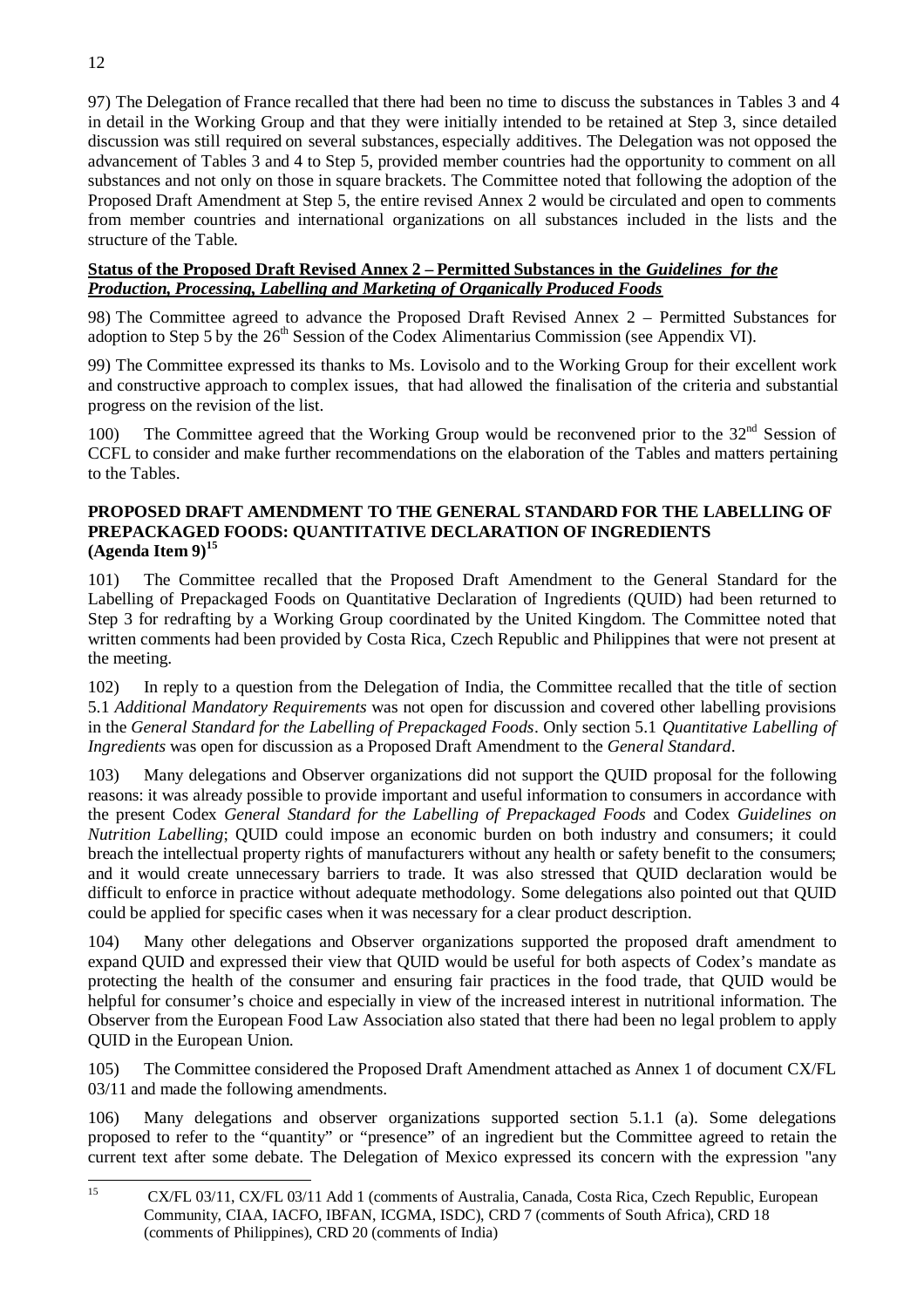ingredient that is emphasized on the label through words or pictures" as it considered that this was confusing and open to various interpretations.

107) The Delegation of Canada supported by some delegations proposed to delete section 5.1.1(b),(c),(d) as these provisions are vague and open to interpretation. The Delegation of Japan also proposed to delete sections 5.1.1 b) and d). However, some delegations and observers proposed to retain these provisions because they addressed the indirect emphasis on ingredients on the label. The Delegation of Belgium proposed to delete section 5.1.1 f). The Committee agreed to retain these sections in square brackets. The Committee also agreed to refer to "the common or trade name of the food" in section 5.1.1 (e) as proposed by the Delegation of Canada.

108) The Delegation of Japan proposed to add square brackets to the new section 5.1.1.(g) and (h) (now section 5.1.1(h) and (i)) stating that there was no basis for the figure of "2%". The Committee agreed to place in square brackets new section 5.1.1(h) and "2%" in new section 5.1.1 (i).

109) In section 5.1.2, the Committee agreed to place in square brackets "as a numerical percentage rounded to the nearest percentage point" and deleted the end of the sentence, as the numerical percentage would now be rounded to the nearest percentage point in all cases.

110) Some delegations proposed to delete sub-sections 5.1.2 (a) and (b) as it was not necessary to declare the minimum and maximum percentages. The Committee did not come to a conclusion on this question and agreed to retain both sub-sections in square brackets for further discussion. The Committee agreed to retain 5.1.2 (c) and to replace the "approximate percentage" with an "average percentage" as this was more accurate.

111) The Committee agreed to delete Section 5.1.3 with the understanding that section 5.1.3 (a) was already covered by section 5.1.1 (a) and that section 5.1.3 (b) would be moved to section 5.1.1 as a new subsection (g). The Delegation of Belgium and the Observer from IACFO pointed out that merging these two sections would not be appropriate because section 5.1.3 referred to the location of the declaration while 5.1.2 referred to the percentage declared.

112) The Committee agreed to move the last sentence from section 5.1.3 to become the second sentence of section 5.1.2, with some amendments for clarification purposes. The Committee discussed the need to declare QUID information in proximity to the word or images emphasizing an ingredient or in the list of ingredients. Some delegations supported the declaration in the list of ingredients in order to prevent duplication and confusion for consumers. The Observer from IACFO stressed the need for additional quantitative declarations in conjunction with the presence of ingredients related to health such as fruits and vegetables and whole grains, or any emphasis on the presence of a specific ingredient. The Committee agreed to retain the relevant provisions in square brackets for further consideration.

## **Status of the Proposed Draft Amendment to the General Standard for the Labelling of Prepackaged Foods (Quantitative Declaration of Ingredients)**

113) The Committee, recognizing that the text still required further consideration of substantial issues, agreed to return the Proposed Draft Amendment as revised at the current session to Step 3 for further comments and consideration at the next session (see Appendix VII).

## **DISCUSSION PAPER ON COUNTRY OF ORIGIN LABELLING (Agenda Item 10)**<sup>16</sup>

 $\ddot{\phantom{a}}$ 

114) The Committee recalled that the  $49<sup>th</sup>$  (Extraordinary) Session of the Executive Committee had not approved new work on an amendment to the General Standard for the Labelling of Prepackaged Foods in relation to provisions for labelling of country of origin but suggested that further discussion on the need for such an amendment was appropriate. The Committee at its last session had had an extensive discussion based on the paper prepared by the Secretariat including the initial proposal by the United Kingdom, however, the views of the delegations and observers were widely divergent. The Committee had therefore decided to circulate the paper prepared by the Secretariat for further comments and discussion at this session.

<sup>16</sup> CL 2002/25-FL, CX/FL 03/12(comments of Brazil, Costa Rica, Denmark, France, Italy, New Zealand, Spain, United States, CIAA, European Community), CX/FL 03/12-Add.1 (Canada, IBFAN), CRD 10 (South Africa), CRD 19 (Paraguay)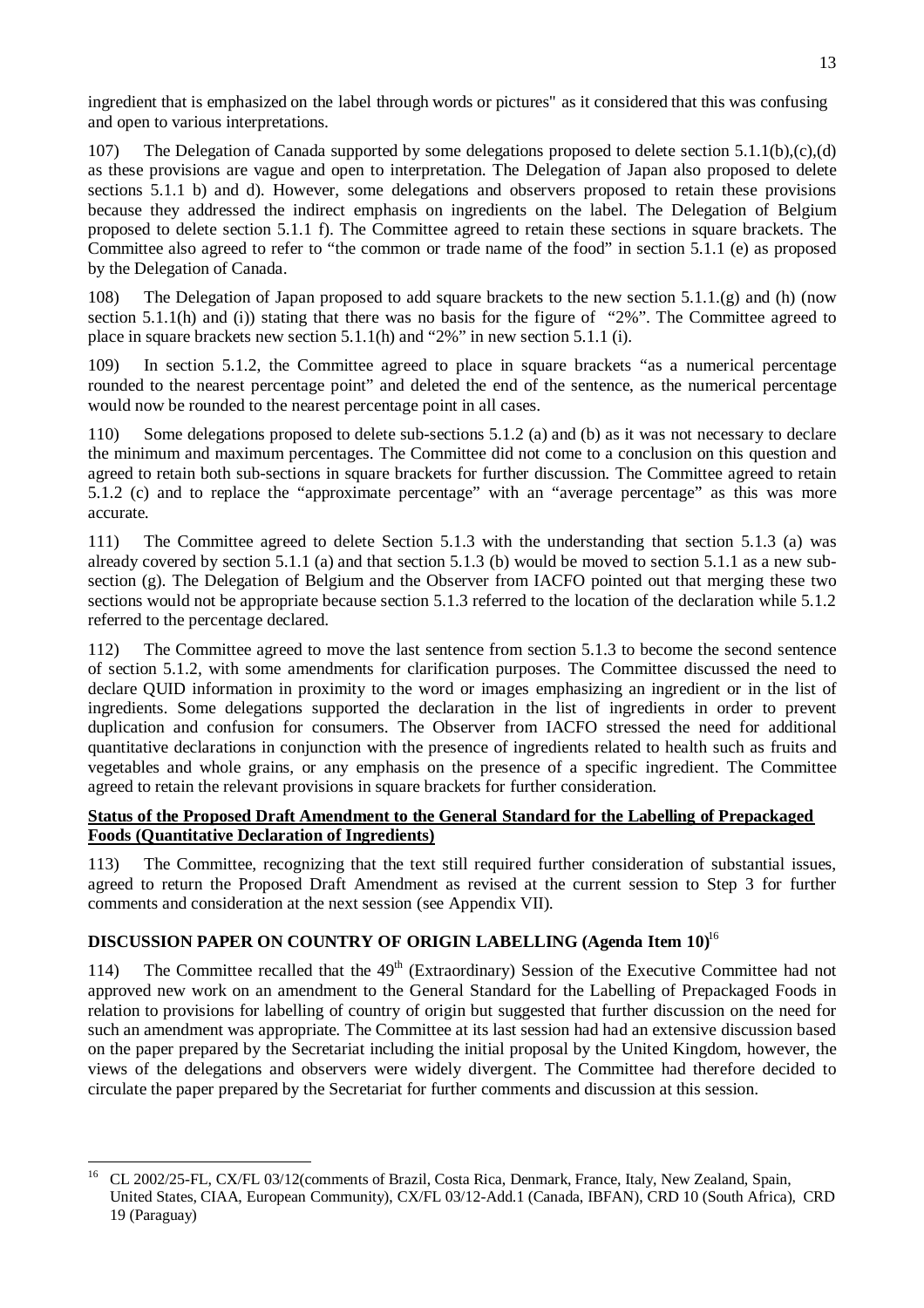115) Many delegations and the Observers from CI and IACFO supported continuation of the work on country of origin labelling since this would provide useful information for consumers and the current provisions were too general and required clarification. These delegations and observers stressed the importance to respond to increasing consumers' demand for more information on country of origin. The Delegation of Norway, supported by the Delegation of Switzerland, pointed out that section 4.5.3 of the *General Standard* might result in a labelling of country of origin that might mislead the consumer.

116) However, many other delegations and the observers from IFFA and ICGMA opposed further work by the Committee. These delegations and observers expressed the view that the current provision in section 4.5.1 of the *General Standard for the Labelling of Prepackaged Foods* sufficiently addressed consumer concern in this respect and fully achieved the purpose of protecting consumers from deceptive practices and therefore there was no need to further change the provision. They expressed concern that the work in the Committee would duplicate the difficult and complicated work currently undertaken by WTO and WCO on the rules of origin, and that the expanded labelling for country of origin would not comply with the TBT Agreement by creating unnecessary trade barriers especially for developing countries. The Delegation of Bolivia indicated that the inclusion of this subject could have legal implications in the WTO. It was also pointed out that country of origin labelling would entail significant cost implications for industries and country of origin labelling requirement for ingredients would create practical difficulties for food manufactures due to the diversified and varying origins from which they purchase ingredients.

117) In response to those concerns, some delegations stated that the purpose of the work underway in WTO had been addressing tariff issues that were different from the issues dealt with in Codex, and the absence of detailed harmonised provisions in Codex on country of origin could be a source of trade barriers.

118) The delegation of India, referring to the current work conducted in the Committee on Fresh Fruits and Vegetables and the Committee on Milk and Milk Products, suggested that the existing provisions of the *General Standard* should be retained.

119) The Committee agreed not to continue work since there was no consensus and decided to report the discussion held in this session to the Codex Alimentarius Commission.

## **CONSIDERATION OF FOOD LABELLING AND TRACEABILITY (Agenda Item 11)**<sup>17</sup>

120) The Committee recalled that its last session had had an extensive discussion on whether or not and if so how the Committee would proceed with work on traceability under the Agenda Item *Matters Referred from the Commission and other Codex Committees,* based on a background document papered by Canada presenting current discussions in various Codex Committees. As no consensus had been reached in the session, the Committee had decided to discuss this item further in the current session.

121) The Committee was updated on discussions of traceability/product tracing underway in various Codex Committees. The Codex Committee on Food Import and Export Inspection and Certification Systems (CCFICS) at its  $10^{th}$  Session decided to establish a Woking Group on traceability/product tracing. CCFICS at its  $11<sup>th</sup>$  Session considered the outcome of the Working Group that was held in August 2002. The  $18<sup>th</sup>$ Session of the Committee on General Principles (CCGP) in April 2003 agreed to develop a definition of traceability/product tracing for consideration at its next session and for this purpose an electronic Woking Group was established. The 4<sup>th</sup> Session of the Codex *Ad Hoc* Intergovernmental Task Force on Foods Derived from Biotechnology held in March 2003 also conducted an open discussion on traceability.

122) Many delegations, while acknowledging the importance of traceability/product tracing in the context of food labelling, expressed the view that new work at this stage was premature and the Committee should wait for the outcome of the work undertaken by the other committees, especially CCGP to provide a definition, in order to ensure a coordinated and systematic approach to this issue. The Delegation of South Africa expressed the view that the CCGP should provide general guidance in addition to providing a definition. It was also stated that the present labelling provisions could well assure accurate labelling and the introduction of traceability/product tracing would entail additional imposition of costs on producers and manufacturers, especially in developing countries. The Delegation of Bolivia proposed to change the title of the item to "traceability/product tracing" as this was the wording used in other Codex Committees.

17 CL 2002/24-FL, CX/FL 03/13 (comments of Brazil, Spain, CIAA, CI), CX/FL 03/3-Add.1 (Canada, European Community), CRD 8 (South Africa)

 $17\,$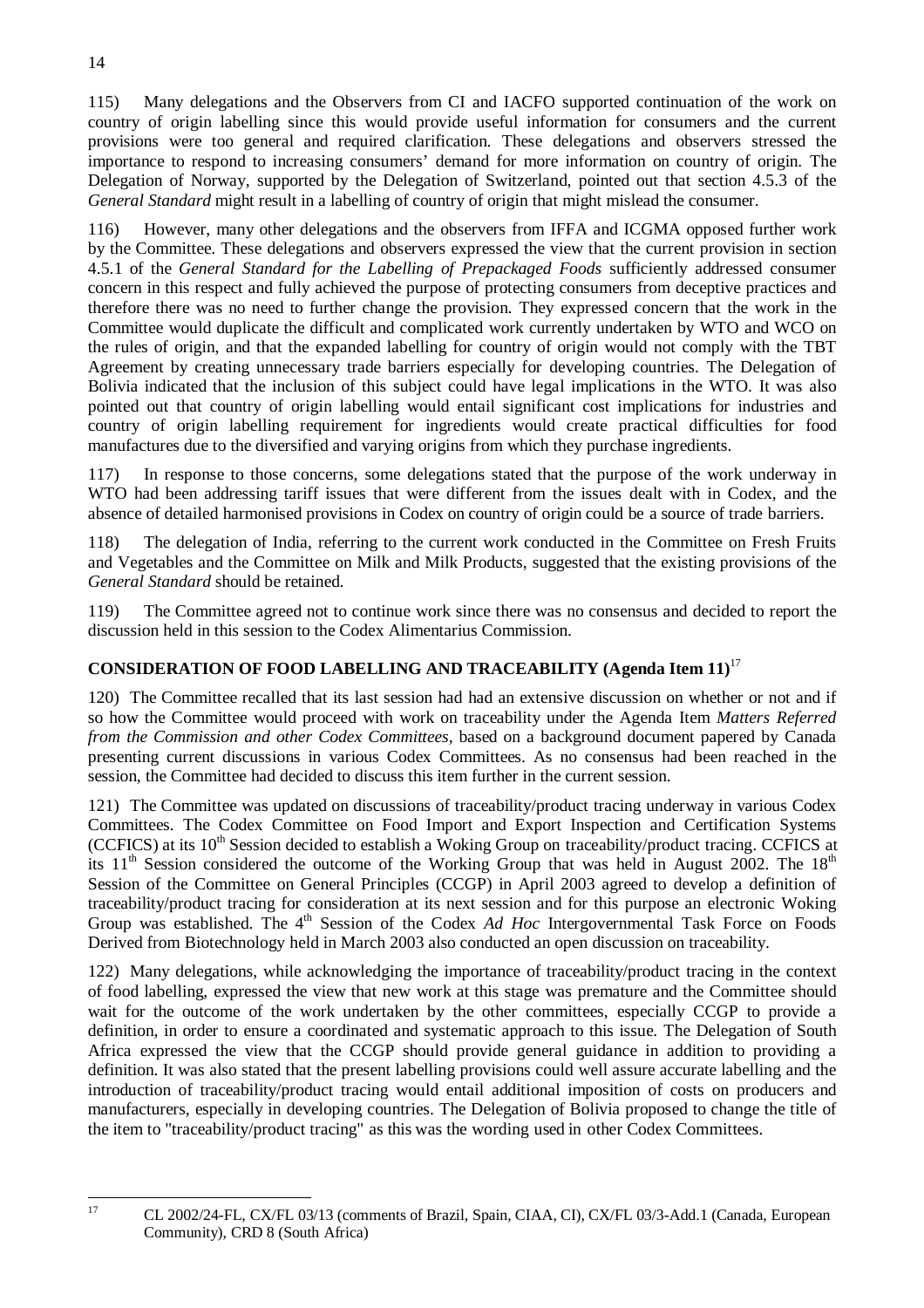123) Some delegations expressed the view that product tracing should be used as a risk management tool to ensure food safety where necessary but that its application to ensure authenticity of labelling should not be generalized. Some delegations pointed out that traceability systems should be clearly distinguished from identity preservation systems that were driven by the market demand.

124) Many other delegations and the Observer from CI supported initiation of work by the Committee since traceability/product tracing was an important measure not only for risk management but also for ensuring authenticity of the food labelling. These delegations stressed the importance of traceability/ product tracing in facilitating fair practices in trade by protecting consumers from deceptive practices. The view was also expressed that traceability/product tracing was an important feature in quality production systems such as organic products and could alleviate the burden and cost of verification on the end products. In relation to the work conducted by the other Committees, several delegations pointed out that the work by the Committee would facilitate and assist the general debate conducted by CCGP and CCFICS through inputs from this Committee. The Delegation of Switzerland informed the Committee of the progress of the work undertaken by the Working Group of the CCFICS on traceability/product tracing. The Working Group had identified three elements which could be relevant to traceability/product tracing: 1) product identification; 2) product information (one step back and one step forward); and 3) the linkages between product identification and product information. The Committee was informed that the work in CCFICS had been in progress with the acknowledgement by that Committee that the CCGP was responsible for the development of the Codex definition for traceability/product tracing.

125) The Committee agreed to continue the discussion on traceability/product tracing at the next session taking into account the progress made by other Committees.

## **DISCUSSION PAPER ON MISLEADING CLAIMS (Agenda Item 12)**<sup>18</sup>

126) The Committee recalled that its last session had considered a document prepared by the United States on misleading food labelling and had agreed that the Delegation of Australia, with the assistance of a drafting group, would prepare a discussion paper examining concrete examples and proposing a set of principles to address this issue. The Delegation of Australia indicated that the discussion paper reviewed case studies presented by several countries and listed the Codex texts addressing misleading labelling. However, no specific proposal was put forward at this stage and this issue would require further consideration.

127) Some delegations supported further work with a view to developing overarching principles that would cover misleading claims or labelling. Several delegations noted that it might be premature to define principles at this stage but supported further consideration of this complex issue in order to develop options to address the problem of misleading labelling.

128) Several delegations and observers pointed out that the concept of "misleading" evolved with time and differed according to the country or the group of consumers concerned, and therefore it would not be possible to develop general principles in this area. They expressed the view that the problems associated with "truthful but misleading" labelling should be considered on a case-by-case basis for individual products. Some delegations pointed out that current Codex labelling texts provided clear principles concerning the prevention of misleading claims and that they should be reflected in specific standards. In addition, some delegations expressed the view that the existence of misleading labels on the market was an enforcement problem and did not warrant a review of current labelling texts.

129) The Committee recognized that there was no consensus on the need for further work in this area but agreed with the proposal of the Chair to discuss it further at the next session, in order to determine whether specific work on Codex labelling texts was required. The Committee agreed that the Delegation of Australia would prepare a revised paper in order to facilitate further consideration of this issue.

130) With due respect to the conclusions made by the Chairperson, the Delegation of Switzerland questioned the manner in which the decision to pursue work on misleading claims had been taken, noting that it was not consistent with the decision to discontinue work on country of origin labelling in a similar situation where consensus could not be reached on the need for future work.

15

 $\ddot{\phantom{a}}$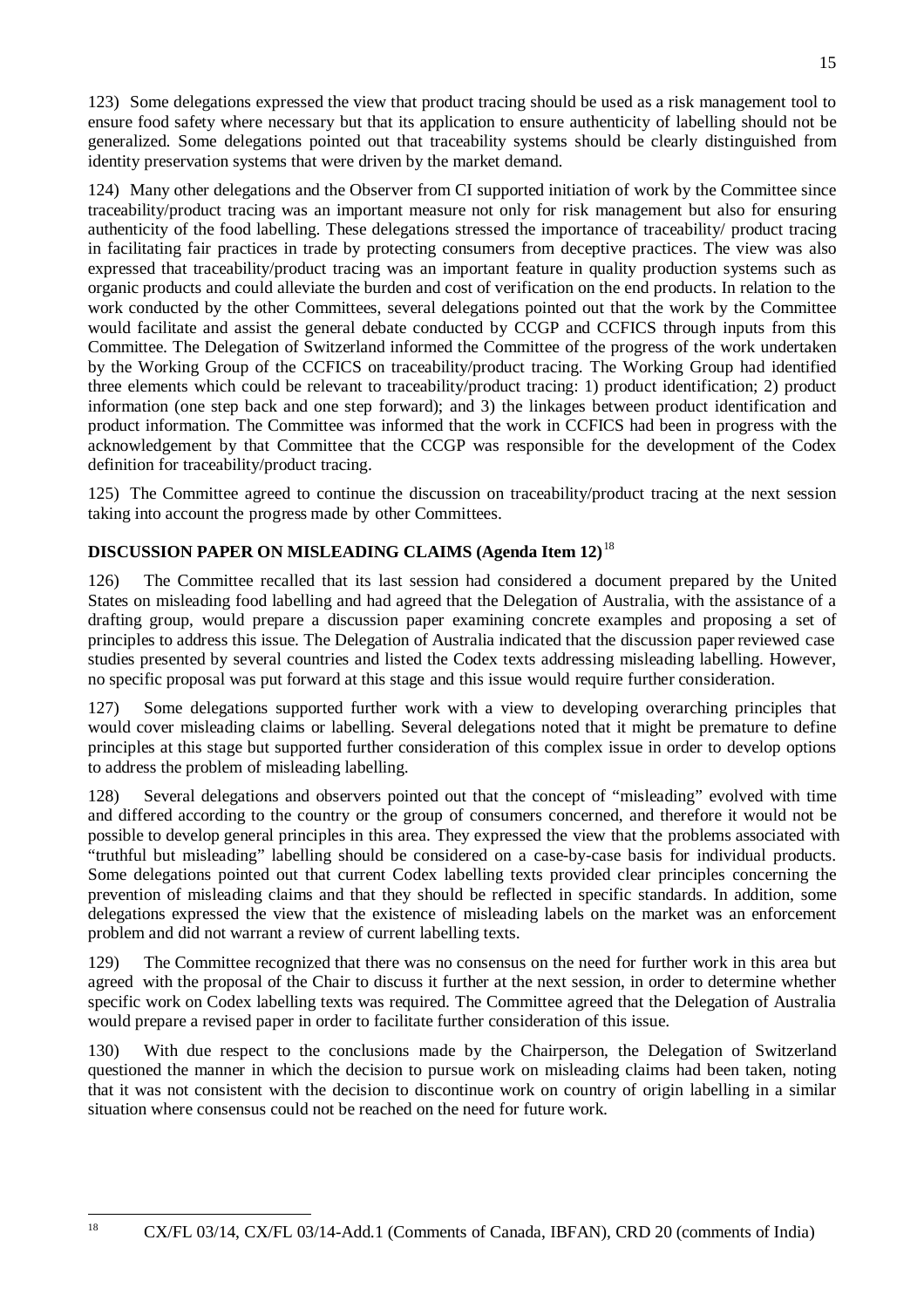## **OTHER BUSINESS, FUTURE WORK AND DATE AND PLACE OF THE NEXT SESSION (Agenda Item 13)**

## **DATE AND PLACE OF THE NEXT SESSION**

131) The Committee was informed that the next session was tentatively scheduled to be held in Montréal from 10 to 14 May 2004, the exact arrangements to be determined between the host country and the Codex Secretariat.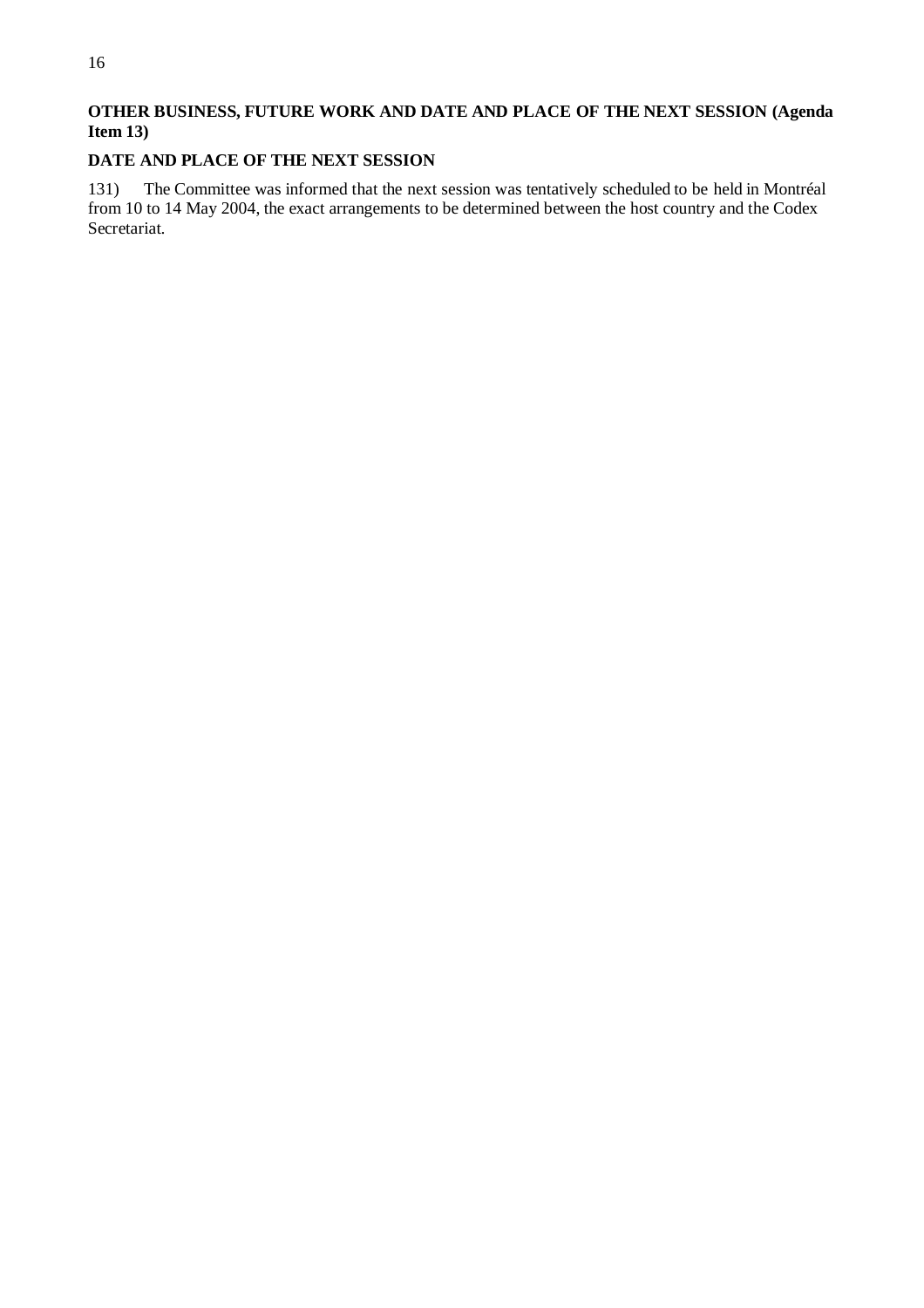## **SUMMARY STATUS OF WORK**

| <b>Subject Matter</b>                                                                                                                                                   | <b>Step</b>    | <b>Action by</b>                                         | <b>Document Reference in</b><br><b>ALINORM 03/22A</b> |
|-------------------------------------------------------------------------------------------------------------------------------------------------------------------------|----------------|----------------------------------------------------------|-------------------------------------------------------|
| Draft Amendment to the General<br>Labelling Standard (class names)                                                                                                      | 8              | Governments<br>$26^{th}$ CAC                             | para. 24<br>Appendix II                               |
| Guidelines<br>Draft Amendment to the<br>on Nutrition Labelling                                                                                                          | 8              | Governments<br>$26^{th}$ CAC<br>25 <sup>th</sup> CCNFSDU | para. 41<br>Appendix III                              |
| Draft Guidelines on Use of Nutrition<br>and Health Claims                                                                                                               | 8              | Governments<br>$26th$ CAC                                | para. 66<br>Appendix IV                               |
| Guidelines for Organically Produced<br>Foods: Draft Revised Section 5 -<br>Criteria                                                                                     | 8              | Governments<br>$26th$ CAC                                | para. 80<br>Appendix V                                |
| Guidelines for Organically Produced<br>Foods: Proposed Draft Revised Annex 2<br>- Permitted Substances                                                                  | 5              | Governments<br>$26th$ CAC                                | para. 98<br>Appendix VI                               |
| Draft Amendment to the General<br><b>Standard (Draft Recommendations for</b><br>the Labelling of Foods obtained through<br>certain techniques of GM/GE):<br>Definitions | 7              | $32nd$ CCFL                                              | para. 74                                              |
| Proposed Draft Guidelines for the<br>Labelling of Foods obtained through<br>certain techniques of GM/GE: Labelling<br>Provisions                                        | $\overline{4}$ | $32nd$ CCFL                                              | para. 74                                              |
| Proposed Draft Amendment to the<br>General Standard (Quantitative<br>Declaration of Ingredients)                                                                        | 3              | Governments<br>32 <sup>nd</sup> CCFL                     | para. 113<br>Appendix VII                             |
| Consideration of other issues:                                                                                                                                          |                |                                                          |                                                       |
| 1) Country of Origin Labelling                                                                                                                                          |                |                                                          | paras. 114-119                                        |
| 2) Traceability                                                                                                                                                         |                | $32nd$ CCFL                                              | para. 125                                             |
| 3) Misleading Claims                                                                                                                                                    |                | Australia/Governments<br>$32nd$ CCFL                     | para. 129                                             |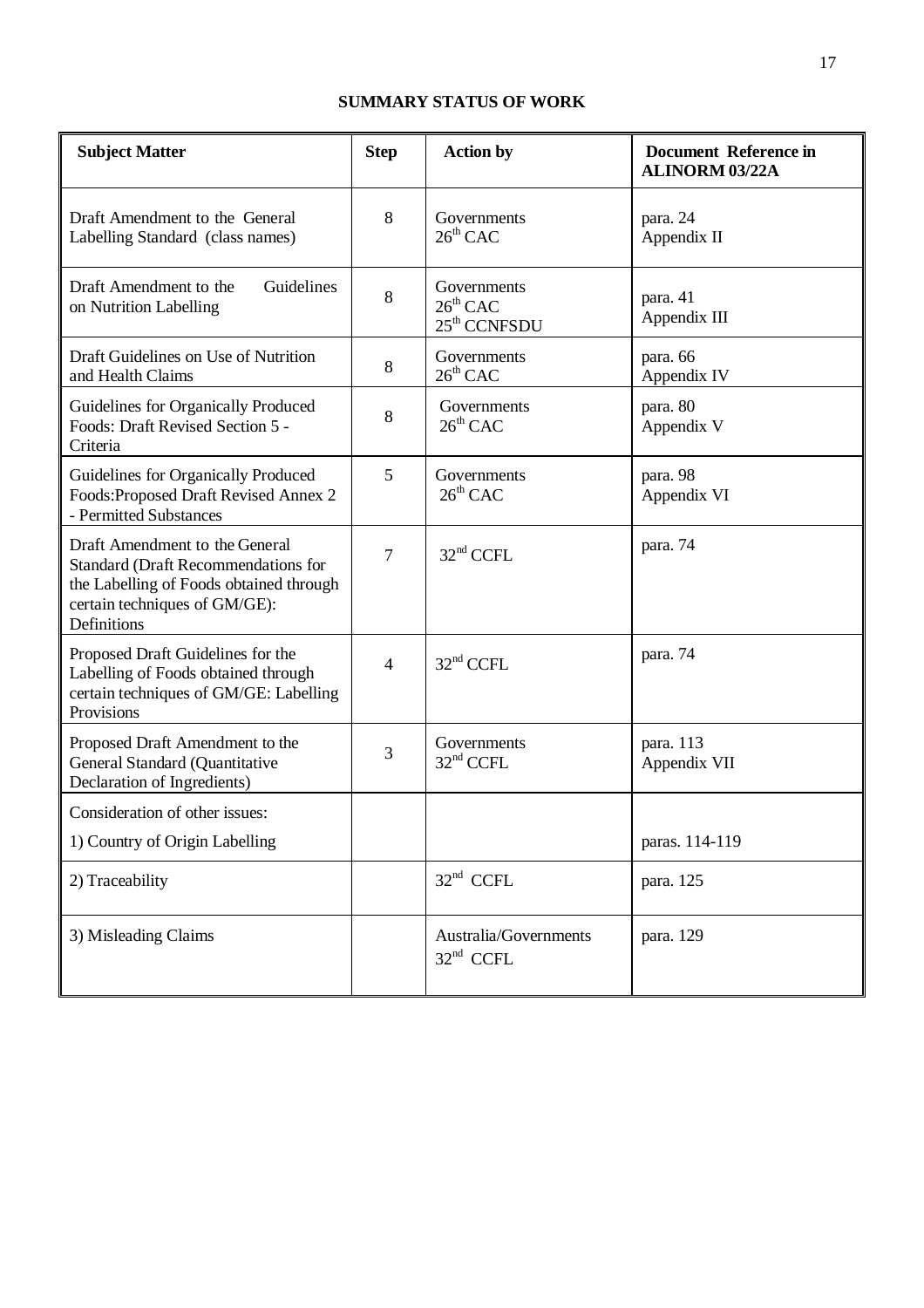#### **LIST OF PARTICIPANTS/LISTES DES PARTICIPANTS LISTA DE PARTICIPANTES**

Chairperson/ Dr. Anne MacKenzie<br>Présidente: Associate Vice-Presid Associate Vice-President Science Evaluation Unit Canadian Food Inspection Agency 59 Camelot Drive Nepean, Ontario K1A 0Y9 CANADA Tel.: (613) 225-2342, ext. 4188 Fax: (613) 228-6638 E-mail: amackenzie@inspection.gc.ca

#### **ARGENTINA**

Dra. Andrea Calzetta Resio (Head of Delegation) Supervisor Técnico – Coordinación de Aprobación de Productos Alimenticios National Service of Health and Quality of Agrifoods/Servicio Nacional de Sanidad y Calidad Agroalimentaria (SENASA) Av. Paseo Colón 367-3<sup>°</sup> piso Fte. 1036 Buenos Aires, ARGENTINA Tel.: +54 11 4331 6041/6048, ext. 1305/8 Fax: +54 11 4331 6041/8, ext. 1305 E-mail: eesjaita@movi.com.ar

Counsellor Gustavo Oscar Infante Embassy of the Argentine Republic 90 Sparks Street, Suite 910 Ottawa, Ontario K1P 5B4, CANADA Tel.: (613) 236-2351 Fax: (613) 235-2659 E-mail: ginfante@argentina-canada.net

#### **AUSTRALIA**

Mr. Peter Liehne (Head of Delegation) General Manager, Food Standards Australia New Zealand P.O. Box 7186 Canberra ACT 2610, AUSTRALIA Tel.: +61 2 6271 2246 Fax: +61 2 6271 2204 E-mail: peter.liehne@foodstandards.gov.au

Ms. Brigid Hardy Manager, Food Regulation and Safety Department of Agriculture, Fisheries and Forestry - Australia GPO Box 858 Canberra ACT 2601, AUSTRALIA Tel.: +61 2 6272 5371 Fax: +61 2 6272 4367 E-mail: brigid.hardy@affa.gov.au

Ms. Sarah Major Assistant Secretary Department of Health and Ageing GPO Box 9848 Canberra ACT 2601, AUSTRALIA Tel.: +61 2 6289 7107 Fax: +61 2 6289 7104 E-mail: sarah.major@health.gov.au

Ms. Michele Flint Director – Food Policy Department of Health and Ageing GPO Box 9848 Canberra ACT 2601, AUSTRALIA Tel.: +61 2 6289 5160 Fax: +61 2 6289 7104 E-mail: michele.flint@health.gov.au

Ms. Sonia Nielsen Senior Policy Officer, Food Regulation and Safety Department of Agriculture, Fisheries and Forestry - Australia GPO Box 858 Canberra ACT 2601, AUSTRALIA Tel.: +61 2 6272 4409 Fax: +61 2 6289 4367 E-mail: sonia.nielsen@affa.gov.au

Ms. Liz Clay Secretary, Organic Federation of Australia Powelltown Road Noojee VIC 3833, AUSTRALIA Tel.: +61 356 289 557 Fax: +61 356 289 714 E-mail: liz-clay@sympac.com.au

Mr. Rod May Technical Director NASAA Ltd. RMB 1299 Blampied VIC 3363, AUSTRALIA Tel.: +61 353 457 342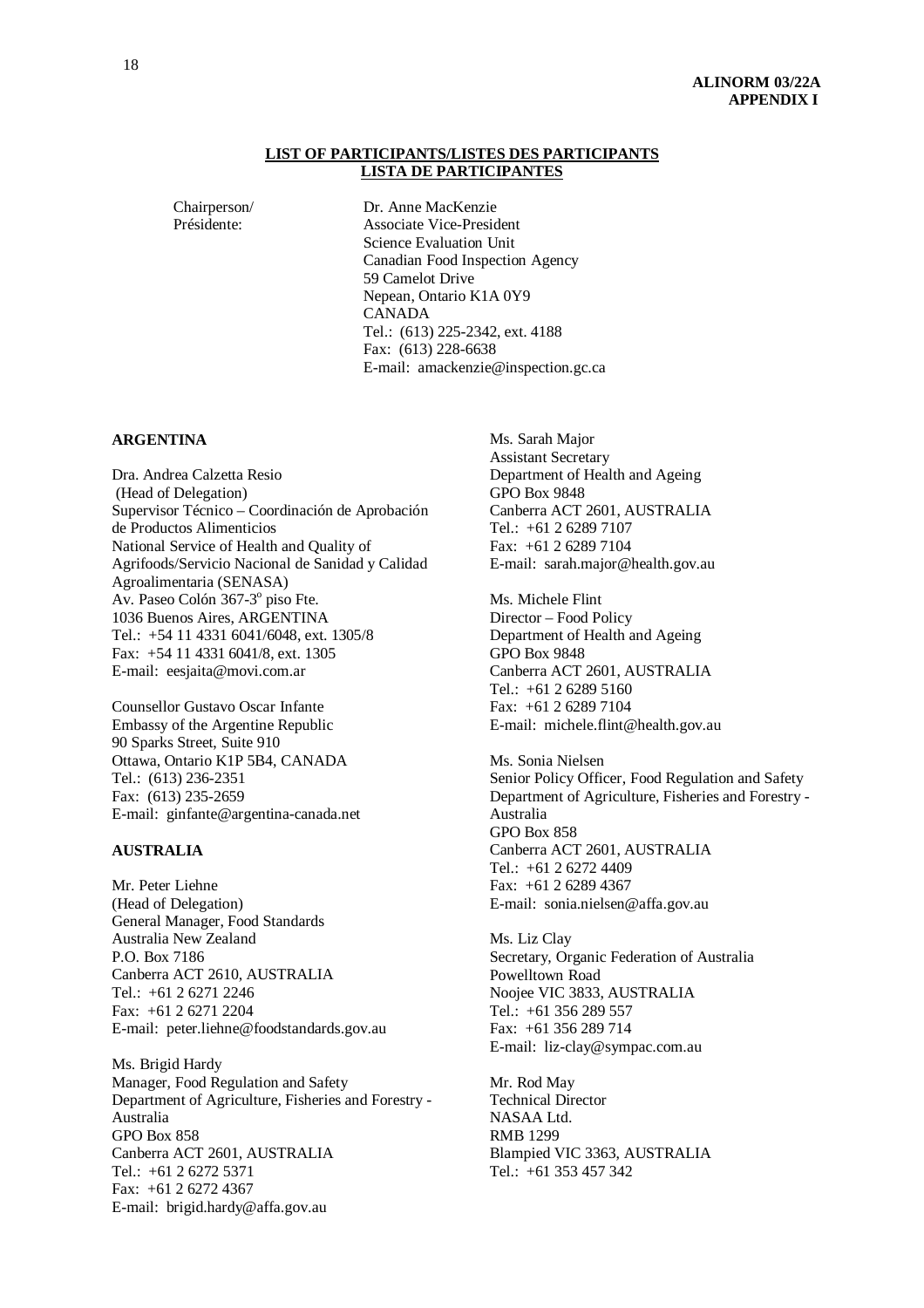#### **BARBADOS**

Mr. Kenneth Mullin Chief Technical Officer Barbados National Standards Institution "Flodden", Culloden Road St. Michael, BARBADOS Tel.: +246 426 3870 Fax: +246 436 1495 E-mail: office@bnsi.com.bb

#### **BELGIUM**

Ir. Doughan Laurence Expert en étiquetage des denrées alimentaires Division Denrées Alimentaires et autres produits de consommation - Santé publique, Sécurité de la Chaîne alimentaire et Environnement Bâtiment Arcades, 4ème étage Boulevard Pachéco 19/5 1010 Bruxelles, BELGIQUE Tel.: +322 210 48 65 Fax: +322 210 48 16 E-mail: laurence.doughan@health.fgov.be

#### **BOLIVIA**

Julio Alvarado (Head of Delegation) Director General de Negociaciones Economicas Ministerio de Relaciones Exteriores Y Culto Calle Junin Esquina Ingavi La Paz, BOLIVIA Tel. : +594-2 2 408900 (3541) E-mail: jalvarado@rree.gov.bo E-mail: julgas@hotmail.com

Luis Cuevas Maldonado Consultor Biotecnologia - ABEPG C/ Loayza (edicicio Loyza Piso  $1^{\circ}$  of 105) N° 349 La Paz, BOLIVIA Tel.: +591-2 2200495 Fax: +591-2 2200495 E-mail: abepg88@hotmail.com

#### **BOTSWANA**

Ms. Keolebogile Segomelo Agriculture and Food Division Botswana Bureau of Standards Private Bag B048 - Gaborone, BOTSWANA Tel.: +267 3164044 Fax: +267 3164042 E-mail: k segomelo@bobstandards.bw

#### **BRAZIL**

Bernardo Paranhos Velloso (Head of Delegation) First Secretary - Embassy of Brazil 450 Wilbrod Street Ottawa, ON K1N 6M8, CANADA Tel.: (613) 755-5166 Fax: (613) 237-6144 E-mail: bernardo@brasembottawa.org

Antonia Maria de Aquino National Health Surveillance Agency Ministry of Health SEPN 515 Bloco B - Ed. Ômega, 3<sup>°</sup> Andar 70 770 502 Brasília, DF, BRAZIL Tel.: +55 61 448 1084 Fax: +55 61 448 1080 E-mail: antonia.aquino@anvisa.gov.br

Marilia Regini Nutti Director, Embrapa Food Technology Ministry of Agriculture, Livestock and Food Supply Av das Américas 29501 Rio de Janeiro - RJ, BRAZIL Tel.: +55 21 2410 1350 Fax: +55 21 2410 1090 E-mail: marilia@ctaa.embrapa.br

#### **CANADA**

Mr. Greg Orriss (Head of Delegation) Director, Bureau of Food Safety and Consumer Protection Canadian Food Inspection Agency 159 Cleopatra Drive Nepean, Ontario K1A OY9, CANADA Tel.: (613) 221-7162 Fax: (613) 221-7295 E-mail: orrissgr@inspection.gc.ca

Ms. Carla Barry National Manager, Fair Labelling Practices Program Canadian Food Inspection Agency 159 Cleopatra Drive Nepean, Ontario K1A OY9, CANADA Tel.: (613) 221-7157 Fax: (613) 221-7295 E-mail: cbarry@inspection.gc.ca

Mr. Chris Payette Senior Policy Analyst, Policy, International Affairs Canadian Food Inspection Agency 59 Camelot Drive Nepean, Ontario K1A OY9, CANADA Tel.: (613) 225-2342 (4551) Fax: (613) 228-6634 E-mail: payettec@inspection.gc.ca

Ms. Nora Nishikawa A/Director, Office of Biotechnology Canadian Food Inspection Agency 59 Camelot Drive Nepean, Ontario K1A OY9, CANADA Tel.: (613) 225-2342 (4228) Fax: (613) 228-6604 E-mail: nnishikawa@inspection.gc.ca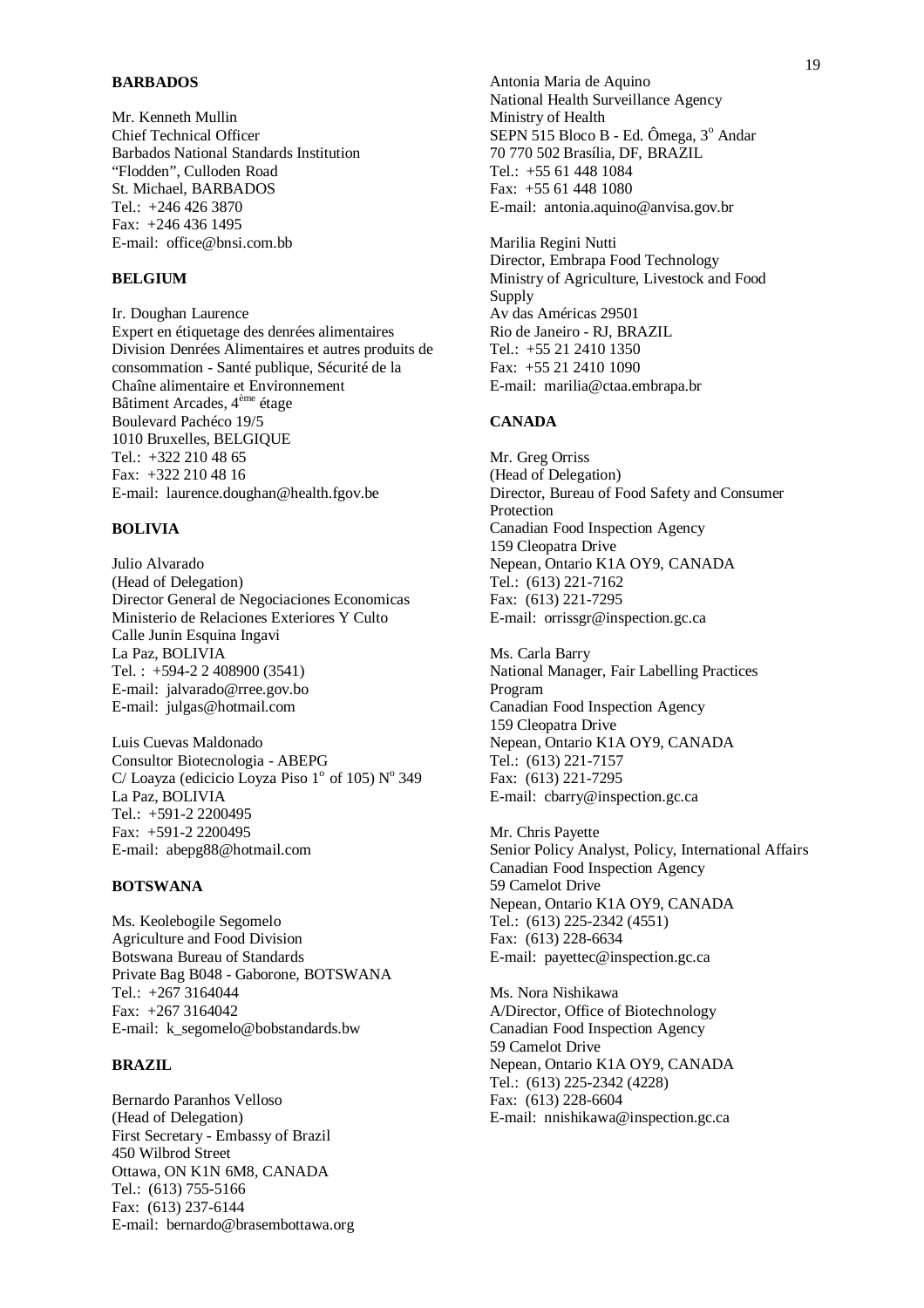Ms. Barbara Buchanan Fair Labelling Practices Program Bureau of Food Safety and Consumer Protection Canadian Food Inspection Agency 159 Cleopatra Street, Room 2028 Ottawa, Ontario. K1A 0Y9 phone (613) 221- 7190 fax (613) 221- 7295 email buchananb@inspection.gc.ca

Ms. Kathy Twardek Program Officer Fair Labelling Practices Program Canadian Food Inspection Agency 159 Cleopatra Drive Nepean, Ontario K1A OY9, CANADA Tel.: (613) 221-7203 Fax: (613) 221-7295 E-mail: twardekk@inspection.gc.ca

Ms. Charmaine Kuran Program Officer Fair Labelling Practices Program Canadian Food Inspection Agency 159 Cleopatra Drive Nepean, Ontario K1A OY9, CANADA Tel.: (613) 221-7200 Fax: (613) 221-7295 E-mail: kuranc@inspection.gc.ca

Mr. Paul Mayers **A**/Associate Director General Health Products and Food Branch Food Directorate, Health Canada Building #7, Room 1102 (0701A5) Tunney's Pasture Ottawa, ON K1A OL2, CANADA Tel.: (613) 952-3368 Fax: (613) 957-1784 E-mail: paul\_mayers@hc-sc.gc.ca

Mrs. Christina Zehaluk Scientific Evaluator Nutrition Evaluation Division Health Canada  $3<sup>rd</sup>$  Floor, Sir Frederick G. Banting Building (2203A) Ottawa, Ontario K1A OL2, CANADA Tel.: (613) 957-0352 Fax: (613) 941-6636 E-mail: christina\_zehaluk@hc-sc.gc.ca

Ms. Mireille Prud'homme A/Associate Director, Bureau of Food Policy Integration Health Products and Food Branch Food Directorate, Health Canada Building #7 (0700E1) Tunney's Pasture Ottawa, ON K1A OL2, CANADA Tel.: (613) 946-4594 Fax: (613) 946-4590 E-mail: mireille\_prud'homme@hc-sc.gc.ca

Ms. Chris Moran Trade Policy Officer Technical Barriers and Regulations Division Department of Foreign Affairs & International Trade Lester B. Pearson Bldg., 125 Sussex Drive Ottawa, ON K1A OG2, CANADA Tel.: (613) 944-4847 Fax: (613) 944-0756 E-mail: chris.moran@dfait-maeci.gc.ca

Mr. Peter Pauker Deputy Director, Multilateral Technical Trade Issues Division Agriculture and Agri-Food Canada 930 Carling Avenue Ottawa, ON K1A OC5, CANADA Tel.: (613) 759-7326 Fax: (613) 759-7503 E-mail: paukerp@agr.gc.ca

Ms. Jacqueline Young Senior Market Development Officer Agriculture and Agri-Food Canada 930 Carling Avenue, Room 597, 5<sup>th</sup> Floor Ottawa, ON K1A OC5, CANADA Tel.: (613) 759-7527 Fax: (613) 759-7480 E-mail: youngj@agr.gc.ca

Ms. Sara Frost Policy and Government Relations Dairy Farmers of Canada 75 Albert Street, Suite 1101 Ottawa, ON K1P 5E7, CANADA Tel.: (613) 236-9997 Fax: (613) 236-0905 E-mail: sfrost@dfc-plc.ca

M. Jean Dalati Conseiller en réglementation Ministère de l'Agriculture, des Pêcheries et de l'Alimentation 200 Chemin Ste-Foy,  $11^{\circ}$  étage Québec, P.Q. G1R 4X6 CANADA Tel.: (418) 380-2100 (3076) Fax: (418) 380-2169 E-mail: jean.dalati@agr.gouv.qc.ca

Mr. Bob Ingratta Regulatory & International Affairs BioteCanada - Monsanto Canada Inc. 130 Albert Street, Suite 1902 Ottawa, Ontario K1P 5G4, CANADA Tel.: (613) 234-5121, ext. 221 Fax: (613) 234-2063 E-mail: bob.g.ingratta@monsanto.com

Ms. Katharine Gourlie President, Katharine Gourlie Associates 171 James Street Ottawa, ON K1R 5M6, CANADA Tel.: (613) 236-4033 - Fax: (613) 236-1958 E-mail: kgourlie@cyberus.ca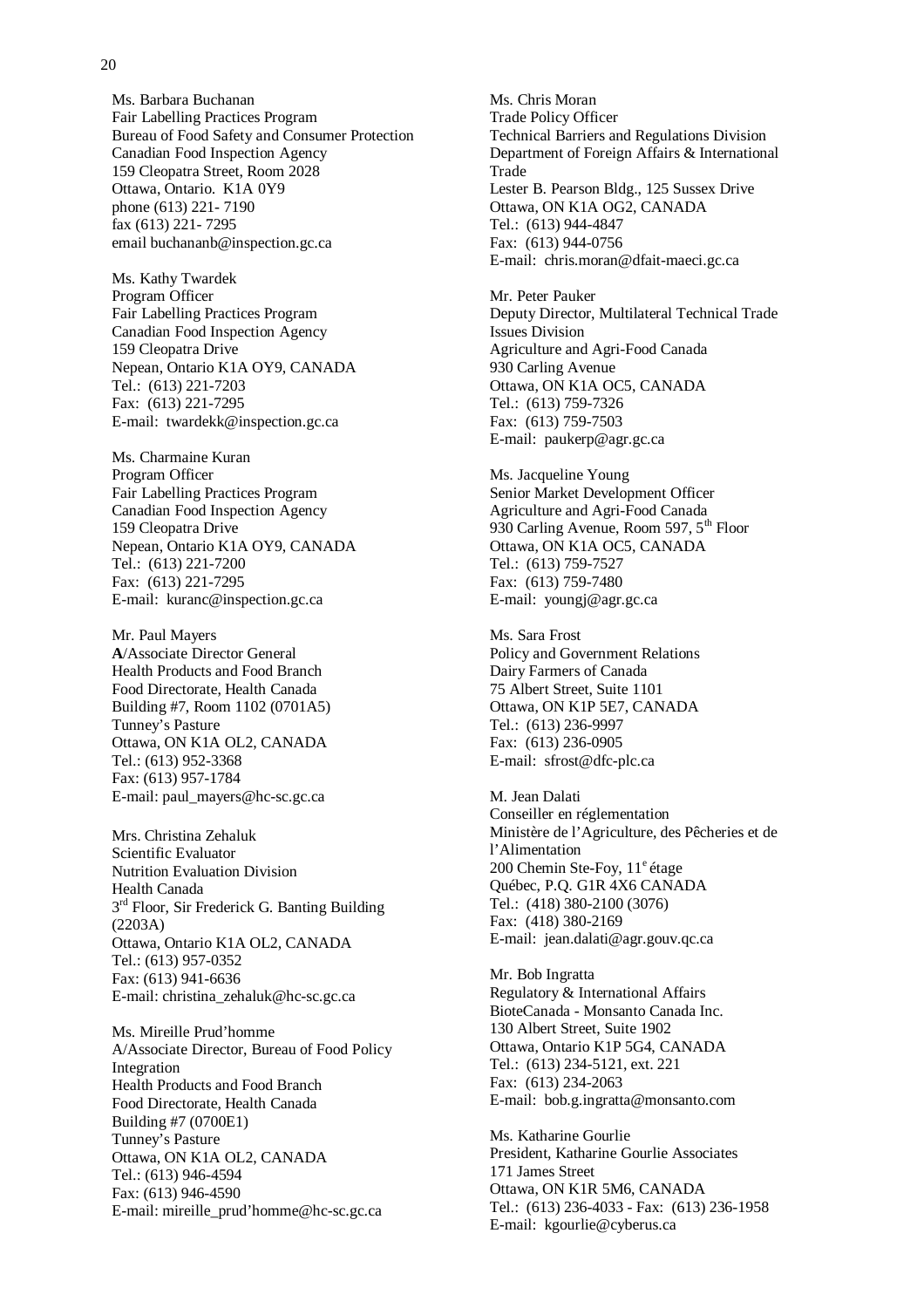Ms. Lois King Ottawa Area Activator (Volunteer) Allergy/Asthma Information Association 50 Pleasant Park Road Ottawa, ON K1H 5L8, CANADA Tel.: (613) 526-3583 E-mail: loisaking@hotmail.com

Mr. Leo Fleming Manager, Regulatory Affairs and Market Access Mead Johnson Nutritionals 333 Preston Street, Suite 700 Ottawa, ON K1S 5N4, CANADA Tel.: (613) 239-3973 - Fax: (613) 239-3996 E-mail: leo.fleming@bms.com

Prof. John Henning Associate Professor and Chair, Department of Agricultural Economics McGill University, Macdonald Campus Ste. Anne de Bellevue, Quebec H9X 3V9 CANADA Tel.: (514) 398-7820 - Fax: (514) 398-8130 E-mail: john.henning@mcgill.ca

Dr. Ron Knight Director, Scientific Relations and Regulatory Compliance, Kraft Canada Inc. Food and Consumer Products Manufacturers of Canada 95 Moatfield Drive Don Mills, ON M3B 3L6, CANADA Tel.: (416) 441-5312 Fax: (416) 441-5043 E-mail: rknight@kraft.com

Dr. Mary Alton Mackey President, Alton Mackey and Associates Member, Canadian Biotechnology Advisory Committee 379 Markland Drive Etobicoke, ON M9C 1S1, CANADA Tel.: (416) 626-2448 - Fax : (416) 626-2448 E-mail: maryaltonmackey@sympatico.ca

Ms. Gail Ewan, P.Dt. Assistant Director, Nutrition Communications to Health Professionals Dairy Farmers of Canada 1801, McGill College Avenue, Suite 1000 Montreal, Quebec H3A 2N4 CANADA Tel.: (514) 284-1092 - Fax: (514) 284-0449 E-mail: gewan@dfc-plc.ca

#### **CHILE**

Ms. Ximena Ares (Head of Delegation) First Secretary - Embassy of Chile 50 O'Connor Street, Suite 1413 Ottawa, ON K1P 6L2, CANADA Tel.: (613) 235-4402 - Fax: (613) 235-1176 E-mail: xares@chile.ca

Hernan R. Tejeda Permanent Consultant SQM S.A. Los Militares 4290, Las Condes Santiago, CHILE Tel.: +562 425 2217 Fax: +562 425 2416 E-mail: htejeda@sqm.cl

M. Herwig H. Opdebeeck Directeur, Opdebeeck SA Rue de Latigny 3 CH-1955 Chamoson **SWITZERLAND** Tel.: +41 27 306 88 88 Fax: +41 27 306 88 89 E-mail: h.opdebeeck@opdebeeck.ch

#### **CHINA, PEOPLE'S REPUBLIC OF**

Zhou Shuhong Officer, General Administration of Quality Supervision, Inspection and Quarantine of the People's Republic of China (AQSIQ) No. 9 MaDian DongLu, HaiDian District 100088 Beijing P.R. OF CHINA Tel.: +86 10 82262407 E-mail: zhouzhou216@sina.com.cn

Zhang Ping Officer, General Administration of Quality Supervision, Inspection and Quarantine of the People's Republic of China (AQSIQ) No. 9 MaDian DongLu, HaiDian District 100088 BeiJing P.R. OF CHINA Tel.: +86 10 82262407 E-mail: zhouzhou216@sina.com.cn

Liu Guodong Officer, General Administration of Quality Supervision, Inspection and Quarantine of the People's Republic of China (AQSIQ) No. 9 MaDian DongLu, HaiDian District 100088 BeiJing P.R. OF CHINA Tel.: +86 10 82262407 E-mail: zhouzhou216@sina.com.cn

Li Yunhao Officer, General Administration of Quality Supervision, Inspection and Quarantine of the People's Republic of China (AQSIQ) No. 9 MaDian DongLu, HaiDian District 100088 BeiJing P.R. OF CHINA Tel.: +86 10 82262407 E-mail: zhouzhou216@sina.com.cn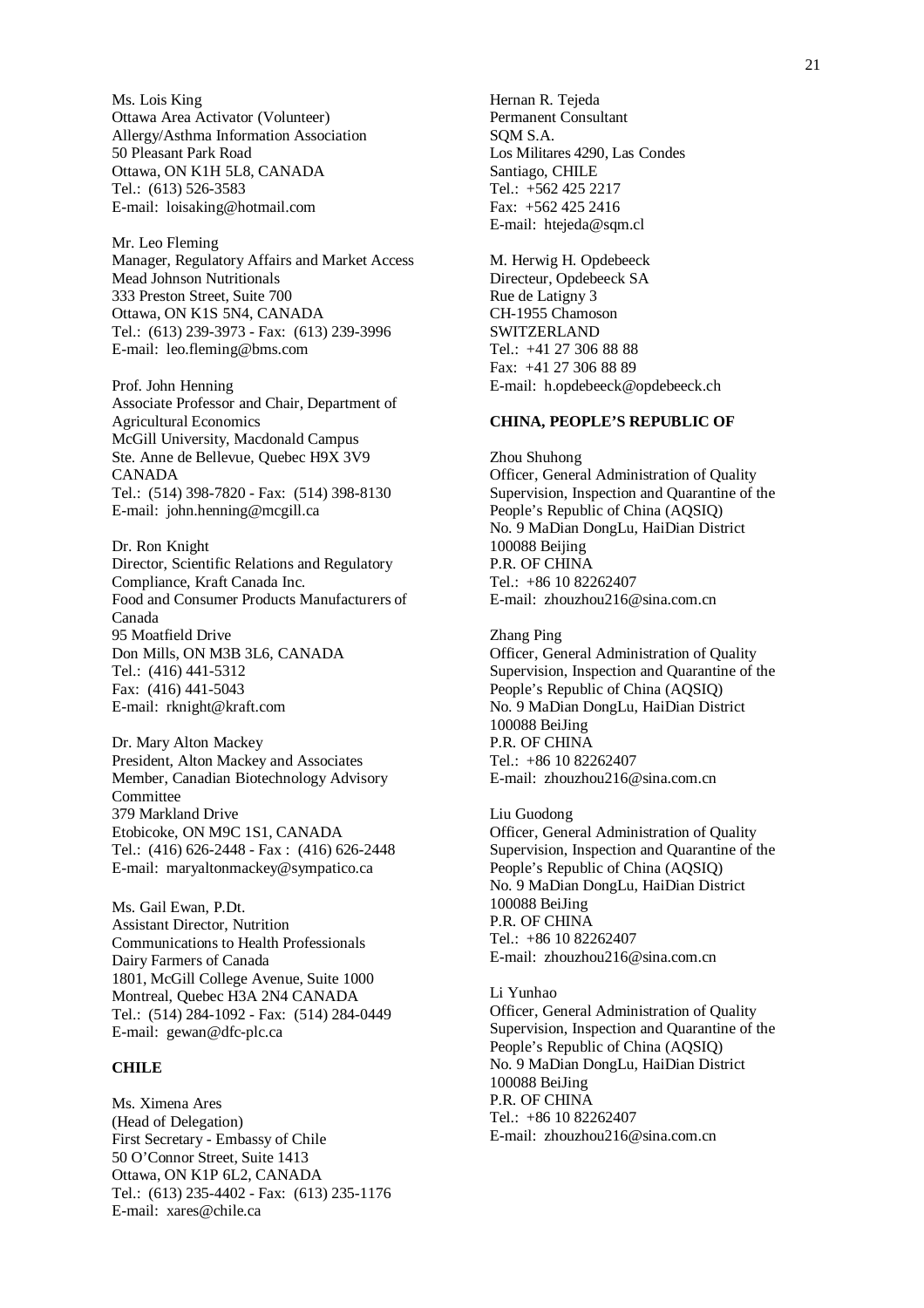#### **CUBA**

Sr. José Fu Wong Analista Superior Ministerio de la Industria Pesquera 5ta. Ave y 248 Barlovento, Santa Fe, Playa Ciudad de la Habana, CUBA Tel.: +537 209 72 94 Fax: +537 209 72 94 E-mail: jfuwong@fishnavy.inf.cu

#### **DENMARK**

Inga Galamba (Head of Delegation) Head of Division Danish Veterinary and Food Administration Mørkhøj Bygade 19 DK-2860 Søborg, DENMARK Tel.: +45 33956000 Fax: +45 33956060 E-mail: iga@fdir.dk

Ms. Linda Jensen Food Scientist, Head of Section Danish Bacon and Meat Council Axeltorv 3 DK-1609 Copenhagen DENMARK Tel.: +45 33732568 Fax: +45 33936650 E-mail: lmj@danishmeat.dk

Dagny Løvoll Warming Scientific Adviser Danish Veterinary and Food Administration Mørkhøj Bygade 19 DK-2860 Søborg DENMARK Tel.: +45 33956000 Fax: +45 339560 01 E-mail: dlw@fdir.dk

Lisbet Landstrøm Scientific Adviser Danish Veterinary and Food Administration Mørkhøj Bygade 19 DK-2860 Søborg DENMARK Tel.: +45 33956000 Fax: +45 339560 01 E-mail: lla@fdir.dk

#### **EGYPT, ARAB REPUBLIC OF**

Mr. Bahaa El Attar Minister-Counsellor Embassy of Egypt, Commercial Office (Ottawa) #207-85 Range Road Ottawa, ON K1N 8J6 CANADA Tel.: (613) 238-6263 Fax: (613) 238-2578 E-mail: comegypt@bellnet.ca

Dr. Hussein M. Mansour Agricultural Minister Plenipotentiary & Director, Agricultural Office, U.S.A. 3521 International Court, NW Washington, DC 20008, U.S.A. Tel.: (202) 966-2080 Fax: (202) 895-5493 E-mail: hmkmansour@aol.com E-mail: agegypt@aol.com

#### **FINLAND**

Ms. Anne Haikonen (Head of Delegation) Senior Adviser - Ministry of Trade and Industry P.O. Box 32 00023 Government, Helsinki, FINLAND Tel.: +358 9 1606 3654 Fax: +358 9 1606 2670 E-mail: anne.haikonen@ktm.fi

Ms. Tytti Itkonen Senior Adviser - National Food Agency P.O. Box 28 - 00581 Helsinki, FINLAND Tel.: +358 9 393 1541 Fax : +358 9 393 1592 E-mail: tytti.itkonen@nfa.fi

#### **FRANCE**

Mme Helena Sobiepanek (Chef de Délégation) Ministère de l'Economie, des Finances et de l'Industrie DGCCRF - Bureau C3 59, boulevard Vincent Auriol 75703 Paris Cedex 13, FRANCE Tel. : +33 1 44 97 25 29 Fax : +33 1 44 97 30 37 E-mail : helena.sobiepanek@dgccrf.finances.gouv.fr M. Pierre Mérel Ministère de l'Agriculture, de l'Alimentation, de la Pêche et des Affaires Rurales DGAL 251, rue de Vaugirard 75732 Paris Cedex 15, FRANCE Tel.: +33 1 49 55 58 63 - Fax: +33 1 49 55 59 48 E-mail: pierre.merel@agriculture.gouv.fr

Pascal Audebert Chargé de Mission Gestion du Codex Alimentarius, SGCI-AGRAP 2, boulevard Diderot 75572 Paris Cedex 12, FRANCE Tel.: +33 1 44 87 16 03 - Fax: +33 1 44 87 16 04 E-mail: pascal.audebert@sgci.finances.gouv.fr E-mail: sgci-codex-fr@sgci.finances.gouv.fr

M. Arnauld de Miollis Délégué Général, SYNDIFRAIS-SYNDILAIT 42, rue de Châteaudun 75314 Paris Cedex 09, FRANCE Tel.: +33 1 49 70 72 30 - Fax: +33 1 42 80 63 90 E-mail: ademiollis@syndifrais-syndilait.org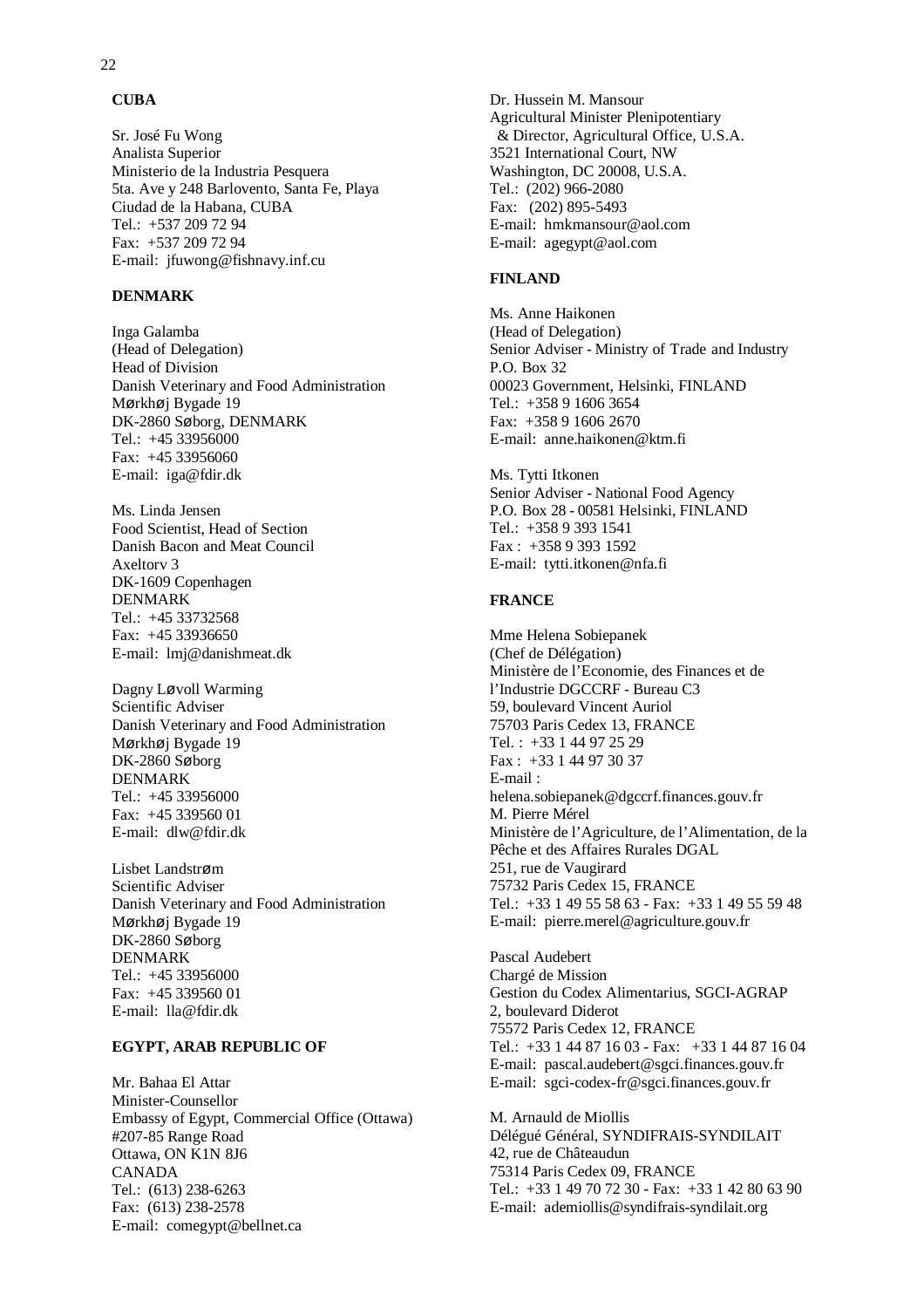M. Jean-François Molle Directeur de la réglementation Danone 7, rue de Téhéran 75 381 Paris Cedex 08, FRANCE Tel:  $+33609599113$ Fax : +33 144 35 24 69 E-mail : if.molle@club-internet.fr

#### **GHANA, REPUBLIC OF**

Mr. Kwaku Nicol Alternate Permanent Representative Ghana Embassy Via Ostriana 4 Rome 00199, ITALY Tel.: +39 06 86 21 71 91 Fax: +39 06 86 32 57 62 E-mail: ghfaorom@rdn.it

#### **INDIA**

D.K. Deb Varma First Secretary - High Commission of India 10 Springfield Road Ottawa K1M 1C9, CANADA Tel.: (613) 744-3751 Fax: (613) 744-0913 E-mail: fscom@hciottawa.ca

Mr. Bejon Misra Advisor, Consumer VOICE 441 Jungpura, Mathura Road New Delhi 110 024, INDIA Tel.: +91 11 24319080 Fax: +91 11 24319081 E-mail: consumeralert@eth.net

#### **INDONESIA**

Ms. Erniningsih Haryadi Staff of Centre for Standards Implementation National Standards Agency of Indonesia Manggala Wanabhaki, Block IV, 4<sup>th</sup> Floor Jl. Gatot Subroto, Senayan Jakarta 10270, INDONESIA Tel.: +62 21 5747043 - Fax: +62 21 5747045 E-mail: sps-2@bsn.or.id

Ms. Theatty Gumbirawaty Rochmalia Ministry of Agriculture of Indonesia D. Building, 3rd Floor, Room 306 Jl. Harsono RM No. 3, Rangunan Jakarta 12550, INDONESIA Tel.: +62 21 7815880 Fax: +62 21 78892044 E-mail: theatty@deptan.go.id

Ms. Etty Wuryaningsih Ministry of Agriculture of Indonesia C Building,  $8^{th}$  Floor, Room 812 Jl. Harsono RM No. 3, Rogunan Jakarta 12550, INDONESIA Tel.: +62 21 7827489 E-mail: residu@deptan.go.id

Ronald Y.P. Manik Counsellor, Embassy of Indonesia 55 Parkdale Avenue Ottawa, ON K1Y 1E5, CANADA Tel.: (613) 724-1100 - Fax: (613) 724-1105 E-mail: manikr@indonesia-ottawa.org

Dharma Budhi Industry and Trade Attache - Embassy of Indonesia 55 Parkdale Avenue, Ottawa, ON K1Y 1E5, CANADA Tel.: (613) 724-1100 - Fax: (613) 724-7932 E-mail: budhi@indonesia-ottawa.org

#### **IRELAND, REPUBLIC OF**

Ms. Anne-Marie Boland Senior Executive Regulatory Affairs Food Safety Authority of Ireland Abbey Court, Lower Abbey Street Dublin 1, REPUBLIC OF IRELAND Tel.: +353 1 817 1367 Fax: +353 1 817 1301 E-mail: amboland@fsai.ie

#### **JAPAN**

Dr. Mitsuhiro Ushio Director, International Food Safety Planning Department of Food Safety Pharmaceutical and Food Safety Bureau Ministry of Health, Labour and Welfare 1-2-2, Kasumigaseki , Chiyoda-ku Tokyo 100-8916, JAPAN Tel.: +81 3 3595 2326 - Fax: +81 3 3503 7965 E-mail: ushio-mitsuhiro@mhlw.go.jp

Mr. Jun Koda Director, International Standardization Office Standards and Labeling Division General Food Policy Bureau Ministry of Agriculture, Forestry and Fisheries 1-2-1, Kasumigaseki, Chiyoda-ku, Tokyo, JAPAN Tel.: +81 3 5512 1571 Fax: +81 3 3501 0580 E-mail: zyun\_kohda@nm.maff.go.jp

Dr. Norikazu Goto Assistant Director, International Food Safety Planning, Department of Food Safety Pharmaceutical and Food Safety Bureau Ministry of Health, Labour and Welfare 1-2-2, Kasumigaseki, Chiyoda-ku Tokyo 100-8916, JAPAN Tel.: +81 3 3595 2326 - Fax: +81 3 3503 7965 E-mail: gotou-norikazu@mhlw.go.jp

Mr. Takeshi Kanayama Deputy Director, Food Labeling Office Standards and Labeling Division General Food Policy Bureau Ministry of Agriculture, Forestry and Fisheries 1-2-1, Kasumigaseki, Chiyoda-ku, Tokyo, JAPAN Tel.: +81 3 3507 8592 - Fax: +81 3 3501 0580 E-mail: takeshi\_kanayama@nm.maff.go.jp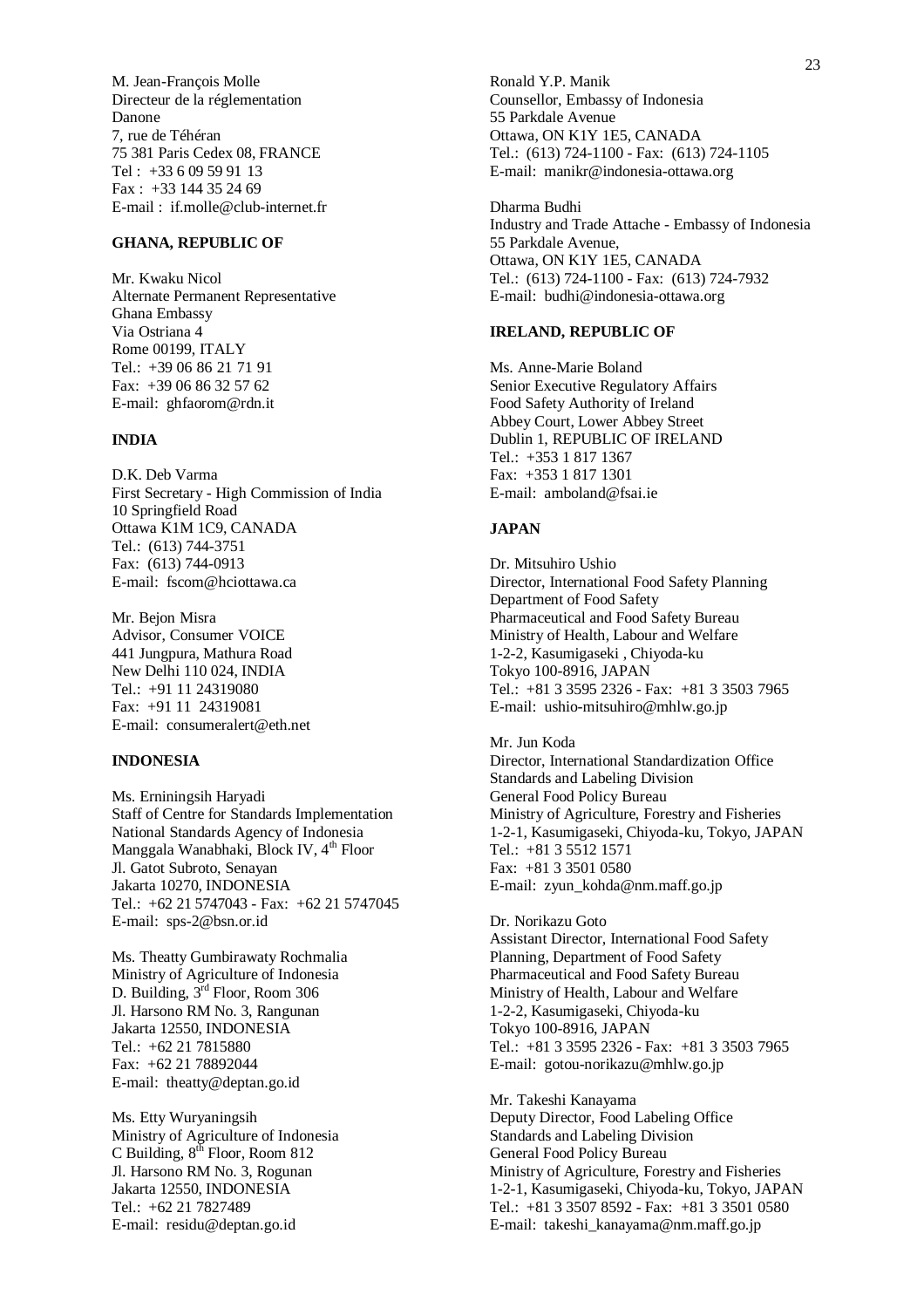Dr. Masako Oi Officer, Office of Health Policy on Newly Developed Foods, Policy Planning Division Department of Food Safety, Pharmaceutical and Food Safety Bureau Ministry of Health, Labour and Welfare 1-2-2, Kasumigaseki, Chiyoda-ku Tokyo 100-8916, JAPAN Tel.: +81 3 3595 2327 Fax: +81 3 3501 4867 E-mail: ooi-masako@mhlw.go.jp

Mr. Hiroshi Tatsuguchi Deputy Director, Food Labeling Office Standards and Labeling Division General Food Policy Bureau Ministry of Agriculture, Forestry and Fisheries 1-2-1, Kasumigaseki, Chiyoda-ku, Tokyo, JAPAN Tel.: +81 3 3507 8592 - Fax: +81 3 3501 0580 E-mail: hiroshi\_tatsuguchi@nm.maff.go.jp

Dr. Kazuhiko Yamada Director, Division of Applied Food Research National Institute of Health and Nutrition 1-23-1, Toyama, Shinjuku-ku Tokyo 162-8636, JAPAN Tel.: +81 3 3203 5602 - Fax: +81 3 3202 3278 E-mail: peaceboy@nih.go.jp

Mr. Hiroaki Hamano Technical Adviser Japan Health Food and Nutrition Food Association 2-7-27, Ichigaya-Sadohara-cho, Shinjuku-ku Tokyo 162-0842, JAPAN Tel.: +81 3 3268 3134 - Fax: +81 3 3268 3135 E-mail: hiroaki.hamano@danisco.com

Dr. Shuji Iwata Technical Adviser - Japan Food Industry Center Sankaido Building,  $7<sup>th</sup>$  Floor 9-13 Akasaka 1-chome, Minato-ku Tokyo 107-0052, JAPAN Tel.: +81 3 3270 7300 - Fax: +81 3 3270 7306 E-mail: s-iwata@suntoryfoods.co.jp

Mr. Hiromi Ohta Technical Adviser, Japan Food Industry Center Sankaido Building, 7<sup>th</sup> Floor 9-13 Akasaka 1-chome, Minato-ku Tokyo 107-0052, JAPAN Tel.: +81 3 3224 2367 - Fax: +81 3 3224 2398 E-mail: ohta@shokusan.or.jp

## **KENYA**

Mr. Joseph Kimaru Keeru (Head of Delegation) Senior Principal Standards Officer Kenya Bureau of Standards P.O. Box 54974 - Nairobi 00200, KENYA Tel.: +254 2 602350-1/603352 Fax: +254 2 609660 / 503293 E-mail: jkeeru@kebs.org

Mr. Francis Mucheru Warui External Trade Officer Department of External Trade Ministry of Trade and Industry P.O. Box 43137 Nairobi, Telposta, KENYA Tel.: +254 2 315001-4 Fax: +254 2 315011 E-mail: kextrade@africaonline.co.ke

Dr. John Kedera Chagema Managing Director Kenya Plant Health Inspectorate Service P.O. Box 49592 Nairobi 00100, KENYA Tel.: +254 2 4440087 - Fax : +254 2 4448940 E-mail : kephis@nbnet.co.ke

#### **KOREA, REPUBLIC OF**

Tal-Soo Lee (Head of Delegation) Director, Division of Natural Food Additives Department of Food Additives Evaluation Korea Food and Drug Administration 5 Nokbun-dong, Eunpyung-ku Seoul, 122-704, REPUBLIC OF KOREA Tel.: +82 2 380 1691 - Fax: +82 2 380 1625 E-mail: tslee@kfda.go.kr

Lee, Jaesik Deputy Director Ministry of Agriculture and Forestry Jungang-dong, Kwacheon-City 427-719 REPUBLIC OF KOREA Tel.: +82 2 500 1847 Fax : +82 2 503 7905 E-mail : sik815@maf.go.kr

Dr. Hye-Kyung Park Chief Research Officer - Division of Nutrition Koreau Food and Drug Administration 5 Nokbun-dong, Eunpyung-ku Seoul, 122-704, REPUBLIC OF KOREA Tel.: +82 2 380 1678~80 Fax: +82 2 380 1680 E-mail: phkfda@kfda.go.kr

Lee, Soo Il Assistant Director, National Agricultural Products Quality Management Service 433-2 Anyang 6-Dong Anyang-City, REPUBLIC OF KOREA Tel.: +82 31 446 0904 - Fax: +82 31 443 4091 E-mail: leesooil@naqs.go.kr

Lee Hee Jung Researcher Korea Food and Drug Administration 5 Nokbun-dong, Eunpyung-ku Seoul, 122-704, REPUBLIC OF KOREA Tel.: +82 2 380 1558 - Fax: +82 2 380 1559 E-mail: hiheejung@freechal.com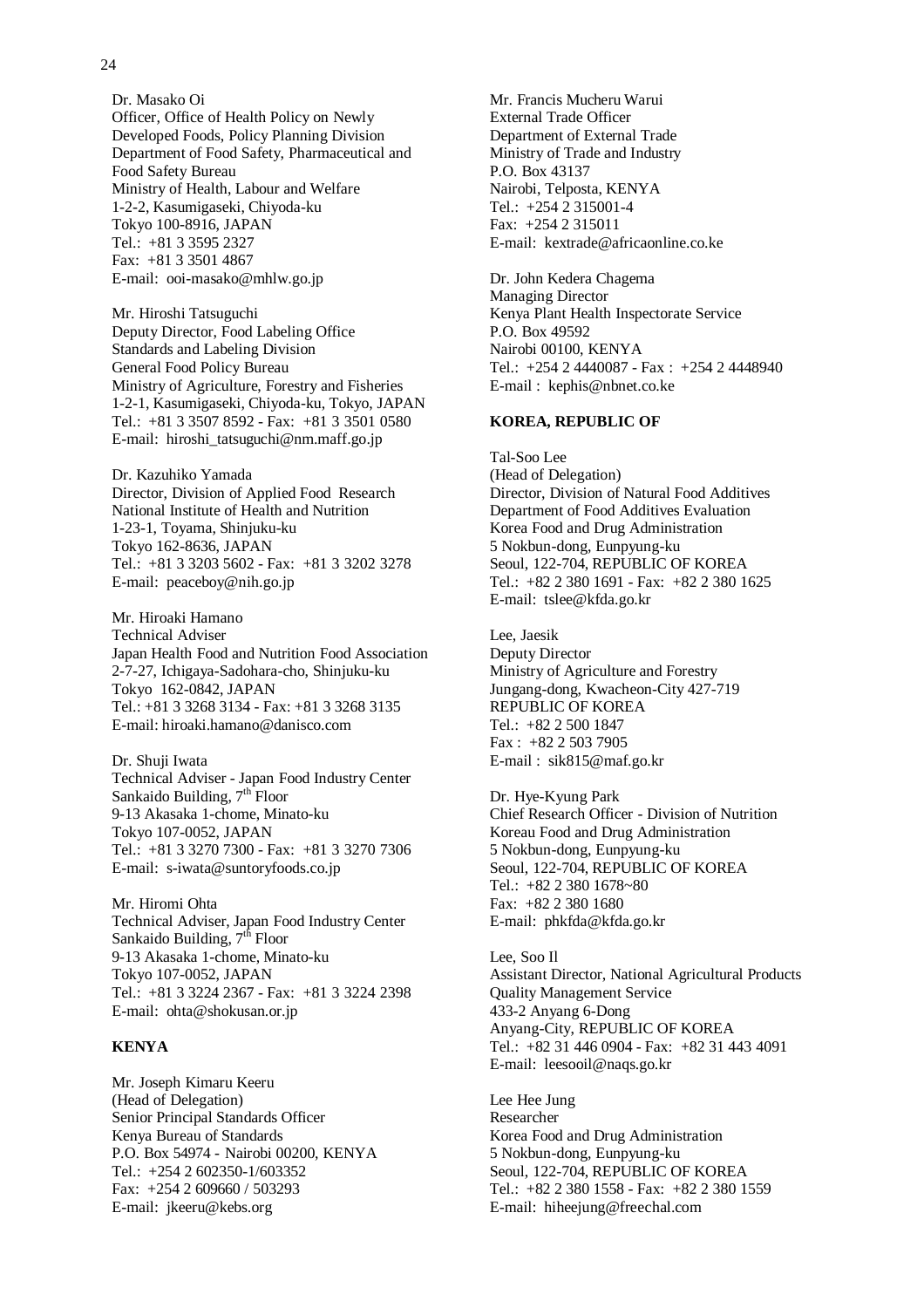Hwang, Soon-Wook Senior Researcher Department of Policy Strategy Division of Food Industry Korea Health Industry Development Institute 57-1 Noryangjin-Dong Dongjak-Gu, Seoul, 156-800 REPUBLIC OF KOREA Tel.: +82 2 2194 7341 - Fax: +82 2 824 1763 E-mail: hwangsw@khidi.or.kr

#### **MADAGASCAR**

M. Gaby Ravelojaona Conseiller économique et commercial Ambassade de Madagascar au Canada 649, Chemin Blair Gloucester, ON K1J 7M4 Tél.: (613) 744-7995 Fax: (613) 744-2530 Site-web: http://www.madagascar-embassy.ca

#### **MALAYSIA**

Ilham Tuah Illias Second Secretary High Commission of Malaysia 60 Boteler Street Ottawa, ON K1N 8Y7 CANADA Tel.: (613) 241-5182 - Fax: (613) 241-5214 E-mail: malottawa@kln.gov.my

#### **MEXICO**

Lic. Alejandra Vargas Arrache (Head of Delegation) Directora de Normalización Dirección General de Normas Secretaría de Economía Puente de Tecamachalco No. 6 Col. Lomas de Tecamachalco C.P. 53950 Edo. de Méx., MEXICO Tel.: +57 29 94 82 /57 29 93 00, ext. 4111  $Fax: +55209715$ E-mail : avargas@economia.gob.mx

Biól. Gabriela Valdés Herrera Gerente Ejecutiva de Criterios Sanitarios Comisión Federal Para La Protección Contra Riesgos Sanitarios (COFEPRIS) Secretaria de Salud Monterrey No. 33 Col. ROMA México, D.F. 06700, MÉXICO Tel.: +55 50 80 54 17 - Fax: +55 55 14 85 74 E-mail: gabyvaldes@salud.gob.mx

Q.F.B. María del Pilar Martínez Zepeda Dictaminadora del Area de Productos y Servicios Comisión Federal para la Protección Contra Riesgos Sanitarios (COFEPRIS) Secretaria de Salud Monterrey No. 33 Col. ROMA México, D.F. 06700, MÉXICO Tel.: +55 50 80 52 82 - Fax: +55 55 14 85 74 E-mail: pilarmz@salud.gob.mx

Lic. Samuel Ibarra Vargas Director Juridico de la Comisión Intersecretarial de Bioseguridad y Organismos Genéticamente Modificados (CIBIOGEM) Picacho-Ajusco No. 154, 6º piso, ala "A" Col. Jardines en la Montaña Deleg. Tlalpan, C.P. 14210, México, D.F. , **MEXICO** Tel.: +525 5631 7361 Fax: +525 5630 4274 E-mail: fortizmonasterio@cibiogem.gob.mx

Alejandro Trujillo Saca Deputy Trade Representative The Nafta Office of Mexico in Canada Embassy of Mexico 45 O'Connor Street, Suite 1503 Ottawa, ON K1P 1A4 CANADA Tel.: (613) 235-7782 - Fax: (613) 235-1129 E-mail: atrujillo@nafta-mexico.org

Lic. Sandra Patricia Piña Salinas Coordinadora Técnica AgroBIO México, A.C. Calderón de la Barca Nº 78 PB. Col. Polanco Chapultepec C.P. 11560 - México, D.F. Tel.: 5282-1932 / 5281-4400 / 5281-4401 E-mail: sandrapina@prodigy.net.mx

Carmen Alicia Amezcua-Naranjo Technical Assistant, Agricultural Office Embassy of Mexico in Canada 45 O'Connor Street, Suite 1500 Ottawa, ON K1P 1A4 CANADA Tel.: (613) 563-0733 Fax: (613) 563-0923 E-mail: aamezcua@agrimexcan.com

#### **MOROCCO/MAROC**

Mohamed ZIATI Chef du Département Relations Extérieures et Communication Etablissement Autonome de Contrôle et de Coordination des Exportations (E.A.C.C.E.) Département de l'Agriculture 72, rue Mohamed Smiha Casablanca 20000, MAROC Tel.: +212 22 30 51 04 / 54 01 67 Fax : +212 22 30 51 68 E-mail : ziati@eacce.org.ma

#### **THE NETHERLANDS**

Mr. Robbert Top (Head of Delegation) Head of the Food and Nutrition Division Ministry of Health, Welfare and Sports P.O. Box 20350 2500 EJ, The Hague, THE NETHERLANDS Tel.: +31 70 340 69 63 Fax: +31 70 340 55 54 E-mail: r.top@minvws.nl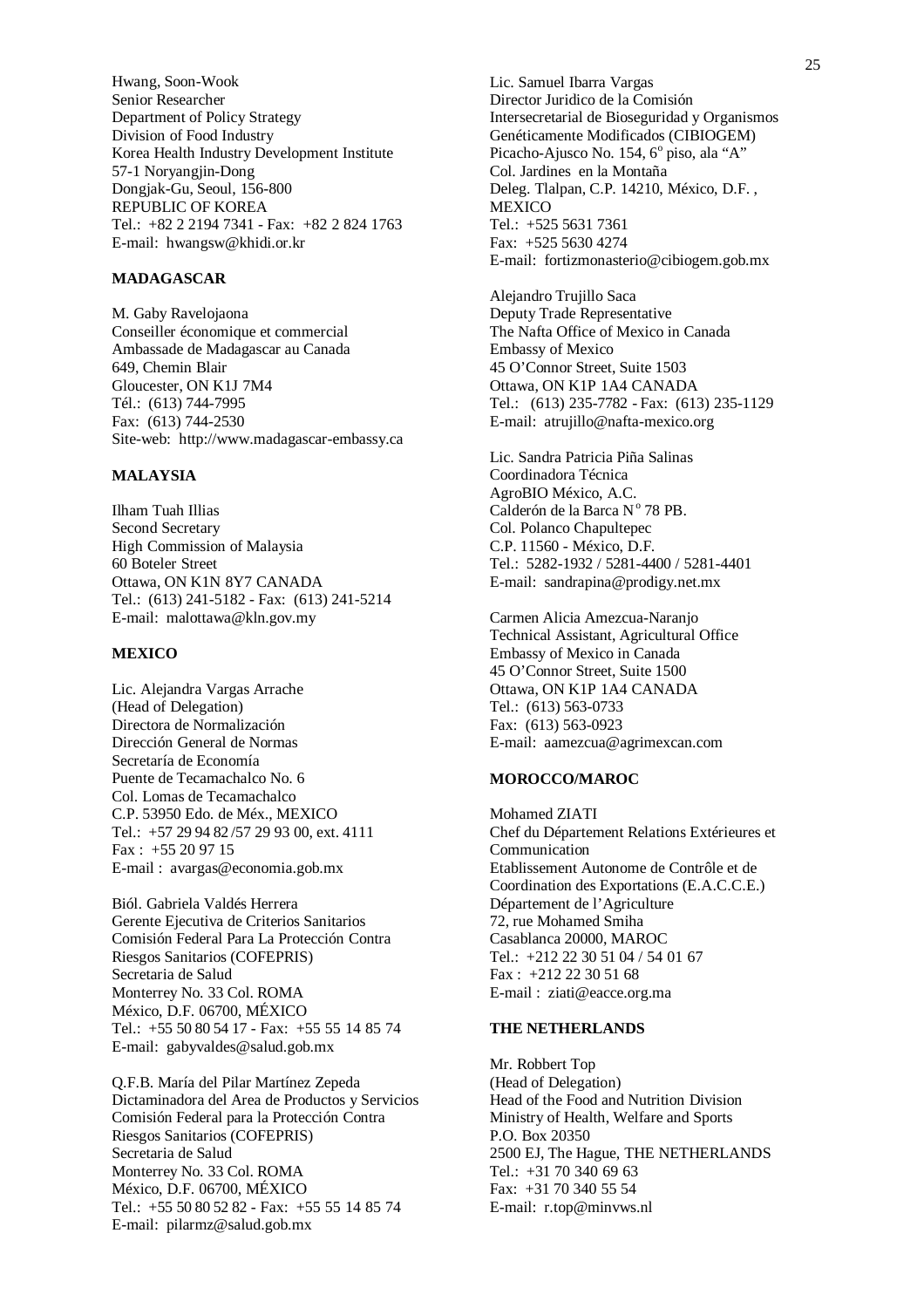Mr. Jan A. Bijloo Food Legislation Officer Corporate Food Safety and Dairy Affairs Friesland Coberco Dairy Foods P.O. Box 124 7940 AC Meppel, THE NETHERLANDS Tel.: +31 522 276 341 Fax: +31 522 276 475 E-mail: j.bijloo@fcdf.nl

Mr. Piet van Doorninck, MSc Public Health Officer Inspectorate for Health Protection P.O. Box 16108 2500 BC The Hague, THE NETHERLANDS Tel.: +31 70 340 50 70 - Fax: +31 70 340 54 35 E-mail: piet.van.doorninck@kvw.nl

Mr. Gerrit M. Koornneef Food Legislation Officer General Commodity Board for Arable Products P.O. Box 29739 2500 LS, THE NETHERLANDS Tel.: +31 70 370 83 23 - Fax: +31 70 370 84 44 E-mail: g.m.koornneef@hpa.agro.nl

#### **NEW ZEALAND/NOUVELLE-ZELANDE/NUEVA ZELANDIA**

Ms. Jenny Reid Programme Manager (Food Standards) New Zealand Food Safety Authority P.O. Box 2835 - Wellington, NEW ZEALAND Tel.: +64 4 463 2582 - Fax: +64 4 463 2583 E-mail: jenny.reid@nzfsa.govt.nz

Mr. Philip Fawcet National Manager (Regulatory Standards) New Zealand Food Safety Authority P.O. Box 2835 - Wellington, NEW ZEALAND Tel.: +64 4 463 2656 - Fax: +64 4 463 2675 E-mail: phil.fawcet@nzfsa.govt.nz

Jacqui Bird Senior Advisor (Food Standards) New Zealand Food Safety Authority P.O. Box 2835 Wellington, NEW ZEALAND Tel.: +64 4 463 2575 - Fax: +64 4 463 2583 E-mail: jacqui.bird@nzfsa.govt.nz

#### **NORWAY/NORVEGE/NORUEGA**

Mrs. Åse Fulke (Head of Delegation) Head of Section, Section for Quality and Consumer Affairs Department for Food Additives, Contaminants, Food Labelling and Quality Norwegian Food Control Authority P.O. Box 8187 Dep N-0034 Oslo, NORWAY Tel.: +47 23 21 00 00 - Fax: +47 23 21 70 01 E-mail: aasf@snt.no

Ms. Turid Ose Senior Adviser, Section for Quality and Consumer Affairs Department for Food Additives, Contaminants, Food Labelling and Quality Norwegian Food Control Authority P.O. Box 8187 Dep - N-0034 Oslo, NORWAY Tel.: +47 23 21 00 00 - Fax: +47 23 21 70 01 E-mail: tuo@snt.no

Ms. Anita Utheim Nesbakken Advisor, Section for Quality and Consumer Affairs Department for Food Additives, Contaminants, Food Labelling and Quality Norwegian Food Control Authority P.O. Box 8187 Dep - N-0034 Oslo, NORWAY Tel.: +47 23 21 00 00 - Fax: +47 23 21 70 01 E-mail: aut@snt.no

Arnfinn Rage Technical Manager, Food Safety Centre for R and D - Tine Norwegian Dairies P.O. Box 7 Kaldbakken N-0902 Oslo, NORWAY Tel.: +47 22 93 88 95 Fax: +47 22 93 85 99 E-mail: arnfinn.rage@tine.no

Ms. Hilde Helgesen Food Policy Officer The Consumer Council of Norway P.O. Box 4594 Nydalen N-0404 Oslo, NORWAY Tel.: +47 23 400 500 / +47 23 400 560 Fax: +47 23 400 503 E-mail: hilde.helgesen@forbrukerradet.no

Mr. Steinar Høie Industry Advisor, Food Safety Federation of the Norwegian Food and Drink Industry (NBL) P.O. Box 5472 – Majorstuen N-0305 Oslo, NORWAY Tel.: +47 23 08 87 17 E-mail: steinar.hoie@nbl.no

#### **ROMANIA/ROUMANIE/RUMANIA**

Mrs. Olimpia Vorovenci (Head of Delegation) Expert in Agro-Food Standards to ASRO Romanian Standards Association 21 - 25 Mendeleev St., Sector 1 Bucharest 70168, ROMANIA Tel: +4021 310 43 09 - Fax: +4021 315 58 70 E-mail: olimpia.vorovenci@asro.ro

Mrs. Ana Csuma Chemist to Institute of Biological Produce and Veterinary Drug 2, M. Vulcanescu Street, Section 1 Bucharest 70786, ROMANIA Tel.: +021 6505991 E-mail: anacsuma@yahoo.com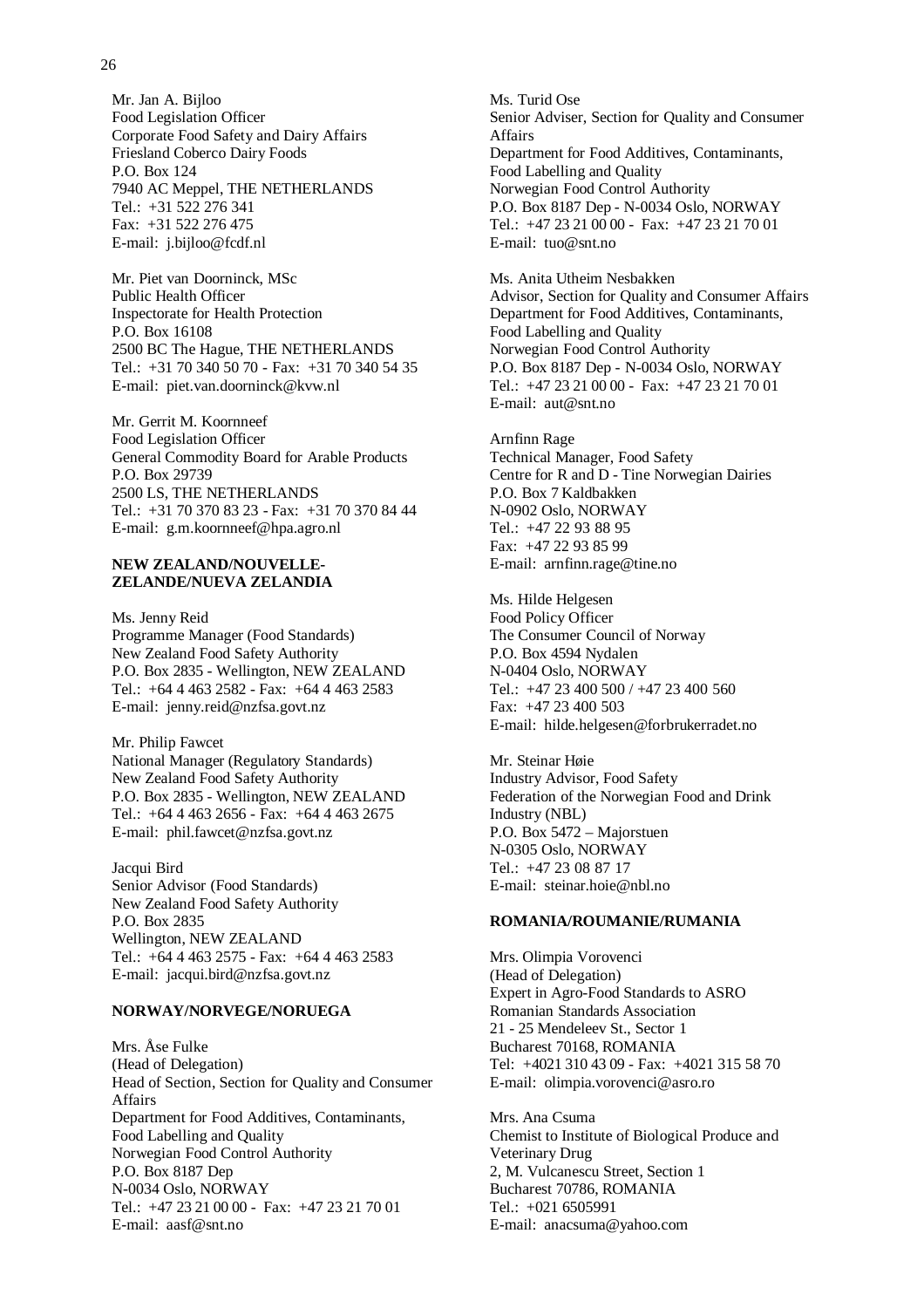#### **SOUTH AFRICA, REPUBLIC OF**

Mrs. Antoinette Booyzen (Head of Delegation) Assistant Director, Food Control Department of Health Private Bag X828 0001, Pretoria, SOUTH AFRICA Tel.: +27 12 312 0163 Fax: +27 12 312 3162 E-mail: booyza@health.gov.za

Ms. Jane Badham P.O. Box 67396 2021 Bryanston, SOUTH AFRICA Tel.: +27 11 463 0679 - Fax: +27 11 463 0679 E-mail: jbconsultancy@mweb.co.za

Ms. Karin Carstensen Central Food Technology Woolworths P.O. Box 680 8000 Cape Town, SOUTH AFRICA Tel.: +27 21 407 2792 Fax: +27 21 407 2887 E-mail: wwkca@woolworths.co.za

#### **SPAIN**

Bahir Keldany Commercial Office Embassy of Spain 151 Slater Street, Suite 801 Ottawa, ON K1P 5H3 CANADA Tel.: (613) 236-0409 Fax: (613) 563-2849 E-mail: bahir.keldany@ottawa.ofcomes.mcx.es

Mirian Irquierdo Barriuso Directora de Relaciones Institucionales Avda. Manoteras, 18 28050 Madrid, SPAIN Tel.:  $+91\,203\,55\,00$ Fax: +91 767 09 83 E-mail: mirian.izquierdo@lechepascual.com

#### **SWEDEN/SUEDE/SUECIA**

Mrs. Kerstin Jansson (Head of Delegation) Ministry of Agriculture, Food and Fisheries SE-103 33 Stockholm, SWEDEN Tel.: +46 8 405 11 68 Fax: +46 8 20 64 96 E-mail: kerstin.jansson@agriculture.ministry.se

Mrs. Birgitta Lund Principal Administrative Officer National Food Administration Box 622 SE-751 26 Uppsala, SWEDEN Tel.: +46 18 17 55 00 Fax: +46 18 10 58 48 E-mail: livsmedelsverket@slv.se

Mrs. Kristina Sjölin Principal Administrative Officer National Food Administration Box 622 SE-751 26 Uppsala, SWEDEN Tel.: +46 18 17 55 00 Fax: +46-18 10 58 48 E-mail: livsmedelsverket@slv.se

Ms. Svanhild Foldal Chief Government Inspector National Food Administration Food Standards Department Box 622, SE-751 26 Uppsala, SWEDEN Tel.: +46 18 17 55 00 Fax : +46 18 10 58 48 E-mail: livsmedelsverket@slv.se Dr. Göte Frid Senior Administrative Officer Swedish Board of Agriculture SE-551 87 Jönköping, SWEDEN Tel.: +46 36 15 58 11 Fax: +46 36 30 81 82 E-mail: gote.frid@sjv.se

Ms. Carmina Ionescu Senior Administrative Officer National Food Administration Food Standards Department Box 622 SE-751 26 Uppsala, SWEDEN Tel.: +46 18 17 55 00 Fax: +46 18 10 58 48 E-mail: livsmedelsverket@slv.se

#### **SWITZERLAND/SUISSE/SUIZA**

Mrs. Awilo Ochieng Pernet (Head of Delegation) Responsible Codex Alimentarius Food Safety Main Unit Swiss Federal Office of Public Health CH-3003 Bern, SWITZERLAND Tel.: +41 31 322 00 41 Fax: +41 31 322 95 74 E-mail: awilo.ochieng@bag.admin.ch

Mrs. Elisabeth Nellen-Regli Food Safety Main Unit Swiss Federal Office of Public Health CH-3003 Bern, SWITZERLAND Tel.: +41 31 322 95 60 Fax: +41 31 322 95 74 E-mail: elisabeth.nellen@bag.admin.ch

Mrs. Franziska Zimmermann State Secretariat for Economic Affairs Federal Department for Economic Affairs CH-3003 Bern, SWITZERLAND Tel.: +41 31 324 08 47 Fax: +41 31 324 09 59 E-mail: franziska.zimmermann@seco.admin.ch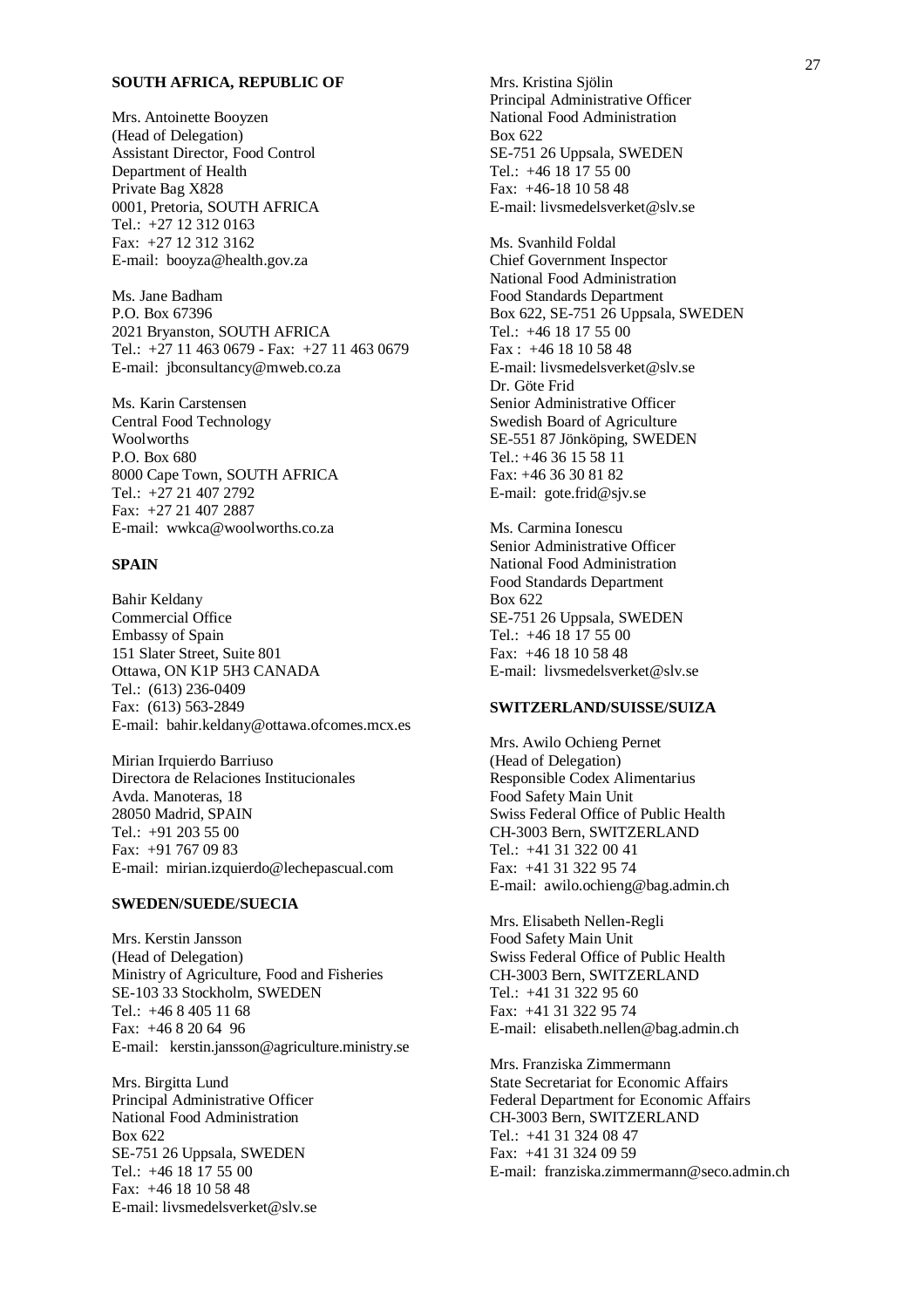Mr. Jörg Cselovszky Regulatory Affairs Manager Roche Vitamins Ltd., VML Bldg. 241/823 CH-4070 Basel, SWITZERLAND Tel.: +41 61 687 32 76 Fax: +41 61 688 16 35 E-mail: joerg.cselovszky@roche.com

#### **THAILAND**

Mrs. Renu Chaisuwan First Secretary Royal Thai Embassy 180 Island Park Drive Ottawa, ON K1Y OA2, CANADA Tel.: (613) 749-5008 Fax: (613) 749-1051 E-mail: thaiott@magma.ca

Mr. Kriwat Phamorabutra Second Secretary, Thai Embassy 180 Island Park Drive Ottawa, ON K1Y OA2 CANADA Tel.: (613) 749-5008 Fax: (613) 749-1051 E-mail: thaiott@magma.ca

#### **UNITED STATES OF AMERICA (U.S.A.)/ETATS-UNIS D'AMERIQUE/ ESTADOS UNIDOS DE AMERICA**

Dr. Christine Taylor (Head of Delegation) Director, Office of Nutritional Products, Labeling and Dietary Supplements Center for Food Safety and Applied Nutrition Food and Drug Administration (HFS-800) 5100 Paint Branch Parkway College Park, Maryland 20740, U.S.A. Tel.: (301) 436-2373 Fax: (301) 436-2636

Government Advisors

Dr. James Maryanski Office of Regulations and Policy (HFS-013) Center for Food Safety and Applied Nutrition Food and Drug Administration 5100 Paint Branch Parkway College Park, Maryland 20740, U.S.A. Tel.: (301) 436-1715 - Fax: (301) 436-2637 E-mail: James.Maryanski@cfsan.fda.gov

Mr. T. Keith Jones Director, Program Development National Organic Program U.S. Department of Agriculture 1400 Independence Avenue, SW Room 4008-South Building Washington, DC 20250, U.S.A. Tel.: (202) 720-3252 - Fax: (202) 205-7808 E-mail: Keith.Jones@usda.gov

Mr. Arthur L. Neal, Jr. Agricultural Marketing Specialist National Organic Program Agricultural Marketing Service U.S. Department of Agriculture 1400 Independence Avenue, SW Room 4008-South Building Washington, DC 20250, U.S.A. Tel.: (202) 720-3287 - Fax: (202) 205-7808 E-mail: Athur.Neal@usda.gov

Ms. Felicia B. Satchell Director, Division of Food Labeling and Standards (HFS-820) Office of Nutritional Products, Labeling and Dietary Supplements Center for Food Safety and Applied Nutrition 5100 Paint Branch Parkway College Park, Maryland 20740, U.S.A. Tel.: (301) 436-2371 - Fax: (301) 436-2636

Dr. F. Edward Scarbrough U.S. Manager for Codex Food Safety and Inspection Service U.S. Department of Agriculture Room 4861 - South Building 1400 Independence Avenue, SW Washington, DC 20250, U.S.A. Tel. : (202) 205-7760 Fax: (202) 720-3157 E-mail: ed.scarbrough@fsis.usda.gov

Ms. Ellen Matten International Issues Analyst U.S. Codex Office Food Safety and Inspection Service U.S. Department of Agriculture Room 4861–South Building 1400 Independence Avenue, SW Washington, DC 20250, U.S.A. Tel.: (202) 205-7760 Fax: (202) 720-3157 E-mail: ellen.matten@fsis.usda.gov

Ms. Audrey Talley Agricultural Marketing Specialist Foreign Agriculture Service U.S. Department of Agriculture Room 5545-South Building 1400 Independence Avenue, SW Washington, DC 20250, U.S.A. Tel.: (202) 720-9408 Fax: (202) 690-0677 E-mail: talley@fas.usda.gov

Mr. Bobby Richey Director, Food Safety and Technical Services International Trade Policy, Foreign Agricultural Service - U.S. Department of Agriculture Room 5545-South Building 1400 Independence Avenue, SW Washington, DC 20250, U.S.A. Tel.: (202) 690-0929 - Fax: (202) 690-0677 E-mail: richeyb@fas.usda.gov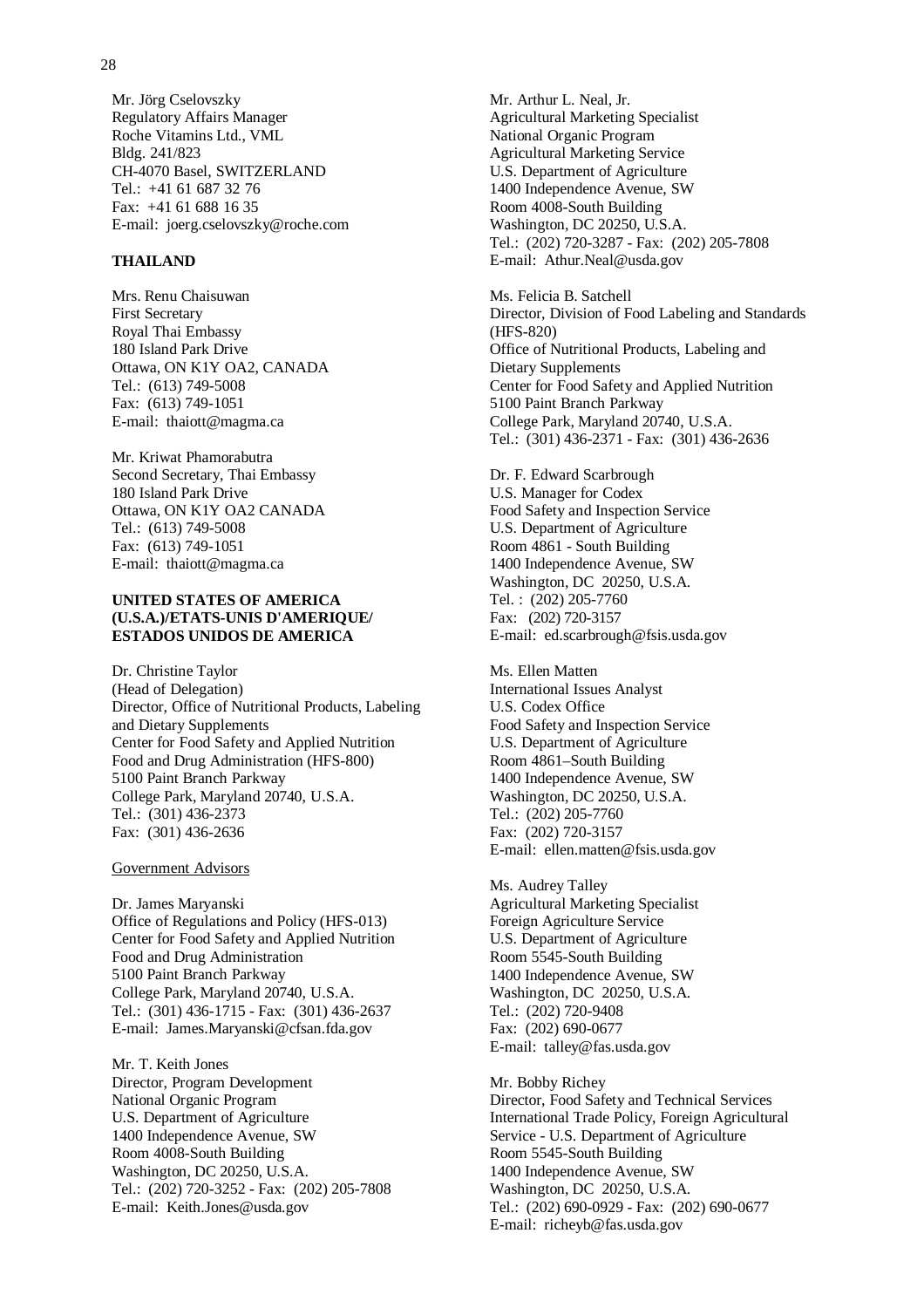Ms. Jennifer Stradtman International Trade Specialist U.S. Department of Commerce International Trade Administration  $14<sup>th</sup>$  & Constitution Ave. NW Washington, DC 20230, U.S.A. Tel.: (202) 482-0705 Fax: (202) 501-0674 E-mail: Jennifer\_Stradtman@ita.doc.gov

Ms. Deborah Malac Chief, Biotechnology and Textile Trade Policy Division, Office of Agricultural, Biotechnology and Textile Trade Affairs U.S. Department of State - Room 3831A Washington, DC, U.S.A. Tel.: (202) 647-2062 Fax: (202) 647-1894 E-mail: MalacDR@state.gov Non-Government Advisors

Ms. Peggy Rochette Senior Director International Policy National Food Processors Association 1350 I Street, NW, Suite 300 Washington, DC 20005, U.S.A. Tel.: (202) 639-5921 Fax: (202) 639-5991 E-mail: prochet@nfpa.food.org

Mr. C.W. McMillan C.W. McMillan Company P.O. Box 10009 Alexandria, VA 22310, U.S.A. Tel.: (703) 960-1982 Fax: (703) 960-4976 E-mail: cwmco@aol.com

Mr. Karl Riedel National Nutritional Foods Association 7180 Lampson Avenue Garden Grove, CA 92841, U.S.A. Tel.: (714) 379-6500 Fax: (714) 379-6504 E-mail: kriedel@natlife.com

Ms. Jane Earley Promar International 1625 Prince Street Alexandria, VA 22314, U.S.A. Tel.: (703) 838-0602 Fax: (703) 739-9098 E-mail: jearley@promarinternational.com

Ms. Katherine T. DiMatteo Executive Director Organic Trade Association 60 Wells Street, P.O. Box 547 Greenfield, MA 01302, U.S.A. Tel.: (413) 774-7511 Fax: (413) 774-6432 E-mail: kdimatteo@ota.com

#### **OBSERVER COUNTRY**

#### **BELARUS, REPUBLIC OF**

Mazai Nina Ambassador Embassy of the Republic of Belarus in Canada 130 Albert Street, Suite 600 Ottawa, ON K1P 5G4, CANADA Tel.: (613) 233-9994 Fax: (613) 233-8500 E-mail : belamb@igs.net

#### **INTERNATIONAL GOVERNMENTAL ORGANIZATIONS EUROPEAN COMMUNITY (EC)**

Mr. Patrick Deboyser Head of "Food Law and Biotechnology" Health and Consumer Protection DG European Commission Rue Froissart 101 B-1049 Brussels, BELGIUM Tel.: +32 2 295 15 29 Fax: +32 2 295 17 35 E-mail: patrick.deboyser@cec.eu.int

#### **INTERNATIONAL NON-GOVERNMENTAL ORGANIZATIONS**

#### **BIOTECHNOLOGY INDUSTRY ORGANIZATION (BIO)**

Dr. Michael J. Phillips Executive Director Biotechnology Industry Organization 1225 Eye Street NW Washington, DC 20005, U.S.A. Tel.: (202) 962-9200 Fax: (202) 962-9201 E-mail: mphillips@bio.org

Dr. Janet E. Collins Global Organization Director Monsanto Company 600 Thirteenth Street, NW, Suite 660 Washington, DC 20005, U.S.A. Tel.: (202) 383-2861 Fax: (202) 783-1924 E-mail: janet.e.collins@monsanto.com

#### **CONSUMERS INTERNATIONAL**

Mr. Julian Edwards Director General - Consumers International Head Office 24 Highbury Crescent London N5 1RX, UNITED KINGDOM Tel.: +44 207 226 6663 Fax: +44 207 354 0607 E-mail: jedwards@consint.org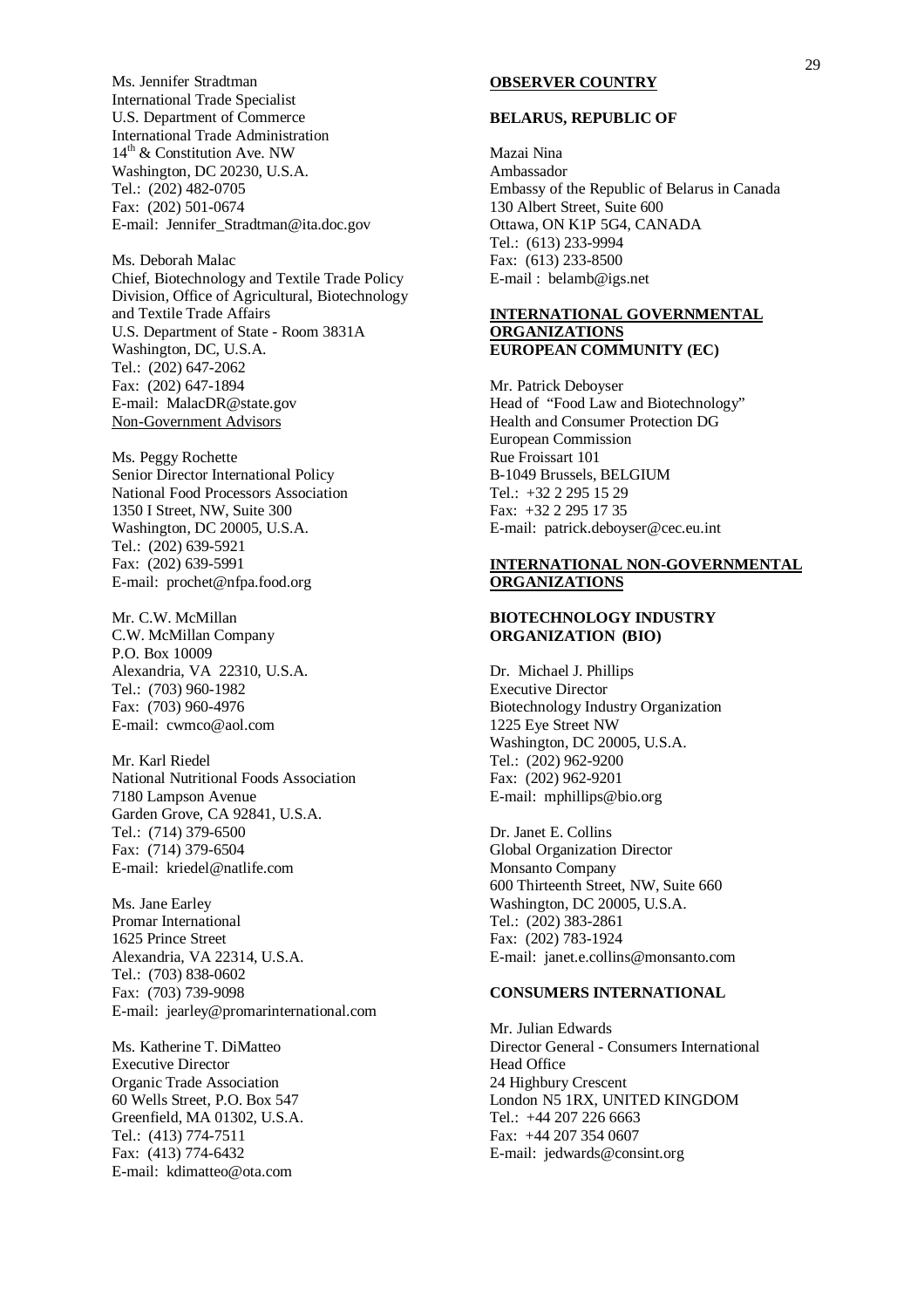Dr. Michael Hansen Senior Research Associate Consumer Policy Institute-Consumers Union 101 Truman Avenue, Yonkers New York 10703-1057, U.S.A. Tel.: (914) 378-2452 Fax: (914) 378-2928 E-mail: hansmi@consumer.org

Mr. Steve Shallhorn Campaigns Director, Consumers International Head Office, 24 Highbury Crescent London N5 1RX, UNITED KINGDOM Tel.: +44 207 226 6663 Fax: +44 207 354 0607 E-mail: sshallhorn@consint.org

Ms. Beatriz Cerviño Food Department Manager CECU – Confederation of Consumers and Users Caja Baja, 30 Madrid 28005, ESPANA Tel.: +34 91 364 02 76 Fax: +34 91 366 90 00 E-mail: beatriz.cervino@cecu.es

Jose Luis Flores Rua Consumers International 24 Highbury Crescent London N5 1RX, UNITED KINGDOM Tel.: +44 207 226 6663 - Fax: +44 207 354 0607

#### **COUNCIL FOR RESPONSIBLE NUTRITION (CRN)**

Mr. Edward Johns Director of Government and Industry Affairs Herbalife International 517 C Street, NE Washington, DC 20002, U.S.A. Tel.: (202) 547-7030 - Fax: (202) 547-8535 E-mail: EdwardJ@Herbalife.com

John Wallingford, Ph.D. AVP, Regulatory Affairs and Market Compliance Wyeth Nutrition 170 Radnor Chester Road St. Davids, PA 19087, U.S.A. Tel.: (610) 902-4991 Fax: (610) 964-5962 E-mail: Wallinj@wyeth.com

#### **CROPLIFE INTERNATIONAL**

Dr. Martin Strauss Director, Global Organisations CropLife International - Monsanto Company  $600$ ,  $13<sup>th</sup>$  Street NW, Suite 660 Washington, DC 20005, U.S.A. Tel.: (202) 383-2845 Fax: (202) 783-0382 E-mail: warren.m.strauss@monsanto.com

Mr. Mark Mansour Partner, Keller and Heckman, LLP 1001 G St., NW, Suite 500 West Washington, DC 20001-0000, U.S.A. Tel.: (202) 434-4233 - Fax: (202) 434-4646 E-mail: mansour@khlaw.com

#### **EUROPEAN ASSOCIATION FOR BIOINDUSTRIES (EUROPABIO)**

Dr. Dirk Klonus BioScience Regulatory Affairs BAYERCROPSCIENCE Industriepark Höchst, K607 65926 Frankfurt AM Main, GERMANY Tel.: +49 69 305 14758 Fax: +49 69 305 13442 E-mail: dirk.klonus@bayercropscience.com

#### **EUROPEAN FOOD LAW ASSOCIATION (EFLA)/ASSOCIATION EUROPEENNE POUR LE DROIT DE L'ALIMENTATION (AEDA)**

Mr. Dietrich Gorny Vice-President, EFLA/AEDA Anwaltsbūro Gorny, Ziegelh□ttenweg 43a<br>D-60598 Frankfurt am Main D-60598 Frankfurt am Main GERMANY Tel.: +49 69 63 15 34 91 Fax: +49 69 63 15 35 53 E-mail: gornylaw@t-online.de

#### **EUROPEAN PROPRIETORY MEDICINES MANUFACTURERS' ASSOCIATION (AESGP)**

Mr. Adam Kingsley Manager of Scientific and Regulatory Affairs Nonprescription Drug Manufacturers Association of Canada 1111 Prince of Wales Drive, Suite 406 Ottawa, ON K2C 3T2, CANADA Tel.: (613) 723-0777 Fax: (613) 723-0779 E-mail: adam.kingsley@ndmac.ca

#### **49TH PARALLEL BIOTECHNOLOGY CONSORTIUM (49P)**

Mr. Brewster Kneen Author, Publisher, The Ram's Horn S-6, C-27, R.R. 1 Sorrento, B.C. VOE 2WO, CANADA Tel.: (250) 675-4866 - Fax: (250) 675-4866 E-mail: brewster@ramshorn.bc.ca Website: www.ramshorn.bc.ca

Diane Bartlett, PhD University of Toronto 6 Norfolk Avenue - Brampton, ON L6X 2B5 Tel.: (905) 460-0412 E-mail: bonbevan@rogers.com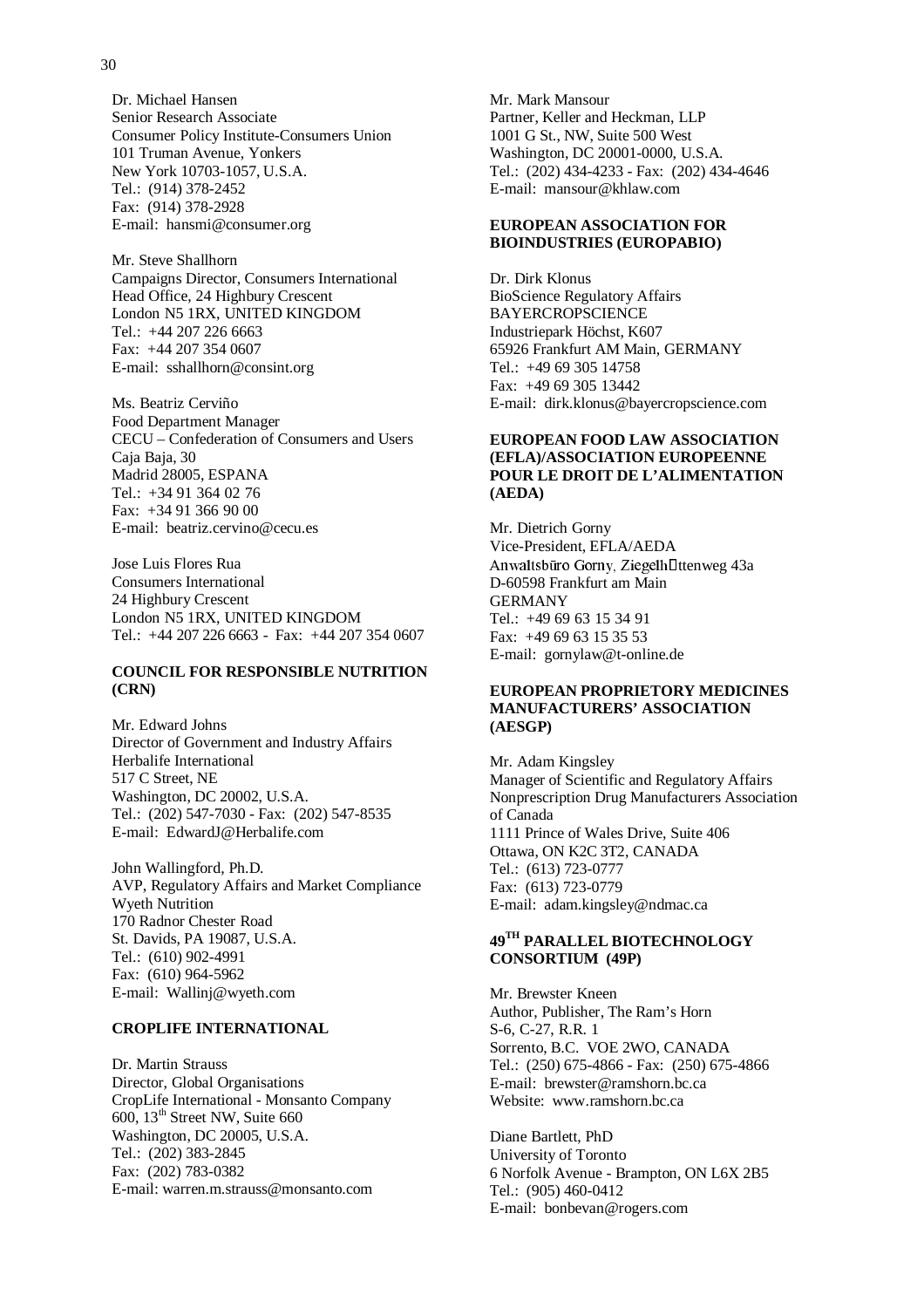#### **GREENPEACE INTERNATIONAL**

Mr. Éric Darier GE Campaigner, Greenpeace 2444 Notre-Dame Ouest Montréal (Québec) H3J 1N5, CANADA Tel.: (514) 933-0021, ext. 15 Fax: (514) 933-1017 E-mail: eric.darier@yto.greenpeace.org

Ms. Jo Dufay Campaigns Director, Greenpeace 250 Dundas Street West - #605 Toronto, ON M5T 2Z5, CANADA Tel.: (416) 597-8408, ext. 3037 Fax: (416) 597-8422 E-mail: jo.dufay@yto.greenpeace.org

#### **INDUSTRY OF DIETETIC FOOD IN THE EUROPEAN UNION (IDACE)**

Ms. Alice Gravereaux Scientific and Regulatory Affairs Association of the Food Industries for Particular Nutritional Uses of the European Union 194, rue de Rivoli F-75001 Paris, FRANCE Tel.: +33 1 53 45 87 87 Fax: +33 1 53 45 87 80 E-mail: alice.gravereaux@wanadoo.fr

#### **INSTITUTE OF FOOD TECHNOLOGISTS (IFT)**

Mr. Robert V. Conover Assistant General Counsel Kikkoman Foods, Inc. Six Corners Road P.O. Box 69 Walworth, WI 53184, U.S.A. Tel.: (262) 275-1651 Fax: (262) 275-9452 E-mail: rconover@kikkoman.com

#### **INTERNATIONAL ALLIANCE OF DIETARY/FOOD SUPPLEMENT ASSOCIATIONS (IADSA)**

Ms. Penny Viner International Alliance of Dietary/Food Supplement Associations (IADSA) 50, Rue de l'Association B-1000 Brussels, BELGIUM Tel.: +32 2 209 11 55 Fax: +32 2 223 30 64 E-mail: secretariat@iadsa.be

Mr. David Pineda Ereño International Alliance of Dietary/Food Supplement Associations (IADSA) 50, Rue de l'Association B-1000 Brussels, BELGIUM Tel.: +32 2 209 11 56 - Fax: +32 2 223 30 64 E-mail: secretariat@iadsa.be

#### **INTERNATIONAL ASSOCIATION OF CONSUMER FOOD ORGANIZATIONS (IACFO)**

Mr. Bruce Silverglade President, International Association of Consumer Food Organizations (IACFO) 1875 Connecticut Ave., NW, Suite 300 Washington, DC 20009, U.S.A. Tel.: (202) 777-8378 Fax: (202) 265-4954 E-mail: swilliams@cspinet.org E-mail: bsilverglade@cspinet.org

Mr. Bill Jeffery International Association of Consumer Food Organizations (IACFO) 1125 Colonel By Drive, Suite 4550 Ottawa, Ontario K1S 5R1, CANADA Tel.: (613) 244-7337 Fax: (613) 244-1559 E-mail: jefferyb@istar.ca

Ms. Satoko Endo International Association of Consumer Food Organizations (IACFO) C/o Japan Offspring Fund (JOF) 2-5-2 Kojimachi, Chiyoda Tokyo 102-0083, JAPAN Tel.: +81 3 5276 0256 Fax: +81 3 5276 0259 E-mail: satoko.endo@japan.email.ne.jp

Ms. Natsuko Kumasawa International Association of Consumer Food Organizations (IACFO) C/o Japan Offspring Fund (JOF) 2-5-2, Kojimachi Chiyoda Tokyo 102-0083, JAPAN Tel.: +81 3 5276 0256 Fax: +81 3 5276 0259 E-mail: natsuko@japan.email.ne.jp

#### **INTERNATIONAL BABY FOOD ACTION NETWORK (IBFAN)**

Ms. Elisabeth Sterken International Baby Food Action Network (IBFAN) 6 Trinity Square Toronto, Ontario M5G 1B1, CANADA Tel.: (416) 595-9819 Fax: (416) 591-9355 E-mail: esterken@infactcanada.ca

#### **INTERNATIONAL BANANA ASSOCIATION (IBA)**

Ms. Gloria Brooks-Ray Adviser, Codex and International Regulatory Affairs - Exponent P.O. Box 97 Mountain Lakes, N.J. 07046, U.S.A. Tel.: (973) 334-4652 Fax: (973) 334-4652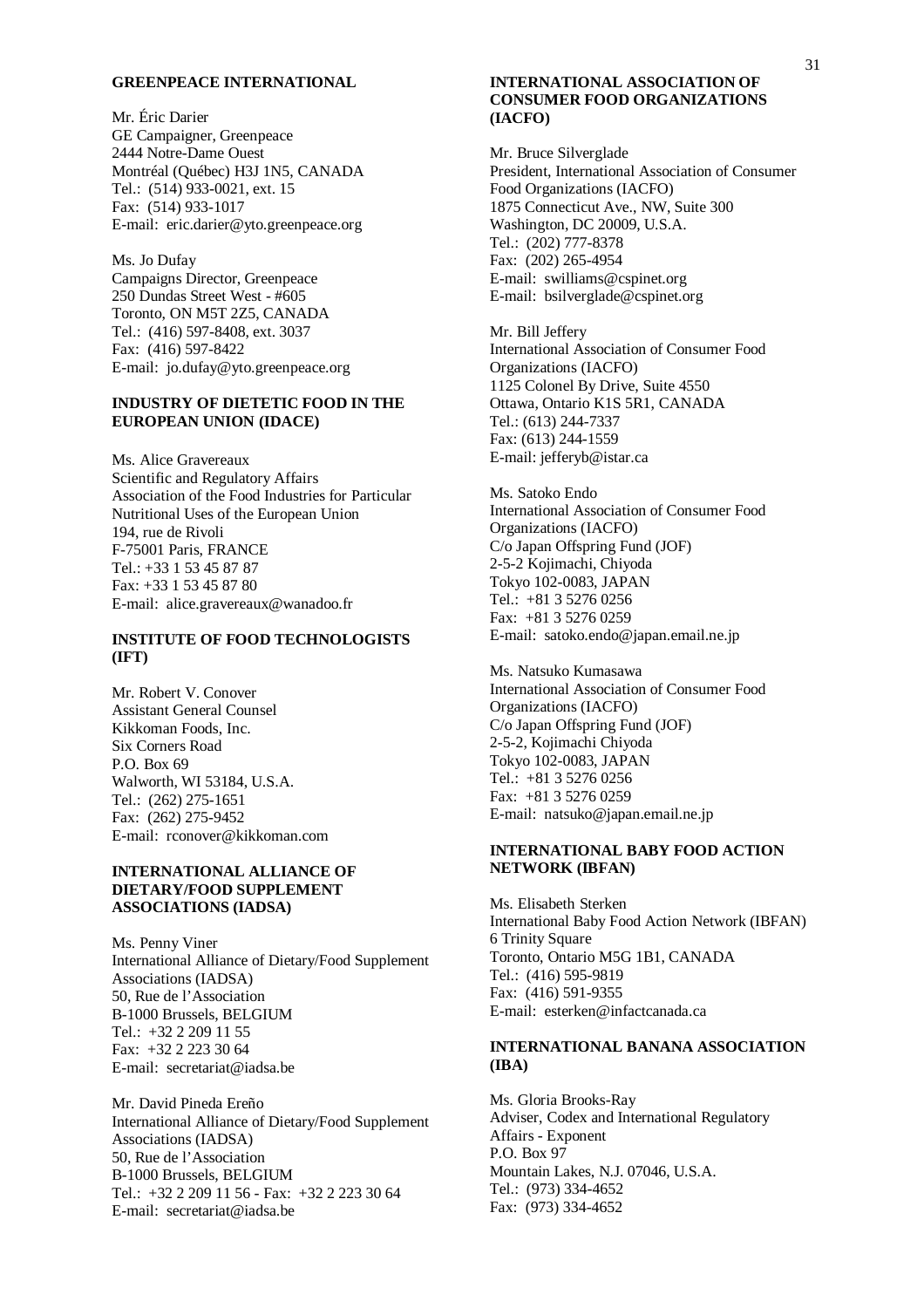Ms. Mari Stull

Director, International Regulatory Policy Grocery Manufacturers of America, Inc. 2401 Pennsylvania Ave., NW, 2<sup>nd</sup> Floor Washington, DC 20037, U.S.A. Tel.: (202) 337-9400 - Fax: (202) 337-4508 E-mail: mstull@gmabrands.com

Ms. Alison Kretser Director of Scientific and Nutrition Policy Grocery Manufacturers of America 1010 Wisconsin Ave., NW, 9th Floor Washington, DC 20007-0000, U.S.A. Tel.: (202) 295-3926 - Fax: (202) 337-4508 E-mail: akretser@gmabrands.com

Ms. Cheryl A. Callen Associate Director, Scientific Relations Kraft Foods North America 200 DeForest Avenue East Hanover, NJ 07936-0000, U.S.A. Tel.: (973) 503-4194 - Fax: (973) 503-2471 E-mail: cheryl.callen@kraft.com

Mr. Philippe Caradec Vice President, Regulatory Affairs The Dannon Company, Inc. 120 White Plains Road Tarrytown, NY 10591-5536, U.S.A. Tel.: (914) 366-5784 - Fax: (914) 366-0991 E-mail: philippe.caradec@danone.com

Ms. Melissa Dispenza Senior Regulatory Specialist Rich Products Corporation One Robert Rich Way Buffalo, NY 14240, U.S.A. Tel.: (716) 878-8792 - Fax: (716) 878-8168 E-mail: mdispenza@rich.com

Ms. Jennifer Coyne Senior Regulatory Specialist Rich Products Corporation One Robert Rich Way Buffalo, NY 14240, U.S.A. Tel.: (716) 878-8577 - Fax: (716) 878-8168

#### **INTERNATIONAL DAIRY FEDERATION (IDF)/FEDERATION INTERNATIONALE DE LAITERIE**

Mr. Thomas Balmer Senior Vice President National Milk Producers Federation 2101 Wilson Boulevard, Suite 400 Arlington, VA 22201, U.S.A. Tel.: (703) 243-6111 - Fax: (703) 841-9328 E-mail : tbalmer@nmpf.org

#### **INTERNATIONAL FEDERATION OF AGRICULTURAL PRODUCERS (IFAP) / FÉDÉRATION INTERNATIONALE DES PRODUCTEURS AGRICOLES (FIPA)**

Dr. Réjean Bouchard Assistant Director, Policy and Dairy Production Dairy Farmers of Canada 75 Albert Street, Suite 1101 Ottawa, Ontario K1P 5E7, CANADA Tel.: (613) 236-9997 Fax: (613) 236-7205 E-mail: rejeanb@dfc-plc.ca

#### **INTERNATIONAL FEDERATION OF ORGANIC AGRICULTURE MOVEMENTS (IFOAM)**

Ms. Diane Bowen Manager, Organic Guarantee System International Federation of Organic Agriculture Movements (IFOAM) 9150 N. Santa Monica Blvd. Milwaukee, WI 53217, U.S.A. Tel.: (414) 352-5789 Fax: (253) 669-7921 E-mail: D.Bowen@ifoam.org

Mr. Otto Schmid International Federation of Organic Agriculture Movements (IFOAM) C/o Research Institute of Organic Agriculture (FiBL) Ackerstrasse Postfach, CH-5070 Frick **SWITZERLAND** Tel.: +41 62 865 72 72 Fax: +41 62 865 72 73 E-mail: otto.schmid@bluewin.ch

Mr. Brian Baker International Federation of Organic Agriculture Movements (IFOAM) C/o Organic Materials Review Institute (OMRI) P.O. Box 11588 Eugene, Oregon 97440-3758, U.S.A. Tel.: (541) 343-7600 Fax: (541) 774-6432 E-mail: bb@omri.org

Bo vanElzakker IFOAM Government Relations Committee P.O. Box 63 Bennekom 6720 AB, THE NETHERLANDS Tel.: +31 318 420405 Fax: +31 318 411820 E-mail: B.vanElzakker@agroeco.nl

Prabha Mahale IFOAM Government Relations Committee Okozentrum Imsbach Tholey-Theley - D-66636, GERMANY Tel.: +49 6853 91989 Fax: +49 6853 919899 E-mail: prabhamahale@vsnl.com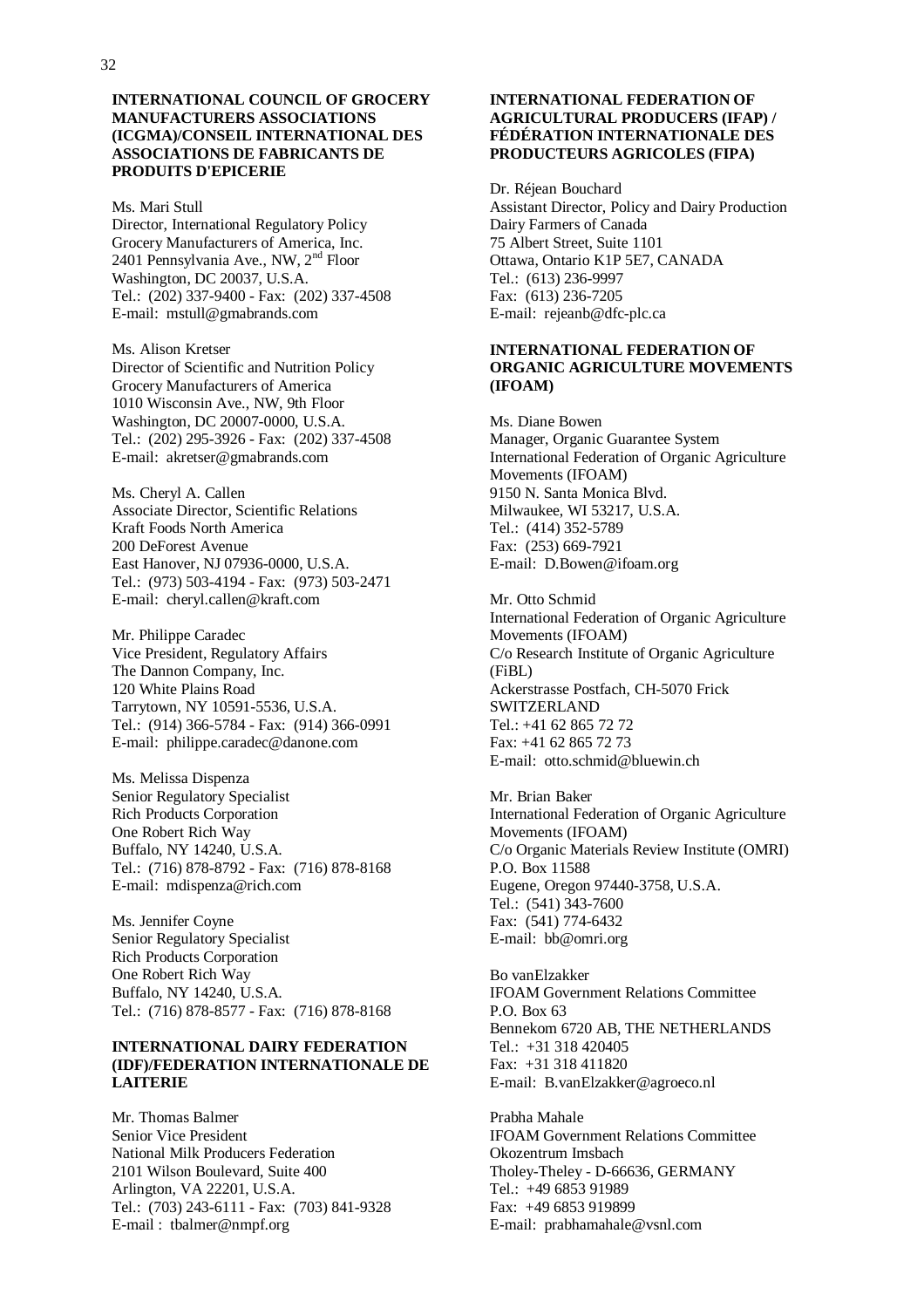#### **INTERNATIONAL FROZEN FOOD ASSOCIATION (IFFA)**

Ms. Andrea Bruce Counsel, International Frozen Food Institute 2000 Corporate Ridge – Suite 1000 McLean, VA 22102, U.S.A. Tel.: (703) 821-0770 Fax: (703) 821-1350

#### **INTERNATIONAL GLUTAMATE TECHNICAL COMMITTEE (IGTC)**

Robert G. Bursey, Ph.D. Director, Regulatory Affairs Ajinomoto Co., Inc. 1120 Connecticut Avenue, NW, Suite 416 Washington, DC 20036, U.S.A. Tel.: (202) 457-0284 Fax: (202) 457-0107 E-mail: burseyb@ajiusa.com

Ryuji Yamaguchi, Ph.D. Director & General Manager, Ajinomoto Co., Inc. 1120 Connecticut Avenue, NW, Suite 416 Washington, DC 20036, U.S.A. Tel.: (202) 457-0284 Fax: (202) 457-0107 E-mail: yamaguchir@ajiusa.com

#### **INTERNATIONAL LACTATION CONSULTANTS ASSOCIATION (ILCA)**

Joan M. Fisher, RN, BN, MEd, IBCLC International Board Certified Lactation Consultant and ILCA Representative International Lactation Consultants Association (ILCA) 76 Leopolds Drive - Ottawa, ON CANADA Tel.: (613) 736-0997 E-mail: joan@fishers.ca

#### **INTERNATIONAL LIFE SCIENCES INSTITUTE (ILSI)**

Dr. Suzanne Harris Human Nutrition Institute ILSI Research Foundation One Thomas Circle, NW, 9<sup>th</sup> Floor Washington, DC 20005, U.S.A. Tel.: (202) 659-0074 Fax: (202) 659-3859 E-mail: sharris@ilsi.org

Dr. Toshio Shimizu Fresco Japan 2-22-20-102, Akasaka, Minato-ku Tokyo 107-0052, JAPAN Tel.: +81 3 5549 4637 Fax: +81 3 5549 4638 E-mail: shimizut@d2.dion.ne.jp

#### **INTERNATIONAL SEED FEDERATION (ISF)**

Dr. William C. Leask International Seed Federation 7 CH-du Reposoir 1260 Nyon, SWITZERLAND Tel.: +41 22 3654420 Fax: +41 22 3654421 E-mail: isf@worldseed.org

#### **INTERNATIONAL SOFT DRINKS COUNCIL (ISDC)**

Ms. Päivi Julkunen Chair, ISDC Committee for Codex c/o National Soft Drink Association 1101 16<sup>th</sup> Street, NW Washington, DC 20036, U.S.A. Tel. (202) 463-6790 Fax: (202) 463-8172 E-mail: pjulkunen@na.ko.com

#### **INTERNATIONAL SPECIAL DIETARY FOODS INDUSTRIES (ISDI)**

Dr. Andrée Bronner Secretary General, International Special Dietary Foods Industries (ISDI) 194, rue de Rivoli F-75001 Paris, FRANCE Tel.: +33 1 53 45 87 87 Fax: +33 1 53 45 87 80 E-mail: andree.bronner@wanadoo.fr

#### **WORLD SUGAR RESEARCH ORGANISATION (WSRO)**

Randall J. Kaplan, PhD Director, Nutrition and Scientific Affairs Canadian Sugar Institute 10 Bay Street, Suite 620 Toronto, Ontario M5J 2R8, CANADA Tel.: (416) 368-8091 Fax: (416) 368-6426 E-mail: rkaplan@sugar.ca

## **WORLD VETERINARY ASSOCIATION (WVA)**

Dr. Gordon E. Dittberner 37 Chinook Crescent Nepean, ON K2H 7C9, CANADA Tel.: (613) 726-1864 Fax: (613) 820-6848 E-mail: gdittberner@canada.com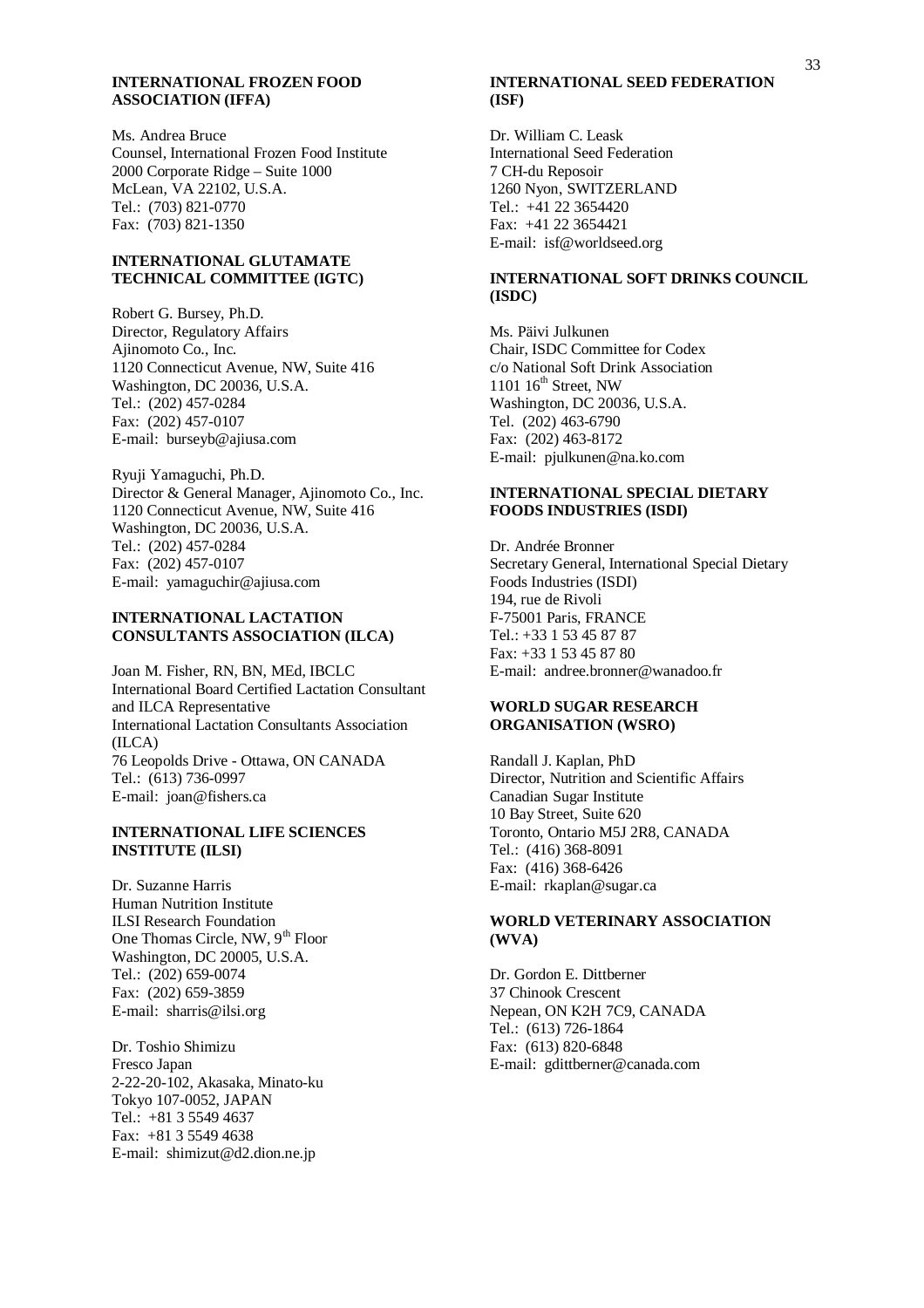#### **JOINT FAO/WHO SECRETARIAT/ SECRÉTARIAT MIXTE FAO/OMS/ SECRETARIADO CONJUNTO FAO/OMS**

Ms. Selma Doyran Food Standards Officer, Joint FAO/WHO Food Standards Programme Food and Agriculture Organization Viale delle Terme di Caracalla 00100 Rome, ITALY Tel.: +39 06 570 55826 Fax: +39 06 570 54593 E-mail: selma.doyran@fao.org

Dr. SeoungYong Lee Associate Professional Officer Joint FAO/WHO Food Standards Programme Food and Nutrition Division Food and Agriculture Organization of the United Nations, Viale delle Terme di Caracalla 00100 Rome, ITALY Tel.: +39 06 57056243 Fax: +39 06 57054593 E-mail: seoungyong.lee@fao.org

#### **FOOD AND AGRICULTURE ORGANIZATION (FAO)**

Mr. Yoshihide Endo Food Standards Officer Food Quality and Standards Service Food and Nutrition Division Food and Agriculture Organization of the United Nations Room C-290, Viale delle Terme di Caracalla 00100 Rome, ITALY Tel.: +39 06 570 54796 Fax: +39 06 570 54593 E-mail: yoshihide.endo@fao.org

#### **WORLD HEALTH ORGANIZATION (WHO)**

Dr. Chizuru Nishida Scientist, Nutrition for Health and Development, World Health Organization Avenue Appia, 20 CH-1211 Geneva 27, SWITZERLAND Tel.: +41 22 791 3317 (3455) Fax: +41 22 791 4156 E-mail: nishidac@who.int

Dr. Corinna Hawkes WHO Temporary Advisor World Health Organisation 123 West 93rd Street, Apt. 1i New York, N.Y. 10025, U.S.A.  $Tel: (212) 663-2739$ E-mail: corinnahawkes@earthlink.net

#### **CANADIAN SECRETARIAT/ SECRÉTARIAT CANADIENS/SECRETARIADO CANADIENSE**

Mr. Ron Burke

Director and Codex Contact Point for Canada Bureau of Food Regulatory, International and Interagency Affairs, Health Products and Food Branch, Food Directorate, Health Canada  $2<sup>nd</sup>$  Floor, Building #7 (0702C1), Tunney's Pasture Ottawa, Ontario K1A 0L2, CANADA Tel.: (613) 957-1748 Fax: (613) 941-3537 E-mail: ronald\_burke@hc-sc.gc.ca

Mr. Allan McCarville Senior Advisor Bureau of Food Regulatory, International and Interagency Affairs, Health Products and Food Branch, Food Directorate, Health Canada  $2<sup>nd</sup>$  Floor, Building #7 (0702C1), Tunney's Pasture Ottawa, Ontario K1A 0L2, CANADA Tel.: (613) 957-0189 Fax: (613) 941-3537 E-mail: allan\_mccarville@hc-sc.gc.ca

Ms. Isabelle Laberge International Liaison Officer Programs, International Coordination Division Canadian Food Inspection Agency 59 Camelot Drive Nepean, Ontario K1A OY9, CANADA Tel.: (613) 225-2342, ext. 4611 Fax: (613) 228-6633 E-mail: ilaberge@inspection.gc.ca

Mrs. Santina Scalzo Manager, Codex Program Services Bureau of Food Regulatory, International and Interagency Affairs, Health Products and Food Branch, Food Directorate, Health Canada  $2<sup>nd</sup>$  Floor, Building #7 (0702C1), Tunney's Pasture Ottawa, Ontario K1A 0L2, CANADA Tel.: (613) 957-1749 Fax: (613) 941-3537 E-mail: santina\_scalzo@hc-sc.gc.ca

Ms. Ruth Lovisolo Technical Advisor for Health Canada Restalrig Hartfield Road YOUNG NSW 2594, AUSTRALIA Tel.: +61 2 6382 7371 Fax: +61 2 6382 7372 E-mail: erwinlovisolo@ozemail.com.au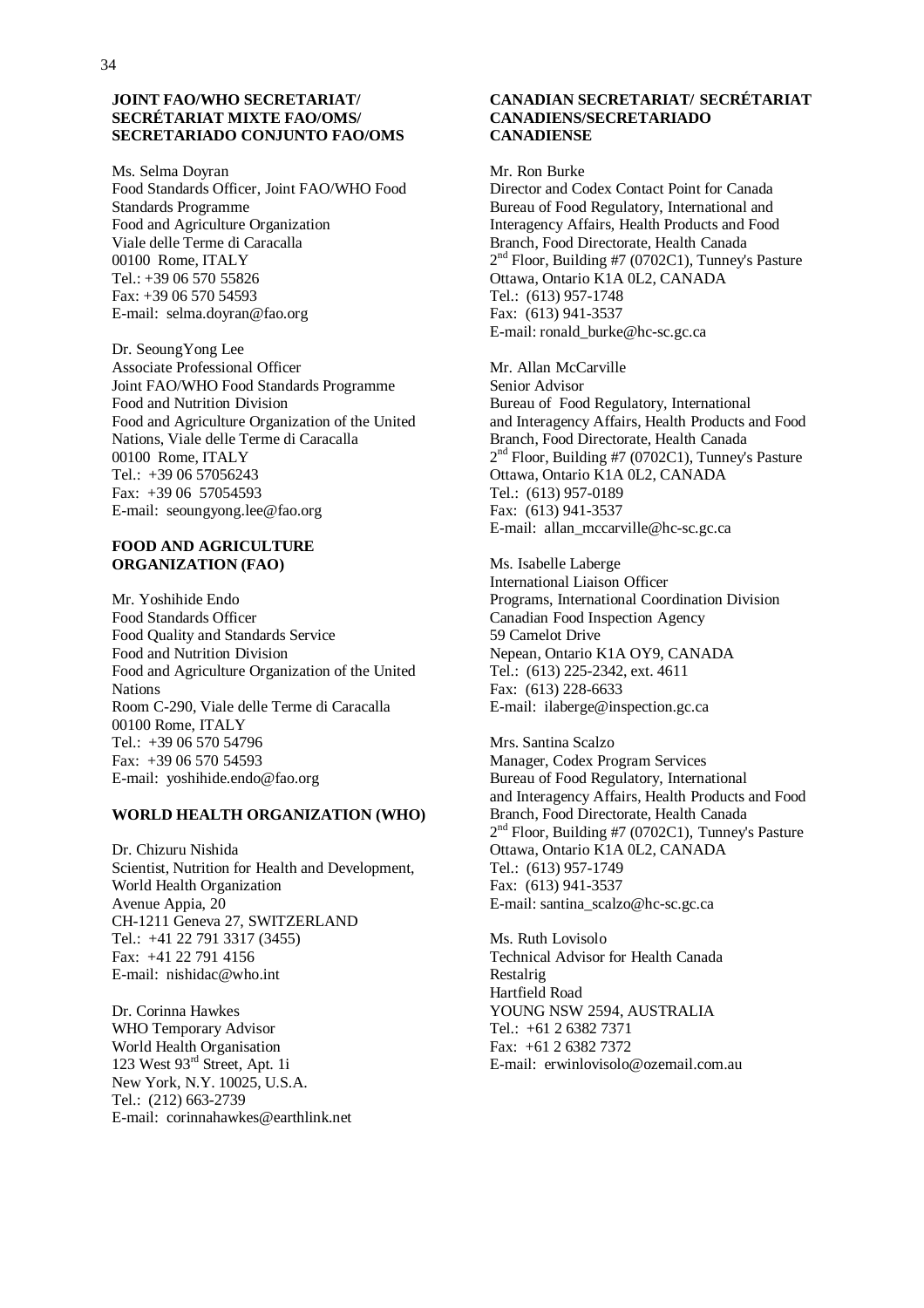## **ALINORM 03/22A APPENDIX II**

## **DRAFT AMENDMENT TO THE GENERAL STANDARD FOR THE LABELLING OF PREPACKAGED FOODS (CLASS NAMES)**

(**At Step 8 of the Procedure**)

#### **Section 4.2 List of Ingredients**

4.2.2.1 The following class names may be used for the ingredients falling within these classes:

**Milk Protein**: Milk products containing a minimum of 50% of milk protein (m/m) in dry matter \*.

\* Calculation of milk protein content : Kjeldahl nitrogen x 6.38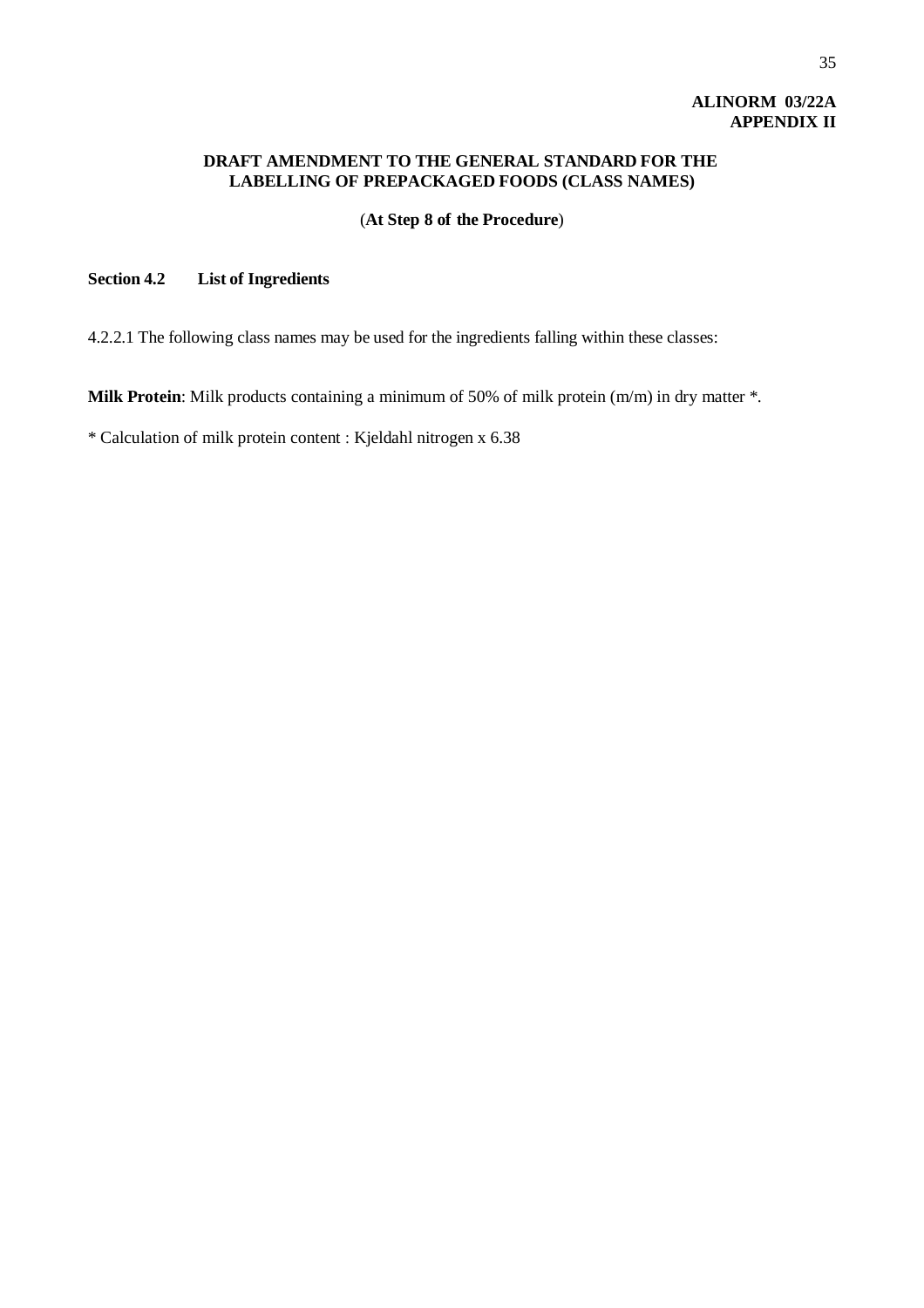## **DRAFT AMENDMENT TO THE GUIDELINES ON NUTRITION LABELLING (At Step 8 of the Procedure)1**

- 3.2 Listing of Nutrients
- 3.2.1 Where nutrient declaration is applied, the declaration of the following should be mandatory:
- 3.2.1.1 Energy value; and

3.2.1.2 The amounts of protein, available carbohydrate (i.e., carbohydrate excluding dietary fibre), fat; and

3.2.1.3 The amount of any other nutrient for which a nutrition or health claim is made; and

3.2.1.4 The amount of any other nutrient considered to be relevant for maintaining a good nutritional status, as required by national legislation **or national dietary guidelines**.

**3.2.2 When a voluntary declaration of specific nutrient, in addition to those listed in section 3.2.1, is applied, national legislation may require the mandatory declaration of the amount of any other nutrients considered relevant for maintaining a good nutritional status.**

## **3.2.3 Where a specific nutrition or health claim is applied, then the declaration of the amount of any other nutrient considered relevant for maintaining a good nutritional status as required by national legislation or national dietary guidelines should be mandatory.**

**3.2.4** Where a claim is made regarding the amount and/or the type of carbohydrate, the amount of total sugars should be listed in addition to the requirements in Section 3.2.1. The amounts of starch and/or other carbohydrate constituent(s) may also be listed**.** Where a claim is made regarding the dietary fibre content, the amount of dietary fibre should be declared.

**3.2.5** Where a claim is made regarding the amount and/or type of fatty acids **or the amount of cholesterol**, the amounts of saturated fatty acids, **monounsaturated fatty acids** and polyunsaturated fatty acids **and cholesterol** should be declared, **and the amount of trans fatty acid may be required according to national legislation**, in addition to the requirements of Section 3.2.1 and in accordance with Section 3.4.7.

3.2.**6** In addition to the mandatory declaration under 3.2.1, 3.2.3 and 3.2.4 vitamins and minerals may be listed in accordance with the following criteria:

3.2.**6.**1 Only vitamins and minerals for which recommended intakes have been established and/or which are of nutritional importance in the country concerned should also be declared.

3.2.**6**.2 When nutrient declaration is applied, **vitamins and minerals which are present in amounts less than 5% of the Nutrient Reference Value or of the officially recognized guidelines of the national authority having jurisdiction per 100 g or 100 ml or per serving as quantified on the label should not be declared.**

3.2.7 In the case where a product is subject to labelling requirements of a Codex standard, the provisions for nutrient declaration set out in that standard should take precedence over but not conflict with the provisions of Sections 3.2.1 to 3.2.6 of these Guidelines.

 $\overline{a}$ 1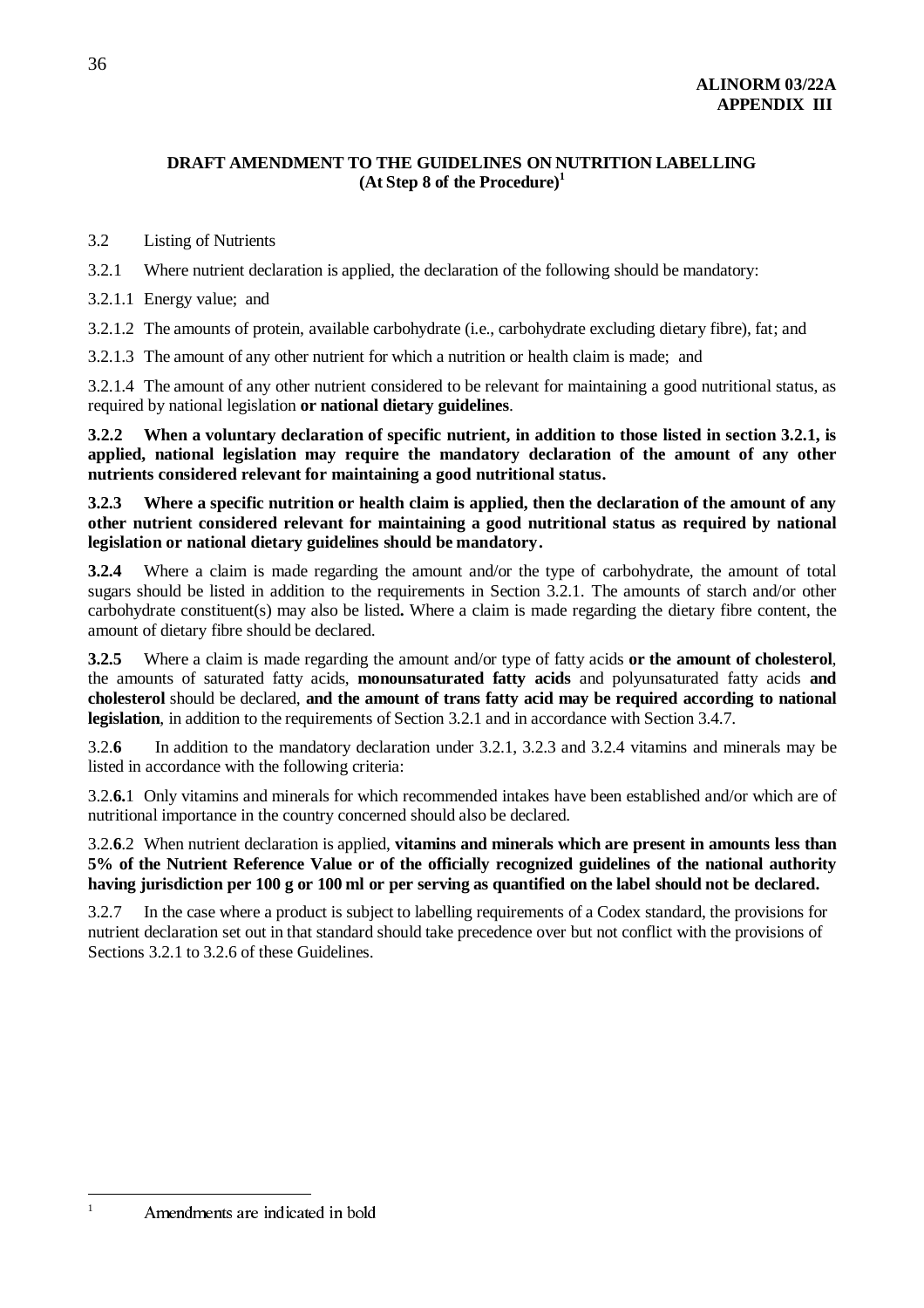3.4.7 Where the amount and/or type of fatty acids **or the amount of cholesterol** is declared, this declaration should follow immediately the declaration of the total fat in accordance with Section 3.4.3.

The following format should be used:

| <b>Total Fat</b>   |                             | g          |
|--------------------|-----------------------------|------------|
| of which           | saturated fatty acids       | g          |
|                    | trans fatty acids           | g          |
|                    | monounsaturated fatty acids | $\ldots$ g |
|                    | polyunsaturated fatty acids | $\ldots$ g |
| <b>Cholesterol</b> |                             |            |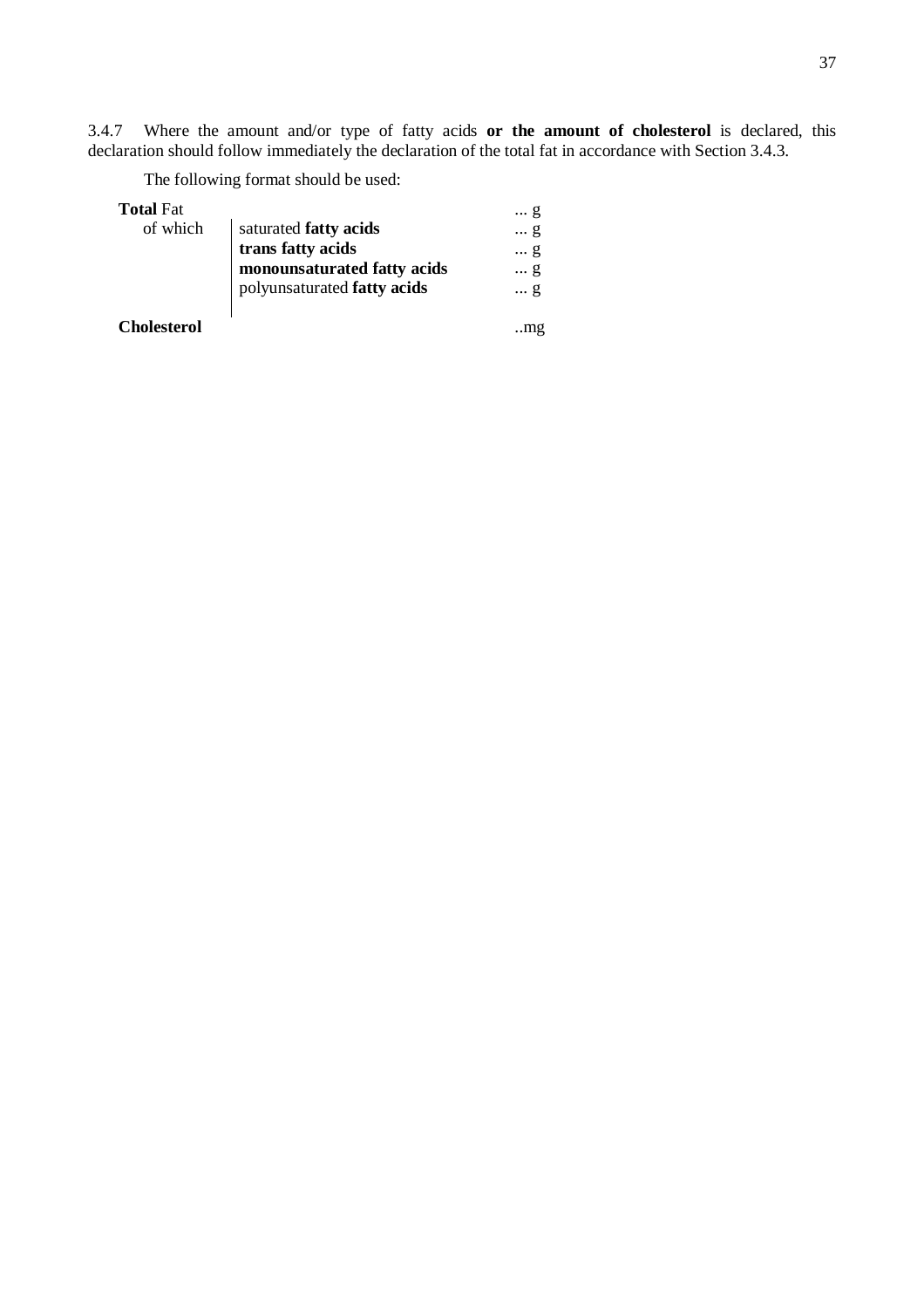## **DRAFT GUIDELINES FOR USE OF NUTRITION AND HEALTH CLAIMS (At Step 8 of the Procedure)2**

Nutrition claims should be consistent with national nutrition policy and support that policy. Only nutrition claims that support national nutrition policy should be allowed.

Health claims should be consistent with national health policy, including nutrition policy, and support such policies where applicable. Health claims should be supported by a sound and sufficient body of scientific evidence to substantiate the claim, provide truthful and non-misleading information to aid consumers in choosing healthful diets and be supported by specific consumer education. The impact of health claims on consumers' eating behaviours and dietary patterns should be monitored, in general, by competent authorities.Claims of the type described in section 3.4 of the Codex General Guidelines on Claims are prohibited.

## **1. SCOPE**

1.1 These guidelines relate to the use of nutrition and health claims in food labelling and advertising.

1.2 These guidelines apply to all foods for which nutrition and health claims are made without prejudice to specific provisions under Codex standards or Guidelines relating to Foods for Special Dietary Uses and Foods for Special Medical Purposes.

1.3 These guidelines are intended to supplement the Codex General Guidelines on Claims and do not supersede any prohibitions contained therein.

1.4 Nutrition and health claims shall not be permitted for foods for infants and young children except where specifically provided for in relevant Codex standards or national legislation.

## **2. DEFINITIONS**

2.1 *Nutrition claim* means any representation which states, suggests or implies that a food has particular nutritional properties including but not limited to the energy value and to the content of protein, fat and carbohydrates, as well as the content of vitamins and minerals. The following do not constitute nutrition claims:

(a) the mention of substances in the list of ingredients;

(b) the mention of nutrients as a mandatory part of nutrition labelling;

(c) quantitative or qualitative declaration of certain nutrients or ingredients on the label if required by national legislation.

2.1.1 *Nutrient content claim* is a nutrition claim that describes the level of a nutrient contained in a food.

(Examples: "source of calcium"; "high in fibre and low in fat";)

2.1.2 *Nutrient Comparative claim* is a claim that compares the nutrient levels and/or energy value of two or more foods.

(Examples: "reduced"; "less than"; "fewer"; "increased"; "more than".)

2. 2 *Health claim* means any representation that states, suggests, or implies that a relationship exists between a food or a constituent of that food and health. Health claims include the following:

**2.2.1** *Nutrient Function Claims* - a nutrition claim that describes the physiological role of the nutrient in growth, development and normal functions of the body.

 $\frac{1}{2}$ Amendments to the *Guidelines for Use of Nutrition Claims* are underlined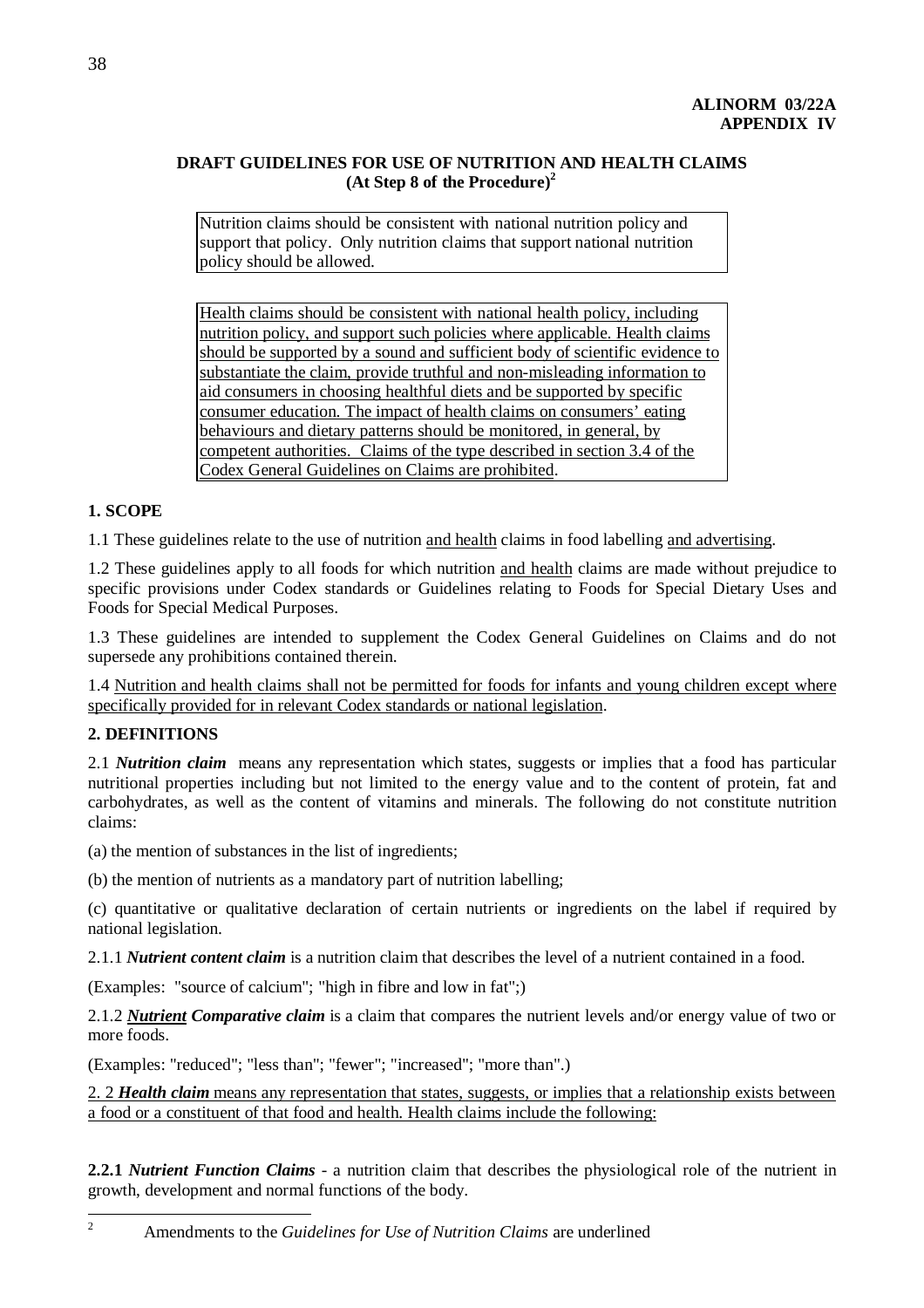## **Example:**

 "Nutrient A (naming a physiological role of nutrient A in the body in the maintenance of health and promotion of normal growth and development). Food X is a source of/ high in nutrient A."

**2.2.2** *Other Function Claims* - These claims concern specific beneficial effects of the consumption of foods or their constituents, in the context of the total diet on normal functions or biological activities of the body. Such claims relate to a positive contribution to health or to the improvement of a function or to modifying or preserving health.

## **Examples:**

 "Substance A (naming the effect of substance A on improving or modifying a physiological function or biological activity associated with health). Food Y contains x grams of substance A."

**2.2.3** *Reduction of disease risk claims* - Claims relating the consumption of a food or food constituent, in the context of the total diet, to the reduced risk of developing a disease or health-related condition.

Risk reduction means significantly altering a major risk factor(s) for a disease or health-related condition. Diseases have multiple risk factors and altering one of these risk factors may or may not have a beneficial effect. The presentation of risk reduction claims must ensure, for example, by use of appropriate language and reference to other risk factors, that consumers do not interpret them as prevention claims.

## **Examples:**

 " A healthful diet low in nutrient or substance A may reduce the risk of disease D. Food X is low in nutrient or substance A"

" A healthful diet rich in nutrient or substance A may reduce the risk of disease D. Food X is high in nutrient or substance A"

## **3. NUTRITION LABELLING**

Any food for which a nutrition or health claim is made should be labelled with a nutrient declaration in accordance with Section 3 of the Codex Guidelines on Nutrition Labelling.

## **4. NUTRITION CLAIMS**

4.1 The only nutrition claims permitted shall be those relating to energy, protein, carbohydrate, and fat and components thereof, fibre, sodium and vitamins and minerals for which Nutrient Reference Values (NRVs) have been laid down in the Codex Guidelines for Nutrition Labelling.

## **5. NUTRIENT CONTENT CLAIMS**

5.1 When a nutrient content claim that is listed in the Table to these Guidelines or a synonymous claim is made, the conditions specified in the Table for that claim should apply.

5.2 Where a food is by its nature low in or free of the nutrient that is the subject of the claim, the term describing the level of the nutrient should not immediately precede the name of the food but should be in the form "a low (naming the nutrient) food" or "a (naming the nutrient)-free food".

## **6. COMPARATIVE CLAIMS**

Comparative claims should be permitted subject to the following conditions and based on the food as sold, taking into account further preparation required for consumption according to the instructions for use on the label:

6.1 The foods being compared should be different versions of the same food or similar foods. The foods being compared should be clearly identified.

6.2 A statement of the amount of difference in the energy value or nutrient content should be given. The following information should appear in close proximity to the comparative claim:

6.2.1 The amount of difference related to the same quantity, expressed as a percentage, fraction, or an absolute amount. Full details of the comparison should be given.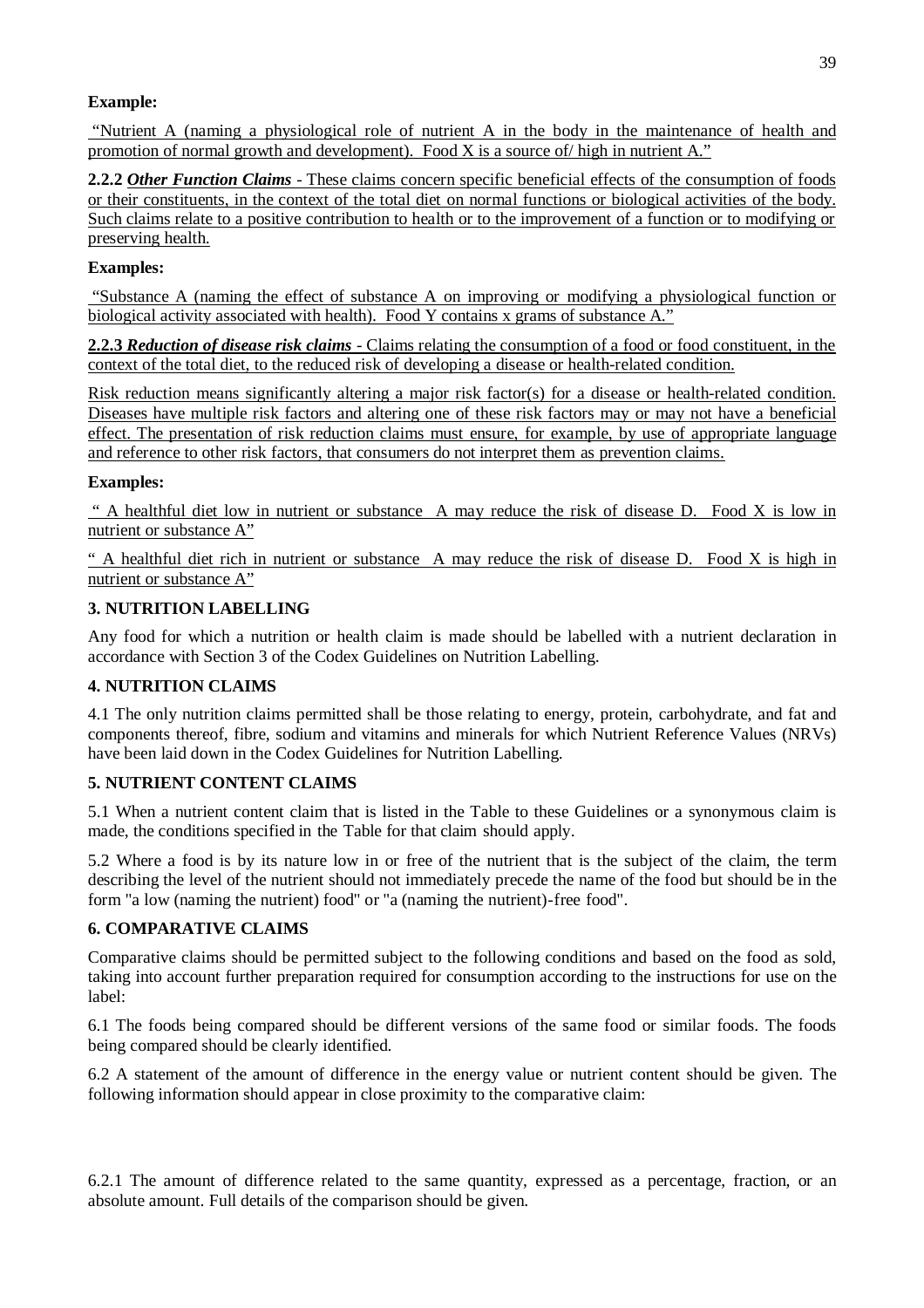6.2.2 The identity of the food(s) to which the food is being compared. The food(s) should be described in such a manner that it (they) can be readily identified by consumers.

6.3 The comparison should be based on a relative difference of at least 25% in the energy value or nutrient content, except for micronutrients where a 10% difference in the NRV would be acceptable, between the compared foods and a minimum absolute difference in the energy value or nutrient content equivalent to the figure defined as "low" or as a "source" in the Table to these Guidelines.

6.4 The use of the word "light" should follow the same criteria as for "reduced" and include an indication of the characteristics which make the food "light".

## **7. HEALTH CLAIMS**

7.1 Health claims should be permitted provided that all of the following conditions are met:

7.1.1 Health claims must be based on current relevant scientific substantiation and the level of proof must be sufficient to substantiate the type of claimed effect and the relationship to health as recognised by generally accepted scientific review of the data and the scientific substantiation should be reviewed as new knowledge becomes available<sup>3</sup>. The health claim must consist of two parts:

1) Information on the physiological role of the nutrient or on an accepted diet-health relationship; followed by

2) Information on the composition of the product relevant to the physiological role of the nutrient or the accepted diet-health relationship unless the relationship is based on a whole food or foods whereby the research does not link to specific constituents of the food.

7.1.2 Any health claim must be accepted by or be acceptable to the competent authorities of the country where the product is sold.

7.1.4 The claimed benefit should arise from the consumption of a reasonable quantity of the food or food constituent in the context of a healthy diet.

7.1.5 If the claimed benefit is attributed to a constituent in the food, for which a Nutrient Reference value is established, the food in question should be:

(i) - a source of or high in the constituent in the case where increased consumption is recommended; or,

(ii) - low in, reduced in, or free of the constituent in the case where reduced consumption is recommended.

Where applicable, the conditions for nutrient content claims and comparative claims will be used to determine the levels for "high", "low", "reduced", and "free".

7.1.6 Only those essential nutrients for which a Nutrient Reference Value (NRV) has been established in the Codex Guidelines on Nutrition Labelling or those nutrients which are mentioned in officially recognized dietary guidelines of the national authority having jurisdiction, should be the subject of a nutrient function claim.

7.2 Health claims should have a clear regulatory framework for qualifying and/or disqualifying conditions for eligibility to use the specific claim, including the ability of competent national authorities to prohibit claims made for foods that contain nutrients or constituents in amounts that increase the risk of disease or an adverse health-related condition. The health claim should not be made if it encourages or condones excessive consumption of any food or disparages good dietary practice.

7.3 If the claimed effect is attributed to a constituent of the food, there must be a validated method to quantify the food constituent that forms the basis of the claim.

40

 $\overline{3}$ 

Reference to the Scientific Criteria for Health Related Claims being developed by the CCNFSDU should be inserted here.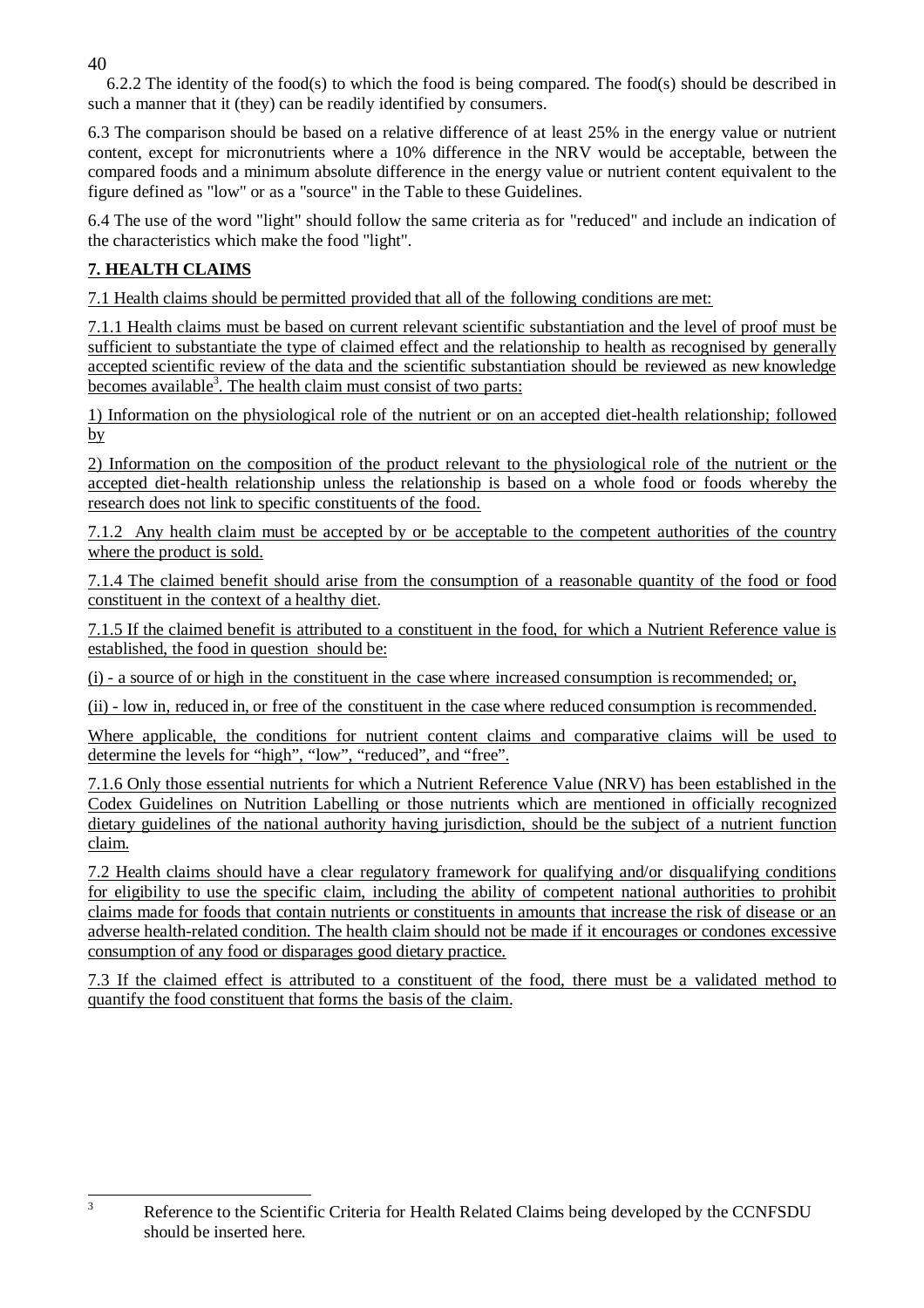7.5 The following information should appear on the label or labelling of the food bearing health claims:

7.5.1 A statement of the quantity of any nutrient or other constituent of the food that is the subject of the claim.

7.5.2 The target group, if appropriate.

7.5.3 How to use the food to obtain the claimed benefit and other lifestyle factors or other dietary sources, where appropriate.

7.5.4 If appropriate, advice to vulnerable groups on how to use the food and to groups, if any, who need to avoid the food.

7.5.5 Maximum safe intake of the food or constituent where necessary.

7.5.6 How the food or food constituent fits within the context of the total diet.

7.4.7 A statement on the importance of maintaining a healthy diet.

## **8. CLAIMS RELATED TO DIETARY GUIDELINES OR HEALTHY DIETS**

Claims that relate to dietary guidelines or "healthy diets" should be permitted subject to the following conditions:

8.1 Only claims related to the pattern of eating contained in dietary guidelines officially recognized by the appropriate national authority.

8.2 Flexibility in the wording of claims is acceptable, provided the claims remain faithful to the pattern of eating outlined in the dietary guidelines.

8.3 Claims related to a "healthy diet" or any synonymous term are considered to be claims about the pattern of eating contained in dietary guidelines and should be consistent with the guidelines.

8.4 Foods which are described as part of a healthy diet, healthy balance, etc., should not be based on selective consideration of one or more aspects of the food. They should satisfy certain minimum criteria for other major nutrients related to dietary guidelines.

8.5 Foods should not be described as "healthy" or be represented in a manner that implies that a food in and of itself will impart health.

8.6 Foods may be described as part of a "healthy diet" provided that the label carries a statement relating the food to the pattern of eating described in the dietary guidelines.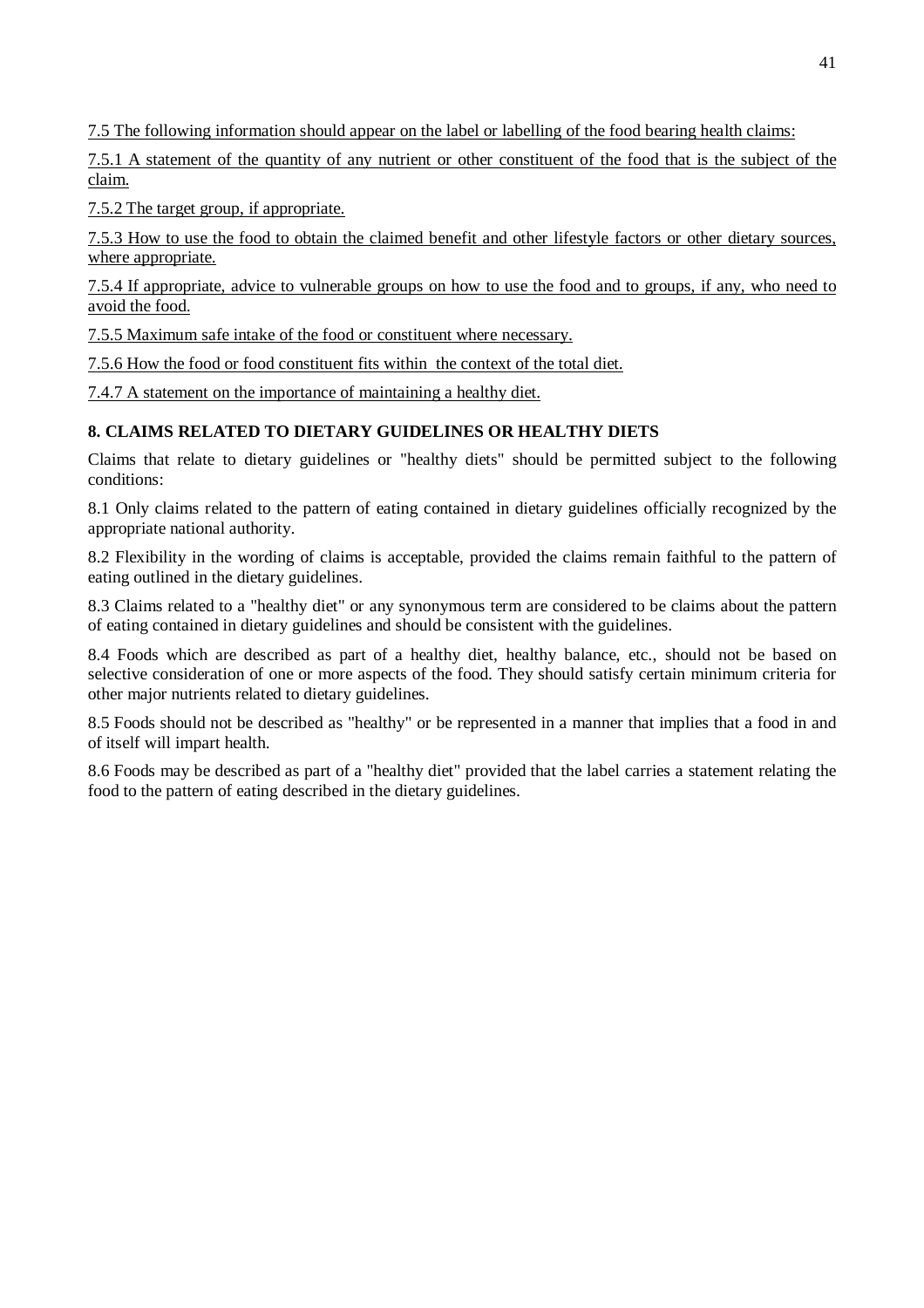## **TABLE OF CONDITIONS FOR NUTRIENT CONTENTS**

| <b>COMPONENT</b>             | <b>CLAIM</b>            | <b>CONDITIONS</b>                                                                                                                                                                                                                 |
|------------------------------|-------------------------|-----------------------------------------------------------------------------------------------------------------------------------------------------------------------------------------------------------------------------------|
|                              |                         | <b>NOT MORE THAN</b>                                                                                                                                                                                                              |
| Energy                       | Low                     | 40 kcal (170 kJ) per 100 g (solids)<br>20 kcal (80 kJ) per 100 ml (liquids)                                                                                                                                                       |
|                              | Free                    | 4 kcal per 100 ml (liquids)                                                                                                                                                                                                       |
| Fat                          | Low                     | $3g$ per 100 g (solids)<br>1.5 g per 100 ml (liquids)                                                                                                                                                                             |
|                              | Free                    | $0.5$ g per 100 g (solids) or 100 ml (liquids)                                                                                                                                                                                    |
| <b>Saturated Fat</b>         | Low <sup>4</sup>        | $1.5$ g per $100$ g (solids)<br>$0.75$ g per 100 ml (liquids)<br>and 10% of energy                                                                                                                                                |
|                              | Free                    | $0.1$ g per $100$ g (solids)<br>$0.1$ g per 100 ml (liquids)                                                                                                                                                                      |
| Cholesterol                  | Low <sup>3</sup>        | $0.02$ g per 100 g (solids)<br>$0.01$ g per $100$ ml (liquids)                                                                                                                                                                    |
|                              | Free                    | $0.005$ g per 100 g (solids)<br>$0.005$ g per $100$ ml (liquids)<br>and, for both claims, less than:<br>1.5 g saturated fat per 100 g (solids)<br>0.75 g saturated fat per 100 ml (liquids)<br>and 10% of energy of saturated fat |
| <b>Sugars</b>                | Free                    | $0.5$ g per 100 g (solids)<br>$0.5$ g per 100 ml (liquids)                                                                                                                                                                        |
| Sodium                       | Low<br>Very Low<br>Free | $0.12$ g per $100$ g<br>$0.04$ g per $100$ g<br>$0.005$ g per 100 g                                                                                                                                                               |
|                              |                         | <b>NOT LESS THAN</b>                                                                                                                                                                                                              |
| Protein                      | Source                  | 10% of NRV per 100 g (solids)<br>5% of NRV per 100 ml (liquids)<br>or 5% of NRV per 100 kcal (12% of NRV per 1 MJ)<br>or 10% of NRV per serving                                                                                   |
|                              | High                    | 2 times the values for "source"                                                                                                                                                                                                   |
| <b>Vitamins and Minerals</b> | Source                  | 15% of NRV per 100 g (solids)<br>7.5% of NRV per 100 ml (liquids)<br>or 5% of NRV per 100 kcal (12% of NRV per 1 MJ)<br>or 15% of NRV per serving                                                                                 |
|                              | High                    | 2 times the values for "source"                                                                                                                                                                                                   |

 $\overline{4}$ 

In the case of the claim for "low in saturated fat", trans fatty acids should be taken into account where applicable. This provision consequentially applies to foods claimed to be "low in cholesterol" and "cholesterol free".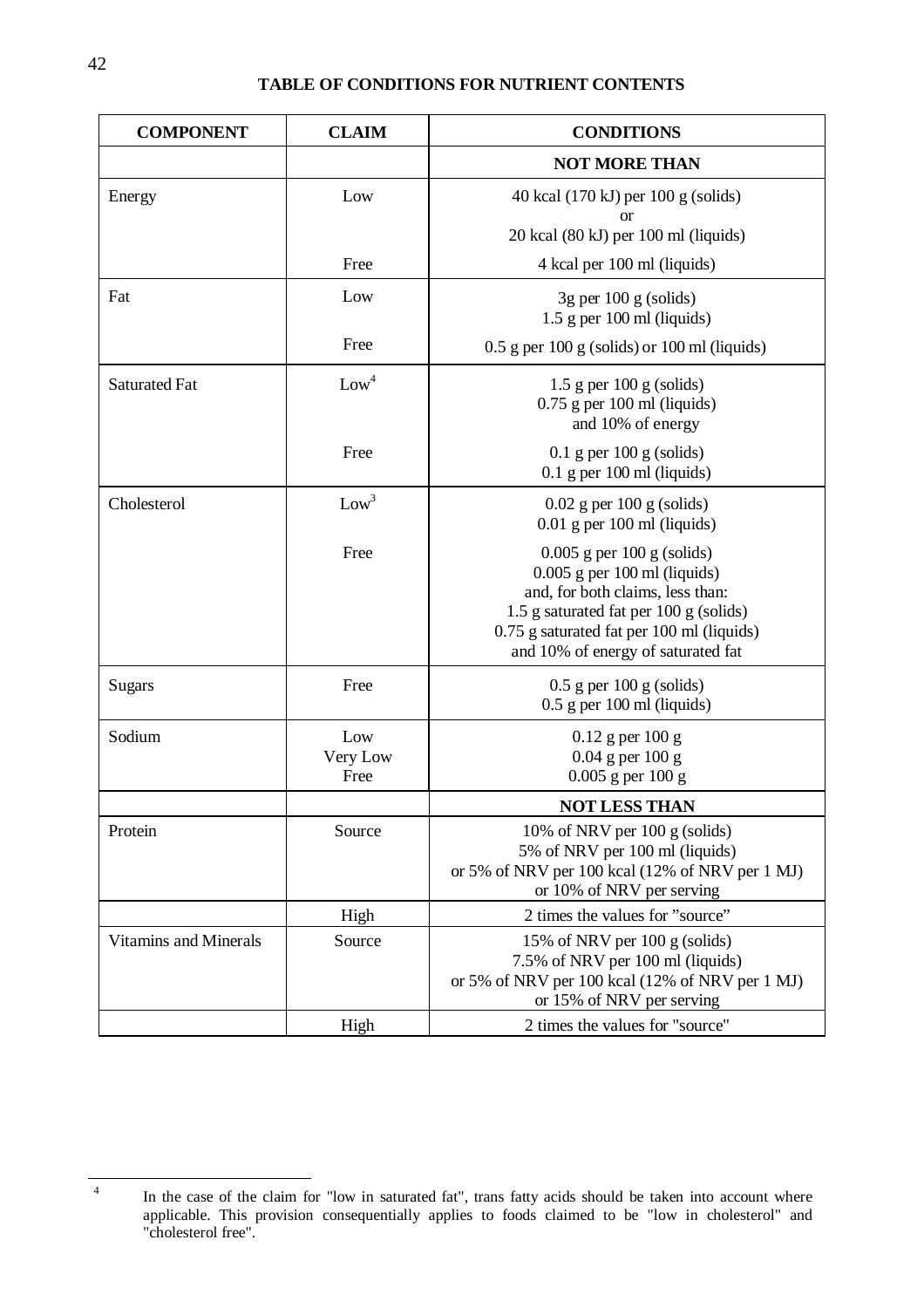## **ALINORM 03/22A APPENDIX V**

## **DRAFT AMENDMENT TO THE GUIDELINES FOR THE PRODUCTION, PROCESSING, LABELING AND MARKETING OF ORGANICALLY PRODUCED FOODS**

## **DRAFT REVISED SECTION 5 – CRITERIA**

#### **(At Step 8 of the Procedure)**

## **SECTION 5. REQUIREMENTS FOR INCLUSION OF SUBSTANCES IN ANNEX 2 AND CRITERIA FOR THE DEVELOPMENT OF LISTS OF SUBSTANCES BY COUNTRIES**

5.1 At least the following criteria should be used for the purposes of amending the permitted substance lists referred to in Section 4. In using these criteria to evaluate new substances for use in organic production, countries should take into account all applicable statutory and regulatory provisions and make them available to other countries upon request.

Any proposals for the inclusion in Annex 2 of new substances must meet the following general criteria:

- i) they are consistent with principles of organic production as outlined in these Guidelines;
- ii) use of the substance is necessary/essential for its intended use;
- iii) manufacture, use and disposal of the substance does not result in, or contribute to, harmful effects on the environment;
- iv) they have the lowest negative impact on human or animal health and quality of life; and
- v) approved alternatives are not available in sufficient quantity and/or quality.

The above criteria are intended to be evaluated as a whole in order to protect the integrity of organic production. In addition, the following criteria should be applied in the evaluation process:

- (a) if they are used for fertilization, soil conditioning purposes --
- they are essential for obtaining or maintaining the fertility of the soil or to fulfil specific nutrition requirements of crops, or specific soil-conditioning and rotation purposes which cannot be satisfied by the practices included in Annex 1, or other products included in Table 2 of Annex 2; and
- the ingredients will be of plant, animal, microbial, or mineral origin and may undergo the following processes: physical (e.g., mechanical, thermal), enzymatic, microbial (e.g., composting, fermentation); only when the above processes have been exhausted, chemical processes may be considered and only for the extraction of carriers and binders<sup>5</sup>; and
- their use does not have a harmful impact on the balance of the soil ecosystem or the physical characteristics of the soil, or water and air quality; and
- their use may be restricted to specific conditions, specific regions or specific commodities;
- (b) if they are used for the purpose of plant disease or pest and weed control
- they should be essential for the control of a harmful organism or a particular disease for which other biological, physical, or plant breeding alternatives and/or effective management practices are not available, and
- their use should take into account the potential harmful impact on the environment, the ecology (in particular non-target organisms) and the health of consumers, livestock and bees; and

 $\sqrt{5}$ 

<sup>5</sup> The use of chemical processes in the context of these Criteria is an interim measure and should be reviewed in line with the provisions as set out in Section 8 of these Guidelines.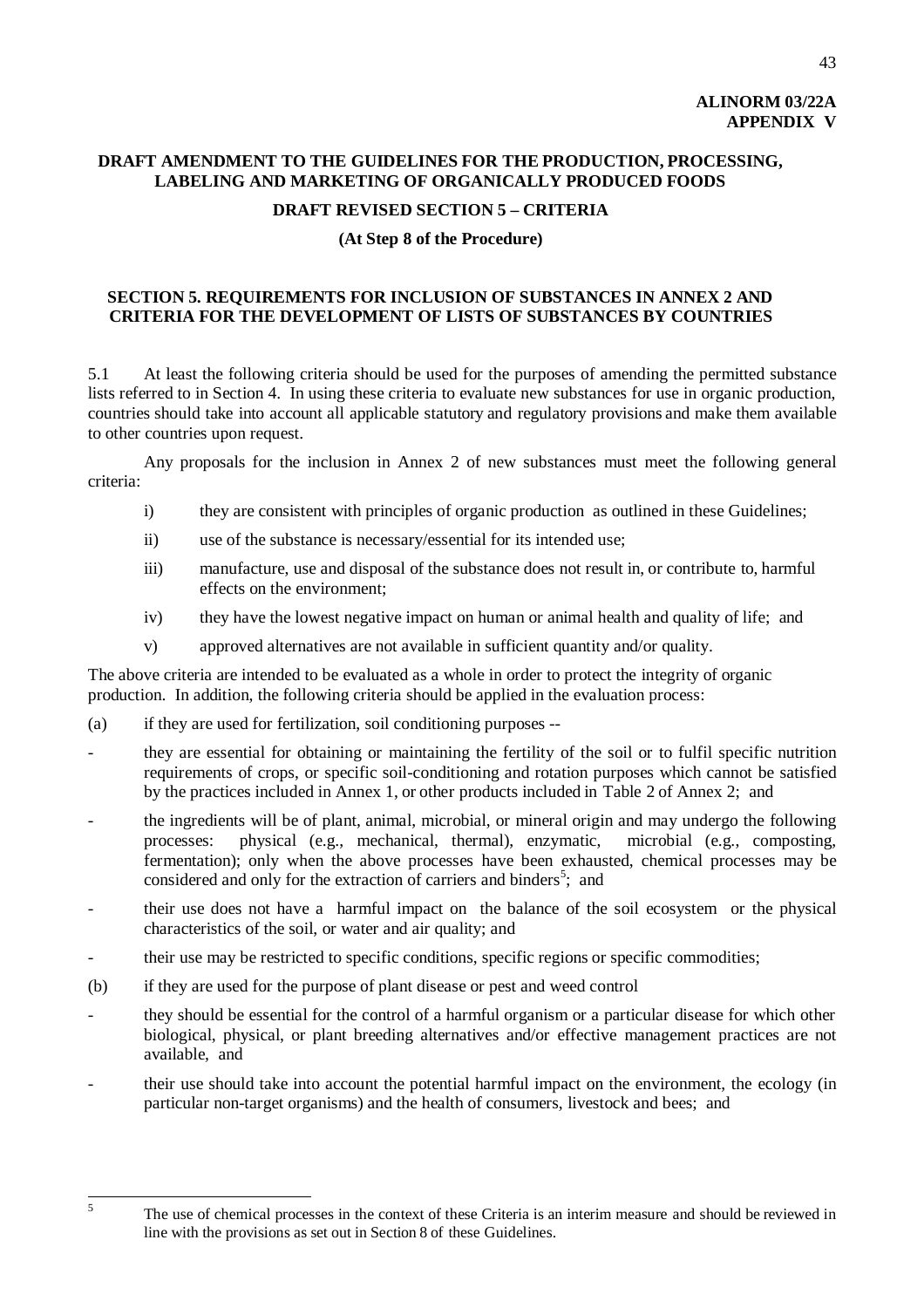- substances should be plant, animal, microbial, or mineral origin and may undergo the following processes: physical (e.g. mechanical, thermal), enzymatic, microbial (e.g. composting, digestion);
- however, if they are products used, in exceptional circumstances, in traps and dispensers such as pheromones, which are chemically synthesized they will be considered for addition to lists if the products are not available in sufficient quantities in their natural form, provided that the conditions for their use do not directly or indirectly result in the presence of residues of the product in the edible parts;
- their use may be restricted to specific conditions, specific regions or specific commodities;
- (c) if they are used as additives or processing aids in the preparation or preservation of the food :
- these substances are used only if it has been shown that, without having recourse to them, it is impossible to:
	- .. produce or preserve the food, in the case of additives, or
	- .. produce the food, in the case of processing aids
	- in the absence of other available technology that satisfies these Guidelines;
- these substances are found in nature and may have undergone mechanical/physical processes (e.g. extraction, precipitation), biological/enzymatic processes and microbial processes (e.g. fermentation),
- or, if these substances mentioned above are not available from such methods and technologies in sufficient quantities, then those substances that have been chemically synthesized may be considered for inclusion in exceptional circumstances;
- their use maintains the authenticity of the product:
- the consumer will not be deceived concerning the nature, substance and quality of the food;
- the additives and processing aids do not detract from the overall quality of the product.

In the evaluation process of substances for inclusion on lists all stakeholders should have the opportunity to be involved.

5.2

Countries should develop or adopt a list of substances that meet the criteria outlined in Section 5.1.

## The open nature of the lists

5.3 Because of the primary purpose of providing a list of substances, the lists in Annex 2 are open and subject to the inclusion of additional substances or the removal of existing ones on an ongoing basis. When a country proposes inclusion or amendment of a substance in Annex 2 it should submit a detailed description of the product and the conditions of its envisaged use to demonstrate that the requirements under Section 5.1 are satisfied. The procedure for requesting amendments to the lists is set out under Section 8 of these **Guidelines** 

**\*\*\*\*\*\*\*\*\*\*\*\*\*\*\*\*\*\***

#### 44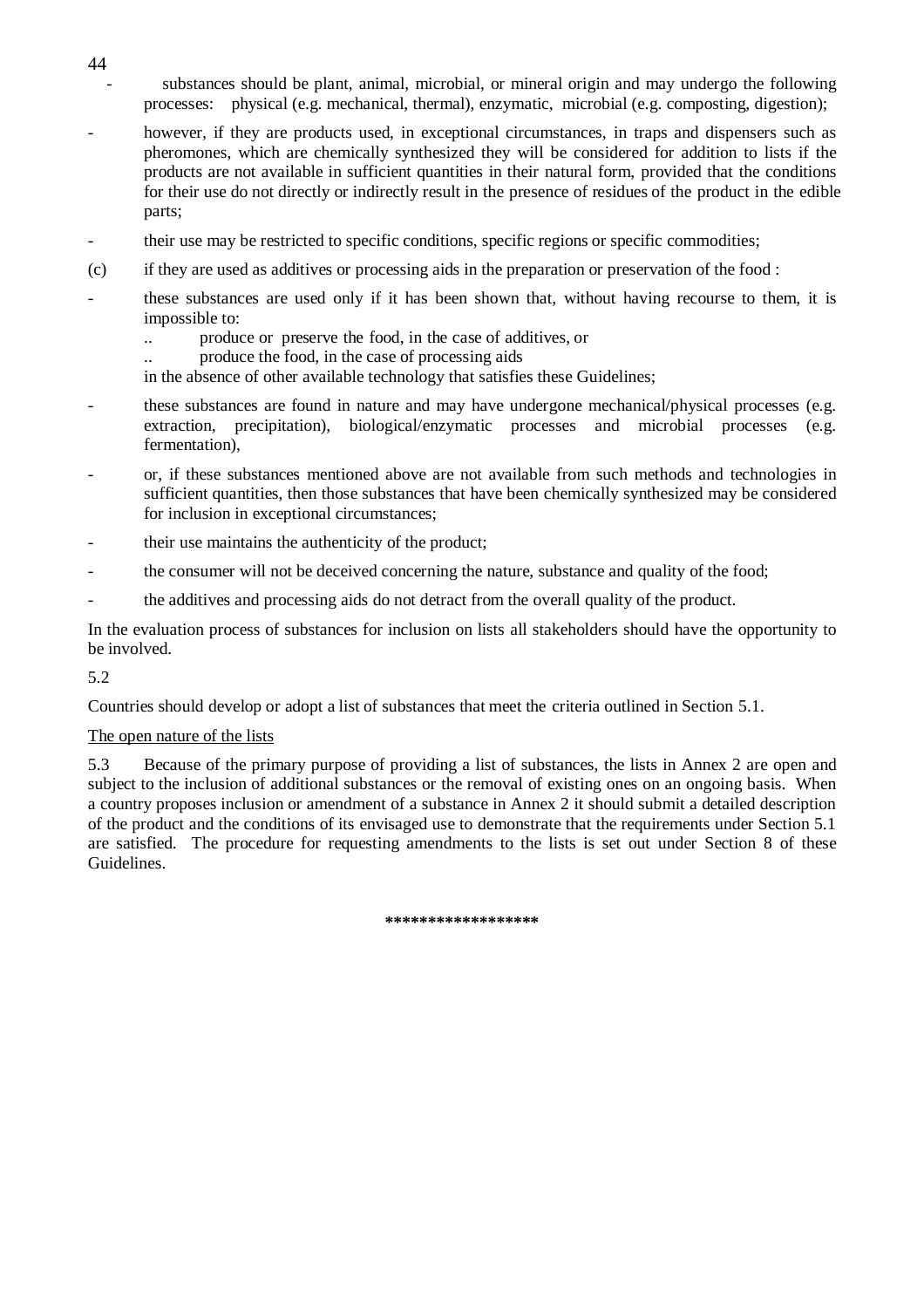## **PROPOSED DRAFT AMENDMENT TO THE GUIDELINES FOR THE PRODUCTION, PROCESSING, LABELING AND MARKETING OF ORGANICALLY PRODUCED FOODS: PROPOSED DRAFT REVISED ANNEX 2 – PERMITTED SUBSTANCES**

#### **(At Step 5 of the Procedure)**

**ANNEX 2**

#### **PERMITTED SUBSTANCES FOR THE PRODUCTION OF ORGANIC FOODS**

#### **Precautions**

1. Any substances used in an organic system for soil fertilization and conditioning, pest and disease control, for the health of livestock and quality of the animal products, or for preparation, preservation and storage of the food product should comply with the relevant national regulations.

2. Conditions for use of certain substances contained in the following lists may be specified by the certification body or authority, e.g. volume, frequency of application, specific purpose, etc.

3. Where substances are required for primary production they should be used with care and with the knowledge that even permitted substances may be subject to misuse and may alter the ecosystem of the soil or farm.

4. The following lists do not attempt to be all inclusive or exclusive, or a finite regulatory tool but rather provide advice to governments on internationally agreed inputs. A system of review criteria as detailed in Section 5 of these Guidelines for products to be considered by national governments should be the primary determinant for acceptability or rejection of substances.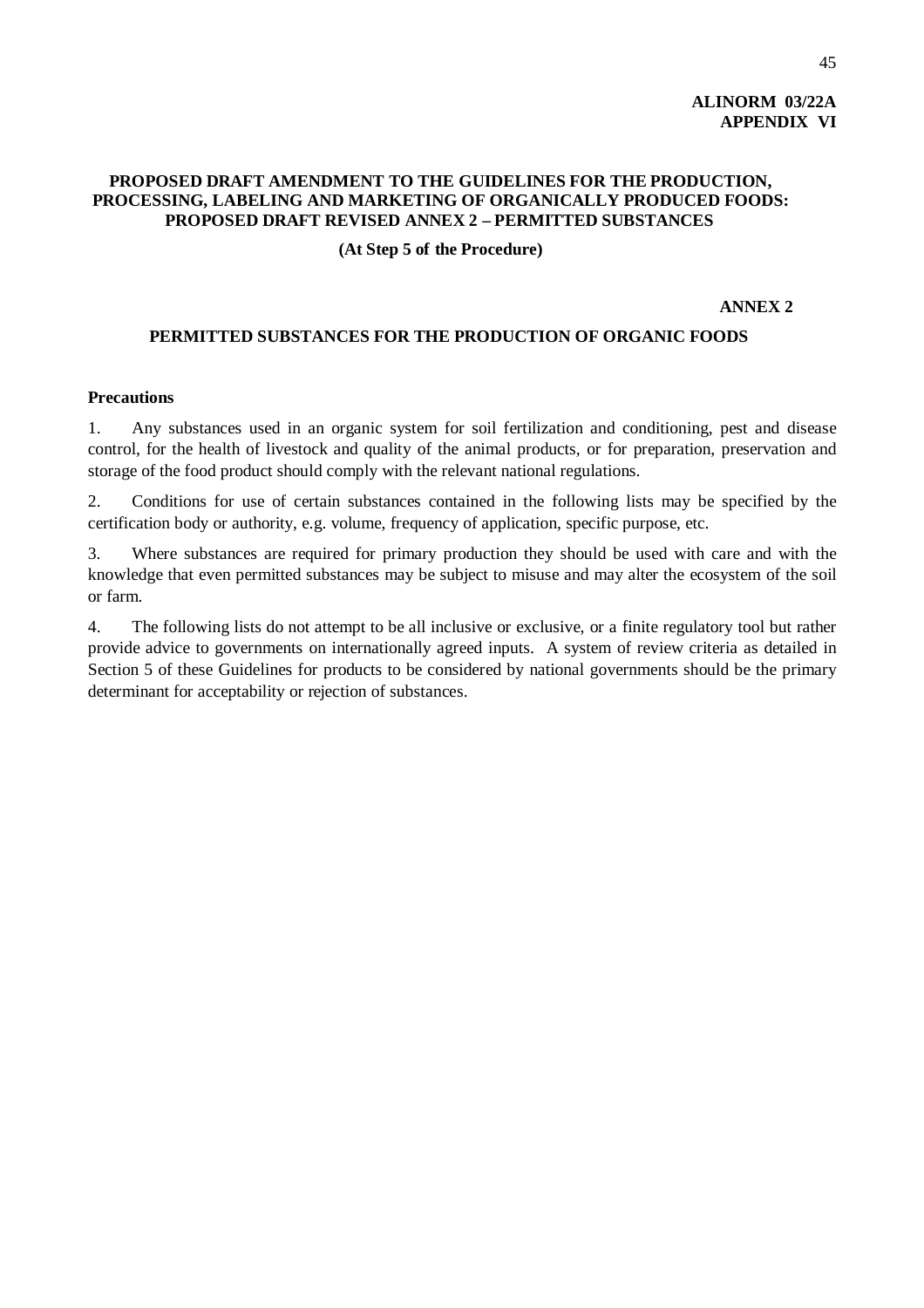## **TABLE 1: SUBSTANCES FOR USE IN SOIL FERTILIZING AND CONDITIONING**

| <b>Substances</b>                                                                            | Description; compositional requirements; conditions of                                                                                                                                   |
|----------------------------------------------------------------------------------------------|------------------------------------------------------------------------------------------------------------------------------------------------------------------------------------------|
|                                                                                              | <b>use</b>                                                                                                                                                                               |
| Farmyard and poultry manure                                                                  | Need recognized by certification body or authority if not<br>sourced from organic production systems. "Factory"<br>farming <sup>18</sup> sources not permitted.                          |
| Slurry or urine                                                                              | If not from organic sources, need recognized by<br>inspection body. Preferably after controlled fermentation<br>and/or appropriate dilution. "Factory" farming sources<br>not permitted" |
| Composted animal excrements, including poultry                                               | Need recognized by the certification body or authority                                                                                                                                   |
| Manure and composted farmyard manure                                                         | "Factory" farming sources not permitted.                                                                                                                                                 |
| Dried farmyard manure and dehydrated poultry<br>manure                                       | Need recognized by the certification body or authority.<br>"Factory" farming sources not permitted.                                                                                      |
| Guano                                                                                        | Need recognized by the certification body or authority.                                                                                                                                  |
| Straw                                                                                        | Need recognized by the certification body or authority.                                                                                                                                  |
| Compost and spent mushroom and Vermiculite<br>substrate                                      | Need recognized by the certification body or authority.<br>The initial composition of the substrate must be limited to<br>the products on this list.                                     |
| Composted or fermented home refuse                                                           | Need recognized by the certification body or authority.                                                                                                                                  |
| Compost from plant residues                                                                  | $--- -$                                                                                                                                                                                  |
| Processed animal products from slaughterhouses<br>& fish industries                          | Need recognized by the certification body or authority.                                                                                                                                  |
| By-products of food & textile industries                                                     | Not treated with synthetic additives. Need recognized by<br>the certification body or authority.                                                                                         |
| Seaweeds and seaweed products                                                                | Need recognized by the certification body or authority.                                                                                                                                  |
| Sawdust, bark and wood waste                                                                 | Need recognized by the certification body or authority[,<br>wood not chemically treated after felling.]                                                                                  |
| Wood ash                                                                                     | Need recognized by the certification body or authority[,<br>from wood not chemically treated after felling.]                                                                             |
| Natural phosphate rock.                                                                      | Need recognized by the certification body or authority.<br>Cadmium should not exceed 90mg/kg $P_2O_5$                                                                                    |
| Basic slag                                                                                   | Need recognized by the certification body or authority.                                                                                                                                  |
| Rock potash, mined potassium salts (e.g. kainite,<br>sylvinite)                              | Less than 60% chlorine                                                                                                                                                                   |
| Sulphate of potash (e.g. patenkali)                                                          | Obtained by physical procedures but not enriched by<br>chemical processes to increase its solubility. Need<br>recognized by the certification body or authority.                         |
| Calcium carbonate of natural origin (e.g. chalk,<br>marl, maerl, limestone, phosphate chalk) | ----                                                                                                                                                                                     |
| Magnesium rock                                                                               |                                                                                                                                                                                          |
| Calcareous magnesium rock                                                                    |                                                                                                                                                                                          |
| Epsom salt (magnesium-sulphate)                                                              |                                                                                                                                                                                          |
| Gypsum (calcium sulphate)                                                                    | Only from natural sources/origin.                                                                                                                                                        |

<sup>18</sup> 

<sup>&</sup>lt;sup>18</sup> "Factory" farming refers to industrial management systems that are heavily reliant on veterinary and feed inputs not permitted in organic agriculture.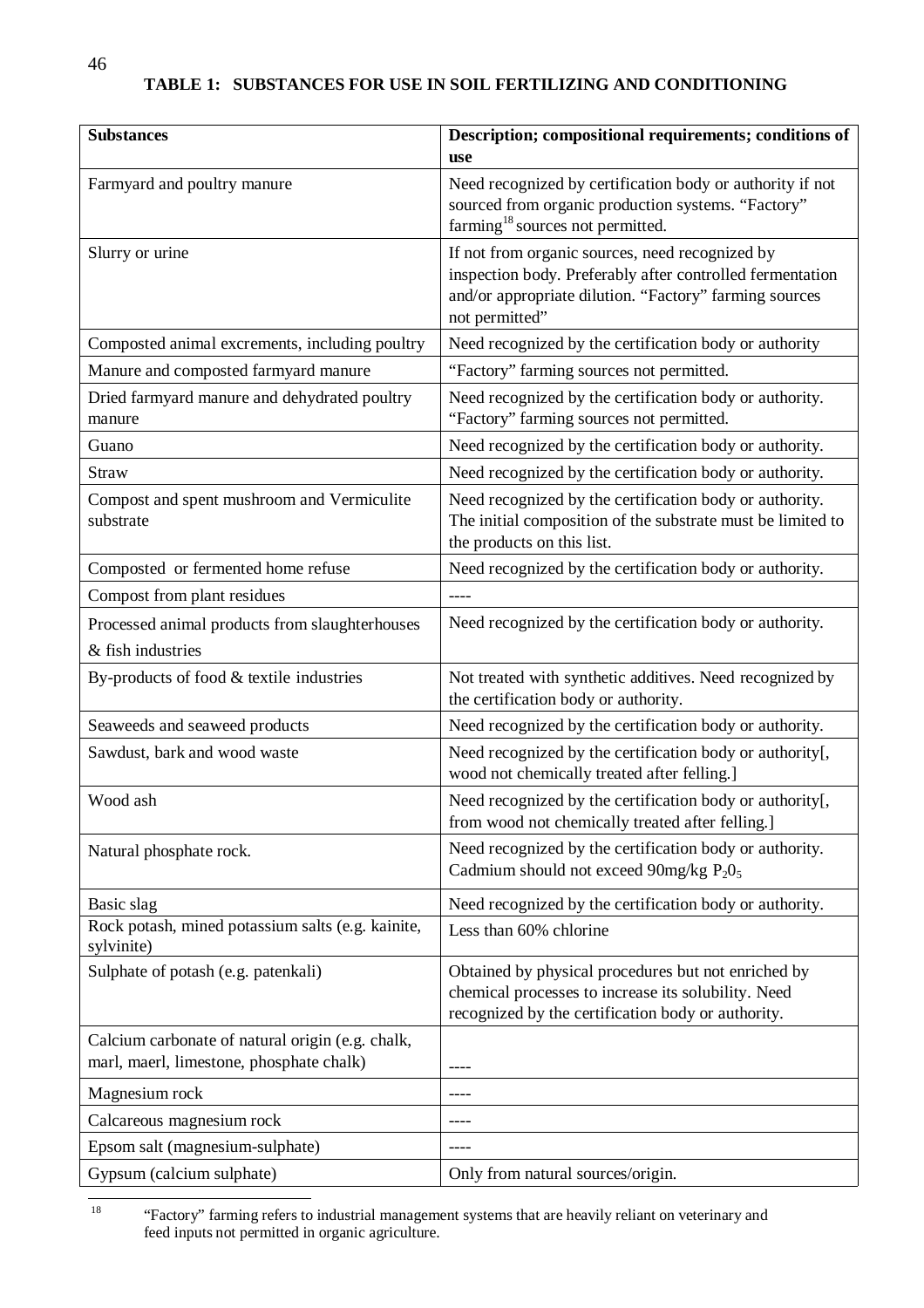| Stillage and stillage extract                                                                                                                    | Ammonium stillage excluded                                                                                                                                                                                                                                                                                                                                                       |
|--------------------------------------------------------------------------------------------------------------------------------------------------|----------------------------------------------------------------------------------------------------------------------------------------------------------------------------------------------------------------------------------------------------------------------------------------------------------------------------------------------------------------------------------|
| Sodium chloride                                                                                                                                  | Only mined salt                                                                                                                                                                                                                                                                                                                                                                  |
| Aluminium calcium phosphate                                                                                                                      | Maximum 90 mg/kg P <sub>2</sub> 0 <sub>5</sub>                                                                                                                                                                                                                                                                                                                                   |
| Trace elements (e.g. boron, copper, iron,<br>manganese, molybdenum, zinc)                                                                        | Need recognized by the certification body or authority.                                                                                                                                                                                                                                                                                                                          |
| Sulphur                                                                                                                                          | Need recognized by the certification body or authority.                                                                                                                                                                                                                                                                                                                          |
| Stone meal                                                                                                                                       | ----                                                                                                                                                                                                                                                                                                                                                                             |
| Clay (e.g. bentonite, perlite, zeolite)                                                                                                          | ----                                                                                                                                                                                                                                                                                                                                                                             |
| Naturally occurring biological organisms (e.g.<br>worms)                                                                                         | $---$                                                                                                                                                                                                                                                                                                                                                                            |
| Vermiculite                                                                                                                                      |                                                                                                                                                                                                                                                                                                                                                                                  |
| Peat                                                                                                                                             | Excluding synthetic additives; permitted for seed, potting<br>module composts. Other use as recognized by<br>certification body or authority. Not permitted as a soil<br>conditioner.                                                                                                                                                                                            |
| Humus from earthworms and insects                                                                                                                | $--- -$                                                                                                                                                                                                                                                                                                                                                                          |
| Zeolites                                                                                                                                         | $---$                                                                                                                                                                                                                                                                                                                                                                            |
| Wood charcoal                                                                                                                                    | [Only charcoal from wood not chemically treated after<br>felling.]                                                                                                                                                                                                                                                                                                               |
| Chloride of lime                                                                                                                                 | Need recognized by the certification body or authority                                                                                                                                                                                                                                                                                                                           |
| Human excrements                                                                                                                                 | Need recognized by the certification body or authority.<br>The source is separated from household and industrial<br>wastes that pose a risk of chemical contamination. It is<br>treated sufficiently to eliminate risks from pests,<br>parasites, pathogenic micro-organisms, and is not<br>applied to crops intended for human consumption or to<br>the edible parts of plants. |
| By-products of the sugar industry (e.g. Vinasse)                                                                                                 | Need recognized by the certification body or authority                                                                                                                                                                                                                                                                                                                           |
| By-products from oil palm, coconut and cocoa<br>(including empty fruit bunch, palm oil mill<br>effluent (pome), cocoa peat and empty cocoa pods) | Need recognized by the certification body or authority                                                                                                                                                                                                                                                                                                                           |
| By-products of industries processing ingredients<br>from organic agriculture                                                                     | Need recognized by the certification body or authority                                                                                                                                                                                                                                                                                                                           |
| Calcium chloride solution                                                                                                                        | Leaf treatment in case of proven calcium deficiency.                                                                                                                                                                                                                                                                                                                             |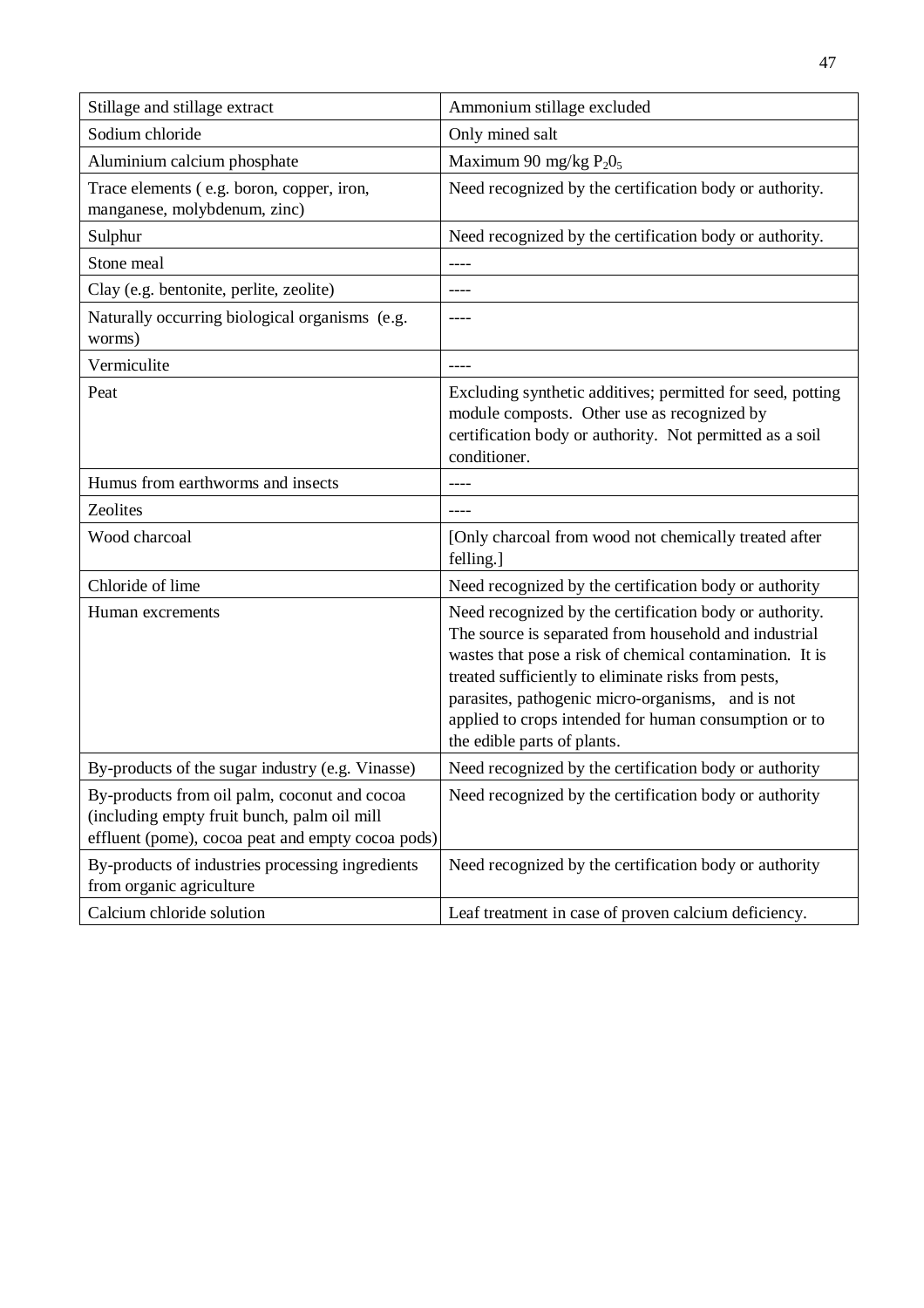## **TABLE 2: SUBSTANCES FOR PLANT PEST AND DISEASE CONTROL**

| Substance                                                                                                                | Description; compositional requirements;<br>Conditions for use                                                           |
|--------------------------------------------------------------------------------------------------------------------------|--------------------------------------------------------------------------------------------------------------------------|
| <b>I.</b> Plant and Animal                                                                                               |                                                                                                                          |
| Preparations on basis of pyrethrins extracted from<br>Chrysanthemum cinerariaefolium, containing<br>possibly a synergist | Need recognized by the certification body or<br>authority. Exclusion of Piperonyl butoxide after<br>2005 as a synergist. |
| Preparations of Rotenone from Derris elliptica,<br>Lonchocarpus, Thephrosia spp.                                         | Need recognized by the certification body or<br>authority.                                                               |
| Preparations from Quassia amara                                                                                          | Need recognized by the certification body or<br>authority.                                                               |
| Preparations from Ryania speciosa                                                                                        | Need recognized by the certification body or<br>authority.                                                               |
| Preparations of Neem (Azadirachtin) from<br>Azadirachta indica                                                           | Need recognized by the certification body or<br>authority.                                                               |
| Propolis                                                                                                                 | Need recognized by the certification body or<br>authority.                                                               |
| Plant and animal oils                                                                                                    |                                                                                                                          |
| Seaweed, seaweed meal, seaweed extracts,<br>sea salts and salty water                                                    | Need recognised by the certification body or<br>authority. Not chemically treated.                                       |
| Gelatine                                                                                                                 |                                                                                                                          |
| Lecithin                                                                                                                 | Need recognized by the certification body or<br>authority.                                                               |
| Casein                                                                                                                   | ---                                                                                                                      |
| Natural acids (e.g. vinegar)                                                                                             | Need recognized by the certification body or<br>authority.                                                               |
| Fermented product from Aspergillus                                                                                       | ---                                                                                                                      |
| Extract from mushroom (Shiitake fungus)                                                                                  | ---                                                                                                                      |
| <b>Extract from Chlorella</b>                                                                                            | ---                                                                                                                      |
| Chitin nematicides                                                                                                       | Natural origin                                                                                                           |
| Natural plant preparations, excluding tobacco                                                                            | Need recognized by certification body or<br>authority                                                                    |
| Tobacco tea (except pure nicotine)                                                                                       | Need recognized by certification body or<br>authority.                                                                   |
| Sabadilla                                                                                                                |                                                                                                                          |
| <b>Beeswax</b>                                                                                                           | ---                                                                                                                      |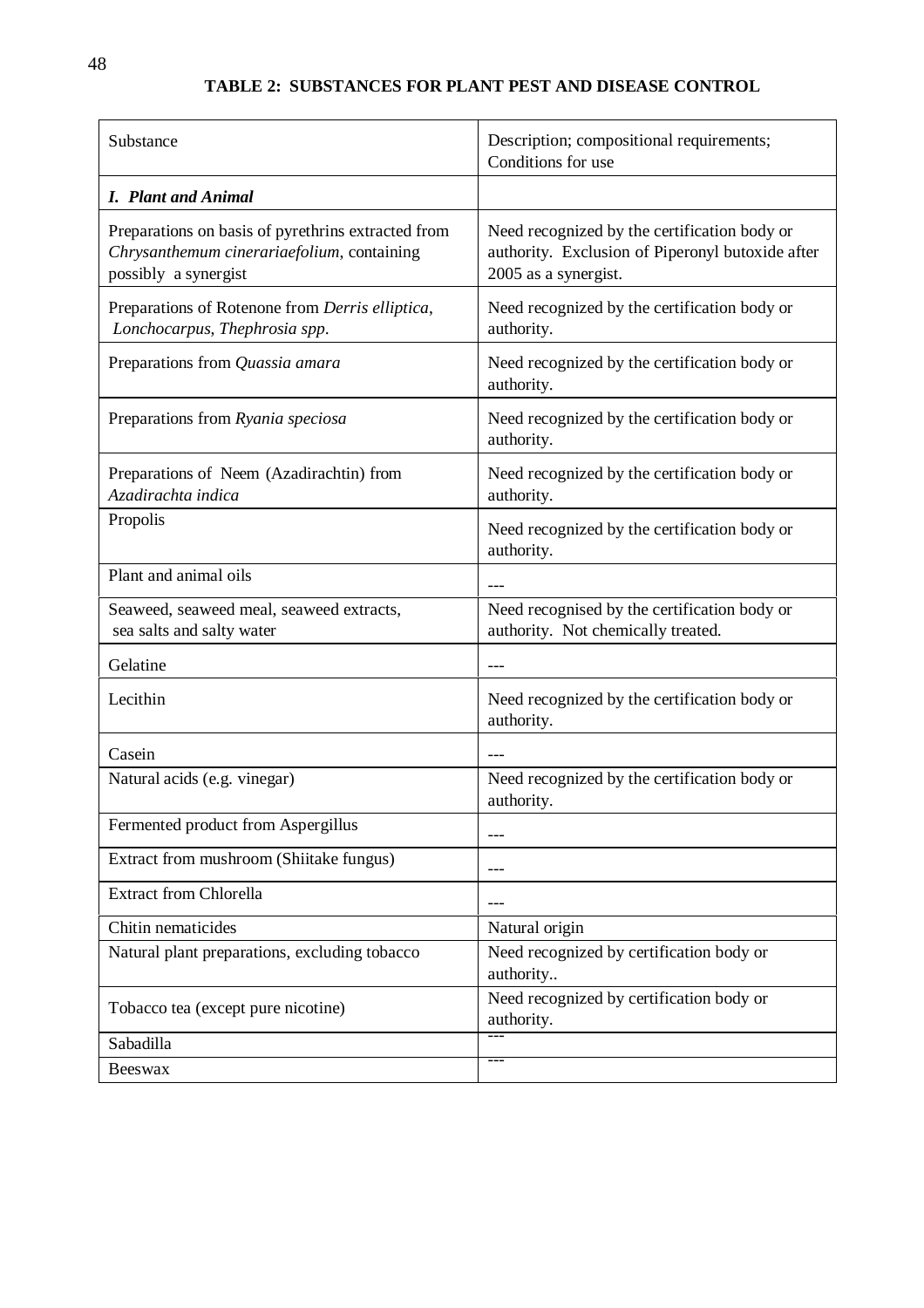| <b>II.</b> Mineral                                                                                                                                 |                                                                                                                                                                                                                          |
|----------------------------------------------------------------------------------------------------------------------------------------------------|--------------------------------------------------------------------------------------------------------------------------------------------------------------------------------------------------------------------------|
| Copper in the form of copper hydroxide, copper<br>oxychloride, (tribasic) copper sulphate, suprous<br>oxide, Bordeaux mixture and Burgundy mixture | Need, prescription and application rates<br>recognized by certification body or authority. As<br>a fungicide on condition that the substance be<br>used in such a way as to minimize copper<br>accumulation in the soil. |
| Sulphur                                                                                                                                            | Need recognized by certification body or<br>authority.                                                                                                                                                                   |
| Mineral powders (stone meal, silicates)                                                                                                            |                                                                                                                                                                                                                          |
| Diatomaceous earth                                                                                                                                 | Need recognized by certification body or<br>authority.                                                                                                                                                                   |
| Silicates, clay (Bentonite)                                                                                                                        | $---$                                                                                                                                                                                                                    |
| Sodium silicate                                                                                                                                    | ---                                                                                                                                                                                                                      |
| Sodium bicarbonate                                                                                                                                 |                                                                                                                                                                                                                          |
| Potassium permanganate                                                                                                                             | Need recognized by certification body or<br>authority.                                                                                                                                                                   |
| [Iron phosphates]                                                                                                                                  | [As molluscicide.]                                                                                                                                                                                                       |
| Paraffin oil                                                                                                                                       | Need recognized by certification body or<br>authority.                                                                                                                                                                   |
| <b>III.</b> Micro organisms used for biological pest<br>controls                                                                                   |                                                                                                                                                                                                                          |
| Micro-organisms (bacteria, viruses, fungi) e.g.<br>Bacillus thuringiensis, Granulosis virus, etc.                                                  | Need recognized by certification body or<br>authority.                                                                                                                                                                   |
| <b>IV.</b> Other                                                                                                                                   |                                                                                                                                                                                                                          |
| Carbon dioxide and nitrogen gas                                                                                                                    | Need recognized by certification body or<br>authority.                                                                                                                                                                   |
| Potassium soap (soft soap)                                                                                                                         |                                                                                                                                                                                                                          |
| Ethyl alcohol                                                                                                                                      | Need recognized by certification body or<br>authority.                                                                                                                                                                   |
| Homeopathic and Ayurvedic preparations                                                                                                             | $-$                                                                                                                                                                                                                      |
| Herbal and biodynamic preparations                                                                                                                 |                                                                                                                                                                                                                          |
| Sterilized insect males                                                                                                                            | Need recognized by certification body or<br>authority                                                                                                                                                                    |
| [Rodenticides]                                                                                                                                     | [Products for pest or disease control in livestock]<br>buildings and installations.]                                                                                                                                     |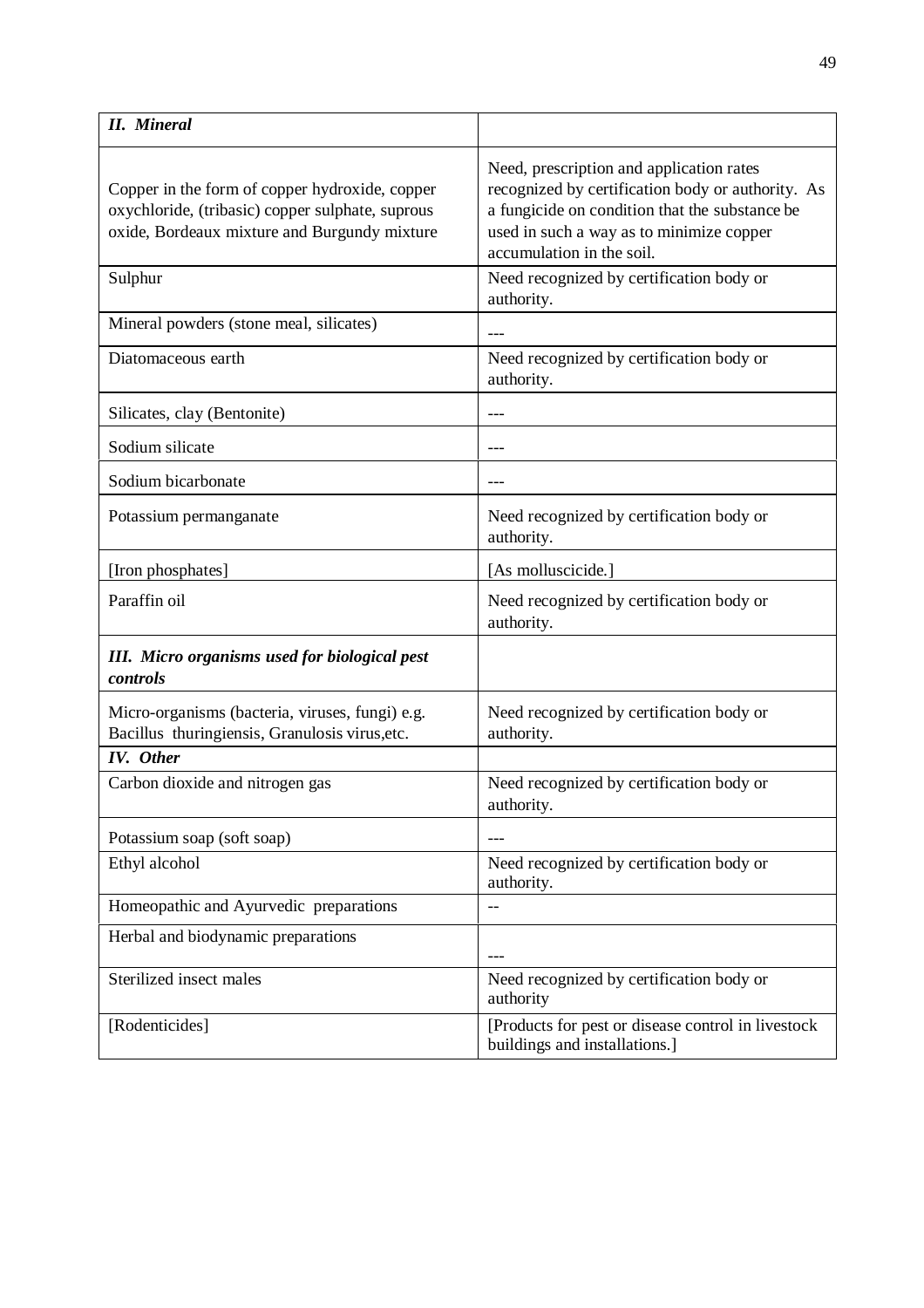50

| V. Traps                                                                                                                       |                                                            |
|--------------------------------------------------------------------------------------------------------------------------------|------------------------------------------------------------|
| Pheromone preparations                                                                                                         |                                                            |
| Preparations on the basis of metaldehyde containing<br>a repellent to higher animal species and as far as<br>applied in traps. | Need recognized by certification body or<br>authority      |
| Mineral oils                                                                                                                   | Need recognized by the certification body or<br>authority. |
| Mechanical control devices such as e.g., crop<br>protection nets, spiral barriers, glue-coated plastic<br>traps, sticky bands. |                                                            |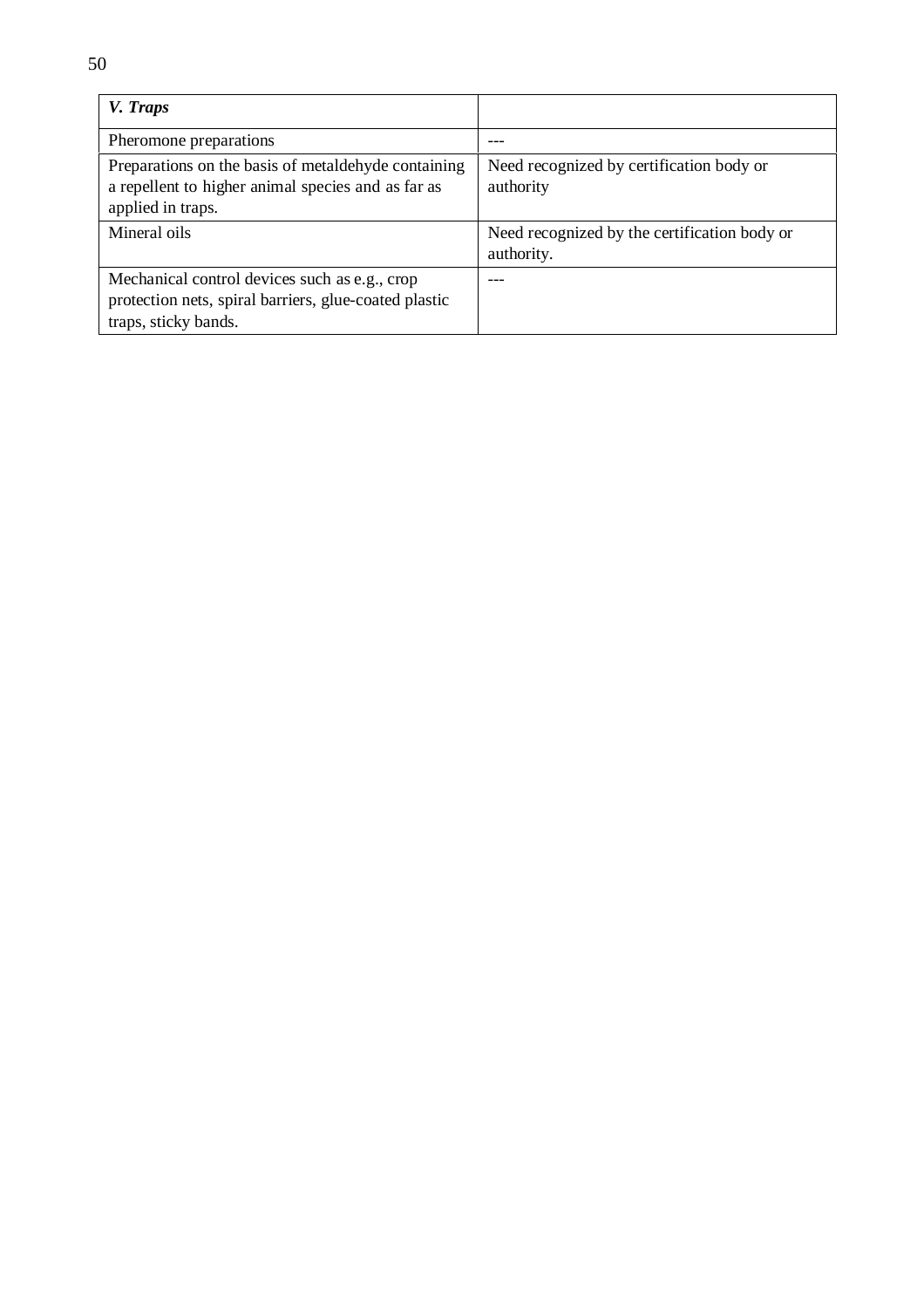## **TABLE 3: INGREDIENTS OF NON AGRICULTURAL ORIGIN REFERRED TO IN SECTION 3 OF THESE GUIDELINES**

## **3.1 Food additives, including carriers**

| <b>INS</b> | Name                                       | Specific conditions                                                                                 |
|------------|--------------------------------------------|-----------------------------------------------------------------------------------------------------|
| 170        | For plant products<br>Calcium carbonates   |                                                                                                     |
| 220        | Sulfur dioxide                             | Wine products                                                                                       |
|            |                                            |                                                                                                     |
| 270        | Lactic acid                                | Fermented vegetable products                                                                        |
| 290        | Carbon dioxide                             | ----                                                                                                |
| 296        | Malic acid                                 |                                                                                                     |
| 300        | Ascorbic acid                              | If not available in natural form                                                                    |
| 306        | Tocopherols, mixed natural<br>concentrates | ----                                                                                                |
| 322        | Lecithin                                   | Obtained without the use of bleaches and<br>organic solvents                                        |
| 330        | Citric acid                                | Fruit and vegetable products                                                                        |
| 335        | Sodium tartrate                            | cakes/confectionery                                                                                 |
| 333        | Calcium citrate                            | Acidity regulator, stabiliser, dispersing agent,<br>antioxidant.                                    |
| 334        | Tartaric acid                              |                                                                                                     |
| 336        | Potassium tartrate                         | cereals/cakes/confectionery                                                                         |
| 341i       | Mono calcium phosphate                     | only for raising flour                                                                              |
| 400        | Alginic acid                               | ----                                                                                                |
| 401        | Sodium alginate                            |                                                                                                     |
| 402        | Potassium alginate                         |                                                                                                     |
| 406        | Agar                                       |                                                                                                     |
| 407        | Carageenan                                 |                                                                                                     |
| 410        | Locust bean gum                            |                                                                                                     |
| 412        | Guar gum                                   |                                                                                                     |
| 413        | Tragacanth gum                             | ----                                                                                                |
| 414        | Arabic gum                                 | Milk, fat and confectionary products                                                                |
| 415        | Xanthan gum                                | Fat products, fruit and vegetables, cakes &<br>biscuits, salads.                                    |
| 416        | Karaya gum                                 |                                                                                                     |
| 440        | Pectins                                    |                                                                                                     |
| $[422]$    | [Glycerol]                                 | [From plant extracts.]                                                                              |
| 500        | Sodium carbonates                          | Cakes & biscuits, confectionery                                                                     |
| 501        | Potassium carbonates                       | Cereals/cakes & biscuits/confectionary                                                              |
| 503        | Ammonium carbonates                        |                                                                                                     |
| 504        | Magnesium carbonates                       |                                                                                                     |
| 508        | Potassium chloride                         | Frozen fruit and vegetables/canned fruit and<br>vegetables, vegetable sauces/ketchup and<br>mustard |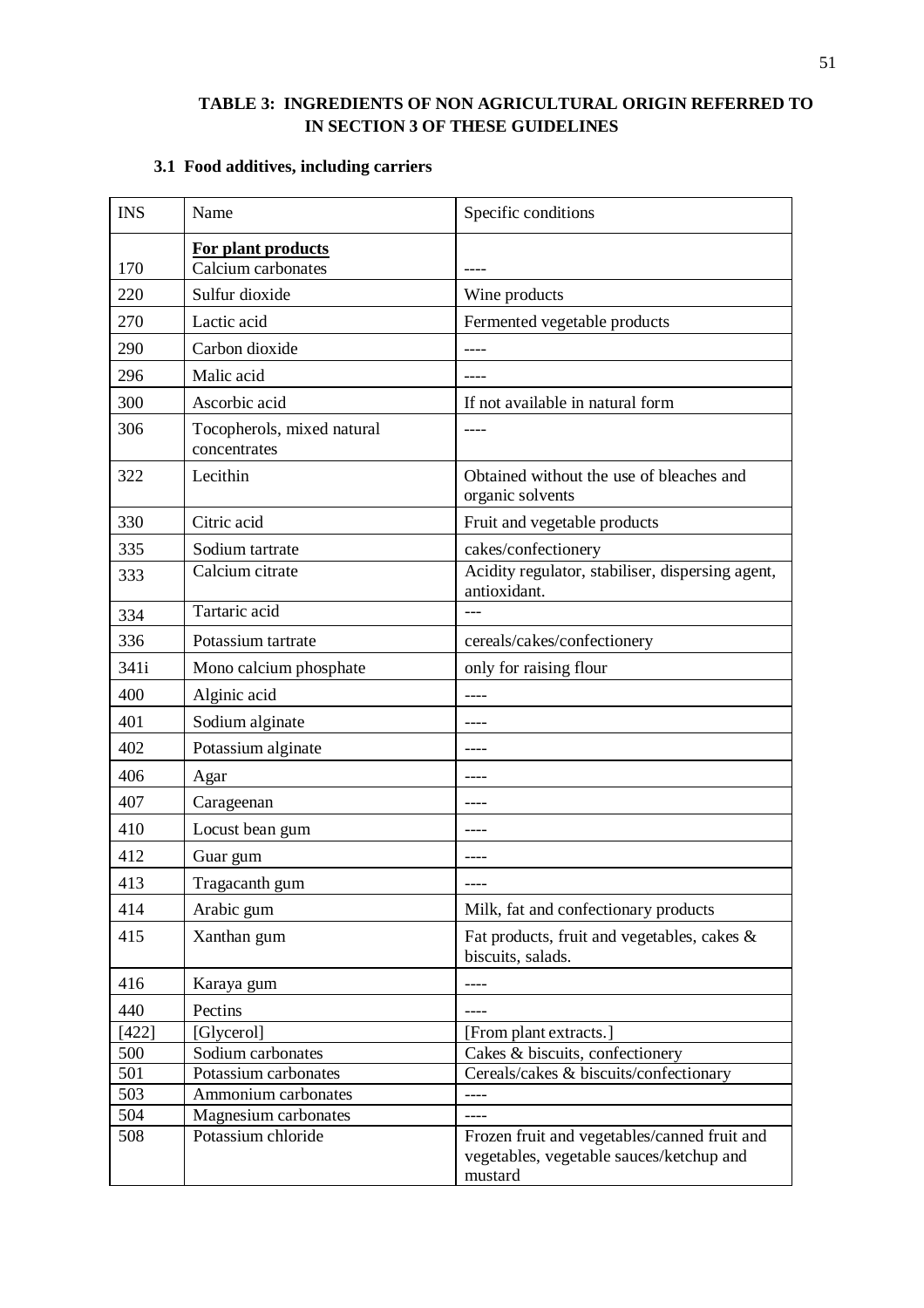|     | 509 | Calcium chloride   | Fruits and vegetables/soybean products    |
|-----|-----|--------------------|-------------------------------------------|
| 511 |     | Magnesium chloride | Soy bean products                         |
|     | 516 | Calcium sulphate   | Cakes & biscuits/soy bean products/bakers |
|     |     |                    | yeast. Carrier                            |
|     | 524 | Sodium hydroxide   | Cereal products                           |
|     | 551 | Silicon dioxide    | Anti-caking agent for herbs and spices.   |
| 938 |     | Argon              |                                           |
|     | 941 | Nitrogen           |                                           |
|     | 948 | Oxygen             |                                           |

## **For livestock and bee products**

The following is a provisional list for the purposes of processing livestock and bee products only. Countries may develop a list of substances for national purposes that satisfy the requirements of these Guidelines as recommended in Section 5.2.

| 153   | Wood Ash                   | Specified traditional cheeses as recognized    |
|-------|----------------------------|------------------------------------------------|
|       |                            | by the certification body or authority.        |
| 170   | Calcium carbonates         | Milk products. Not as colouring agent.         |
| [250] | [Sodium nitrite]           | [Where no alternate technology exists for      |
|       |                            | certain products, may be used for: pickling    |
|       |                            | salt for meat products except sausages for     |
|       |                            | frying, minced meat products, products made    |
|       |                            | of fish, crustaceans and molluscs.]            |
| [252] | [Potassium nitrate]        | [Where no alternate technology exists for      |
|       |                            | certain products, may be used for: raw pickled |
|       |                            | products and raw cured meat products.]         |
| 270   | Lactic acid                | Sausage casings/milk products.                 |
| 290   | Carbon dioxide             |                                                |
| 300   | Ascorbic Acid              | In meat [and dairy] products, provided         |
|       |                            | insufficient natural sources are available.    |
| [301] | [Sodium ascorbate]         | [In meat products, provided insufficient       |
|       |                            | natural sources are available.]                |
| [302] | [Calcium ascorbate]        | [In meat products, provided insufficient       |
|       |                            | natural sources are available.]                |
| [303] | [Potassium ascorbate]      | [In meat products, provided insufficient       |
|       |                            | natural sources are available.]                |
| 306   | Tocopherols, mixed natural | As an antioxidant in mixed products to         |
|       | concentrates               | prevent fat oxidation.                         |
| 322   | Lecithin                   | Obtained without the use of bleaches or        |
|       |                            | organic solvents. Milk products/milk based     |
|       |                            | infant food/fat products/mayonnaise.           |
| 327   | Calcium lactate            | Stabilizer for thickening pasteurised milk and |
|       |                            | cream products.                                |
| 330   | Citric acid                | As coagulation agent for specific cheese       |
|       |                            | products and for cooked eggs.                  |
| 331   | Sodium citrate             | Sausages/pasteurisation of egg whites/milk     |
|       |                            | products, emulsified sausage and melted        |
|       |                            | cheese. Stabilizer for thickening pasteurised  |
|       |                            | milk and cream products, and emulsifying salt  |
|       |                            | for processed cheese.                          |
| 332   | Potassium citrate          | $---$                                          |

52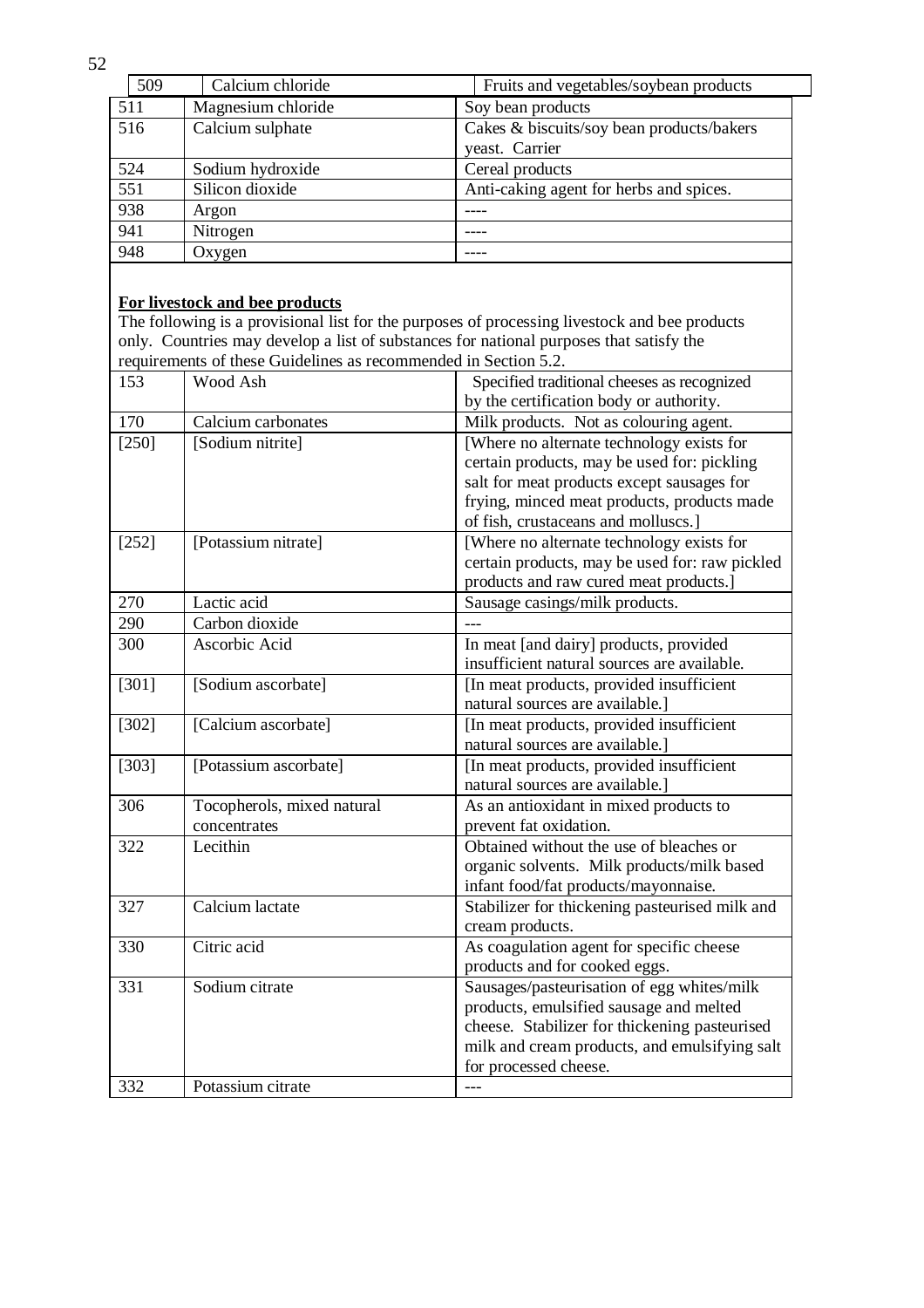| 333     | Calcium citrate       | Stabilizer for thickening of pasteurised milk<br>and cream.                                   |
|---------|-----------------------|-----------------------------------------------------------------------------------------------|
| [339]   | [Sodium phosphate]    | [Stabilizer for pasteurised milk and cream<br>products.                                       |
| [340]   | [Potassium phosphate] | [Emulsifying salt for melted and processed<br>cheese and stabilizer for pasteurised creams]   |
| 400     | Alginic acid          | As a thickener for milk based and mixed<br>products.                                          |
| 401     | Sodium alginate       | As a thickener for milk based and mixed<br>products.                                          |
| 402     | Potassium alginate    | As a thickener for milk based and mixed<br>products.                                          |
| 406     | Agar                  |                                                                                               |
| 407     | Carrageenan           | Milk products                                                                                 |
| 410     | Locust bean gum       | Milk products/meat products                                                                   |
| 412     | Guar gum              | Milk products/canned meat/egg products                                                        |
| 413     | Traganth gum          | $---$                                                                                         |
| 414     | Arabic gum            | Milk products/fat/confectionery/glazing agent                                                 |
| 440     | Pectin (unmodified)   | Milk products                                                                                 |
| $[450]$ | [Diphosphates]        | [Emulsifying salt for melted and processed<br>cheese and stabilizer for pasteurised creams.]  |
| [452]   | [Polyphosphate]       | [Emulsifying salt for melted and processed<br>cheese and stabilizer for pasteurised creams.]  |
| 500     | Sodium carbonates     | Milk products for pH regulation in traditional<br>cheese varieties prepared out of sour milk. |
| 509     | Calcium Chloride      | Milk products/meat products                                                                   |
| 938     | Argon                 | ---                                                                                           |
| 941     | Nitrogen              | ---                                                                                           |
| [942]   | [Nitrous Oxide]       | [Packaging gas, propellant for whipped<br>cream]                                              |
| 948     | Oxygen                | ---                                                                                           |

## **3.2 Flavourings**

Substances and products labelled as natural flavouring substances or natural flavouring preparations as defined in Codex Alimentarius 1A - 1995, Section 5.7.

## **3.3 Water and salts**

Drinking water.

Salts (with sodium chloride or potassium chloride as basic components generally used in food processing).

## **3.4 Preparations of Microorganisms and Enzymes**

(a) Any preparations of microorganisms and enzymes normally used in food processing, with the exception of microorganisms genetically engineered/ modified or enzymes derived from genetic engineering.

**3.5 Minerals** (including trace elements), vitamins, essential fatty and amino acids, and other nitrogen compounds. Only approved in so far as their used is legally required in the food products in which they are incorporated.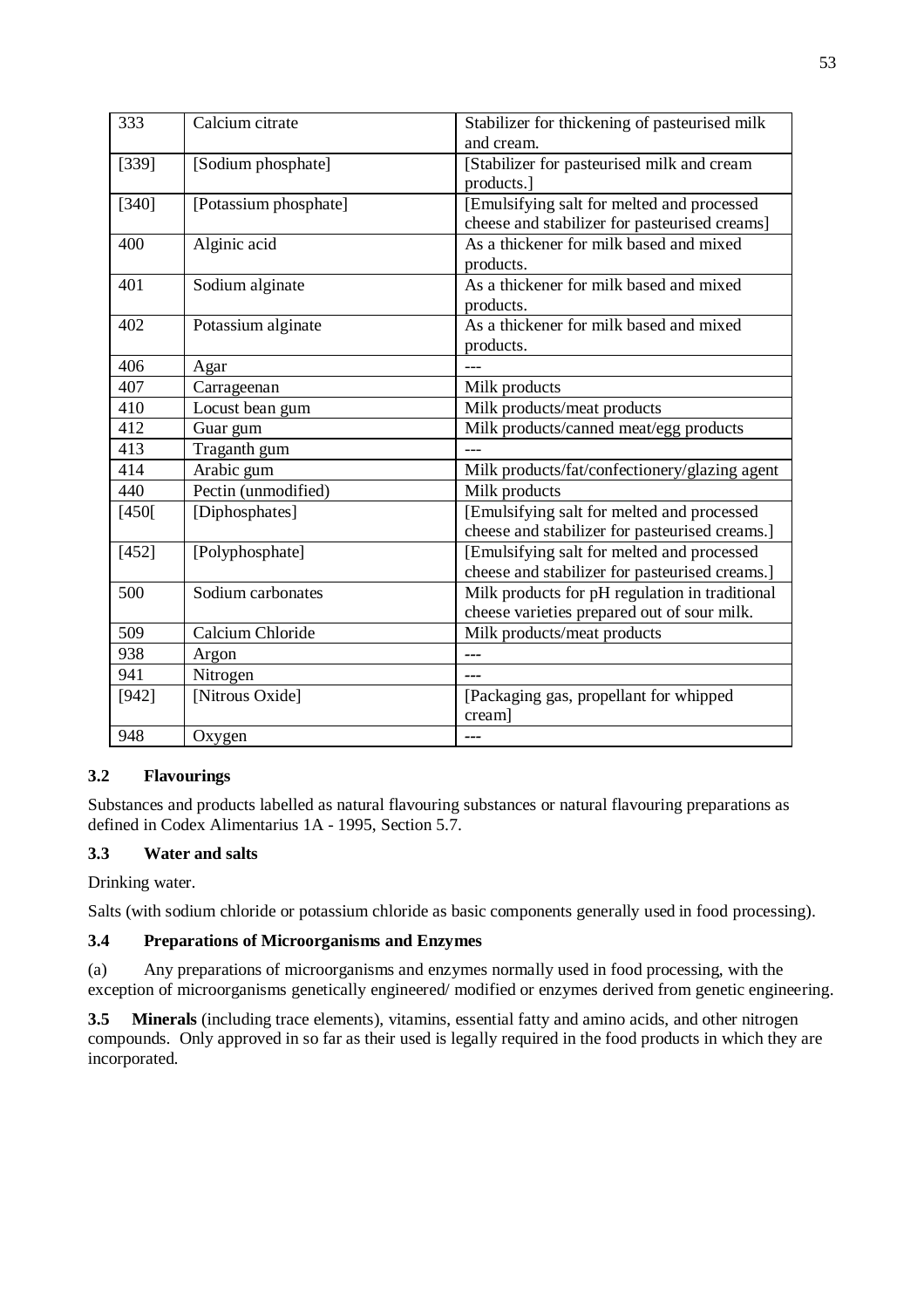## **TABLE 4: PROCESSING AIDS WHICH MAY BE USED FOR THE PREPARATION OF PRODUCTS OF AGRICULTURAL ORIGIN REFERRED TO IN SECTION 3 OF THESE GUIDELINES**

| <b>Substance</b>                | <b>Specific conditions</b>                                                           |
|---------------------------------|--------------------------------------------------------------------------------------|
| For plant products              |                                                                                      |
| Water                           |                                                                                      |
| Calcium chloride                | coagulation agent                                                                    |
| Calcium carbonate               |                                                                                      |
| Calcium hydroxide               |                                                                                      |
| Calcium sulphate                | coagulation agent                                                                    |
| Magnesium chloride (or nigari)  | coagulation agent                                                                    |
| Potassium carbonate             | drying of grape raisins                                                              |
| Carbon dioxide                  |                                                                                      |
| Nitrogen                        | $--- -$                                                                              |
| Ethanol                         | solvent                                                                              |
| Tannic acid                     | filtration aid                                                                       |
| Egg white albumin               |                                                                                      |
| Casein                          | ----                                                                                 |
| Gelatine                        |                                                                                      |
| Isinglass                       |                                                                                      |
| Vegetable oils                  | greasing or releasing agent                                                          |
| Silicon dioxide                 | as gel or collodial solution                                                         |
| Activated carbon                |                                                                                      |
| Talc                            |                                                                                      |
| Bentonite                       |                                                                                      |
| Kaolin                          |                                                                                      |
| Diatomaceous earth              | ----                                                                                 |
| Perlite                         |                                                                                      |
| Hazelnut shells                 |                                                                                      |
| <b>Beeswax</b>                  | releasing agent                                                                      |
| Carnauba wax                    | releasing agent                                                                      |
| Sulphuric acid                  | pH adjustment of extraction water in sugar production                                |
| Sodium hydroxide                | pH adjustment in sugar production.[ Oil production for<br>rape seed (Brassica spp).] |
| Tartaric acid and salts         |                                                                                      |
| Sodium carbonate                | sugar production                                                                     |
| Preparations of bark components |                                                                                      |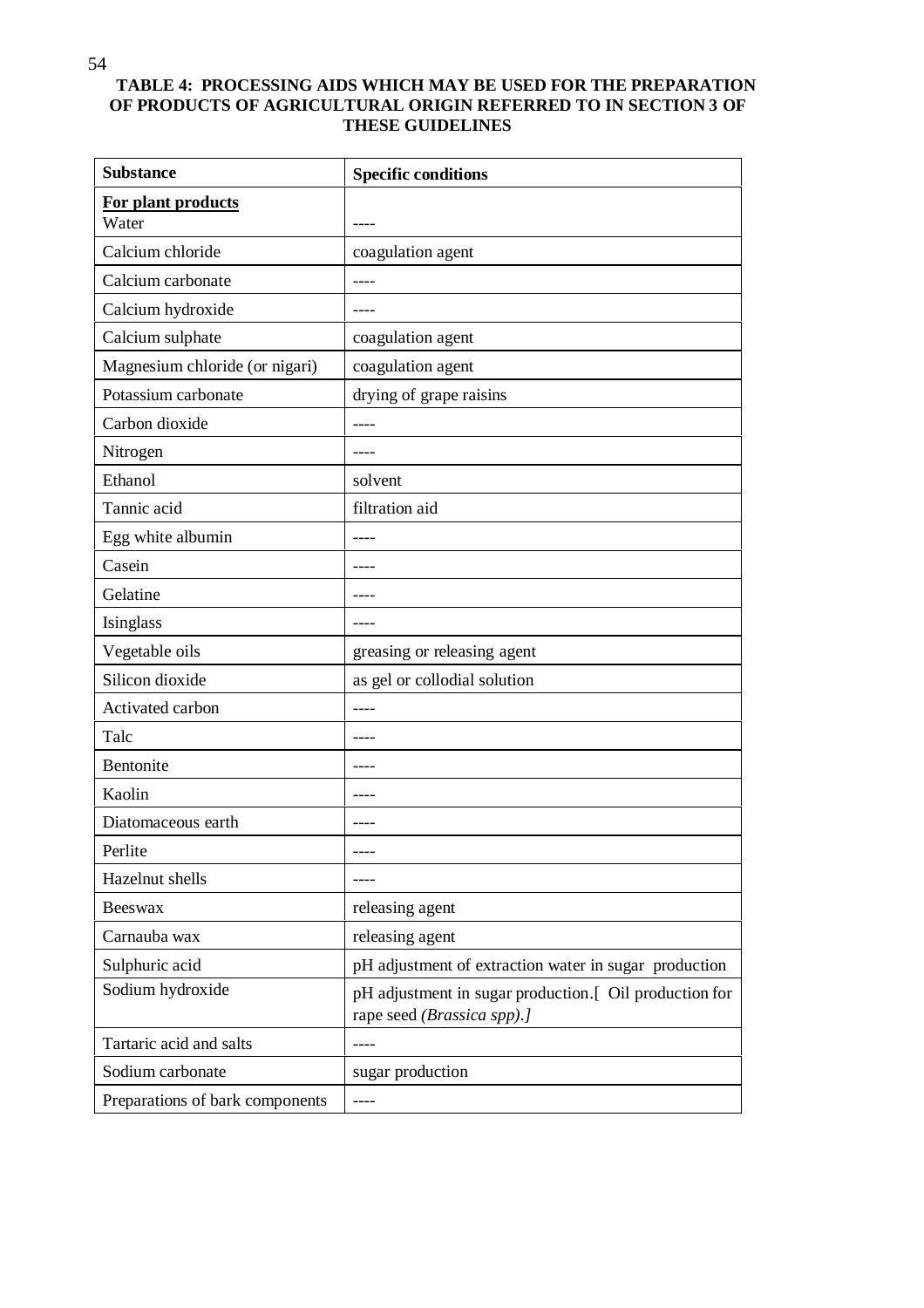| Potassium hydroxide                                                                                                                                                                                                                                                                           | pH adjustment for sugar processing                                          |  |
|-----------------------------------------------------------------------------------------------------------------------------------------------------------------------------------------------------------------------------------------------------------------------------------------------|-----------------------------------------------------------------------------|--|
| Citric Acid                                                                                                                                                                                                                                                                                   | pH adjustment. Oil production and hydrolysis of<br>starch.                  |  |
| For livestock and bee products<br>The following is a provisional list for the purposes of processing livestock and bee products<br>only. Countries may develop a list of substances for national purposes that satisfy the<br>requirements of these Guidelines as recommended in Section 5.2. |                                                                             |  |
| Calcium carbonates                                                                                                                                                                                                                                                                            |                                                                             |  |
| Calcium Chloride                                                                                                                                                                                                                                                                              | Firming, coagulation agent in cheese making.                                |  |
| Kaolin                                                                                                                                                                                                                                                                                        | Extraction of propolis.                                                     |  |
| Lactic acid                                                                                                                                                                                                                                                                                   | Milk products: coagulation agent, pH regulation of salt<br>bath for cheese. |  |
| Sodium carbonate                                                                                                                                                                                                                                                                              | Milk products: neutralizing substance.                                      |  |
| Water                                                                                                                                                                                                                                                                                         |                                                                             |  |

## **Preparations of microorganisms and enzymes**

Any preparations of microorganisms and enzymes normally used as processing aids in food processing, with the exception of genetically engineered/modified organisms and enzymes derived from genetically engineered/modified organisms.